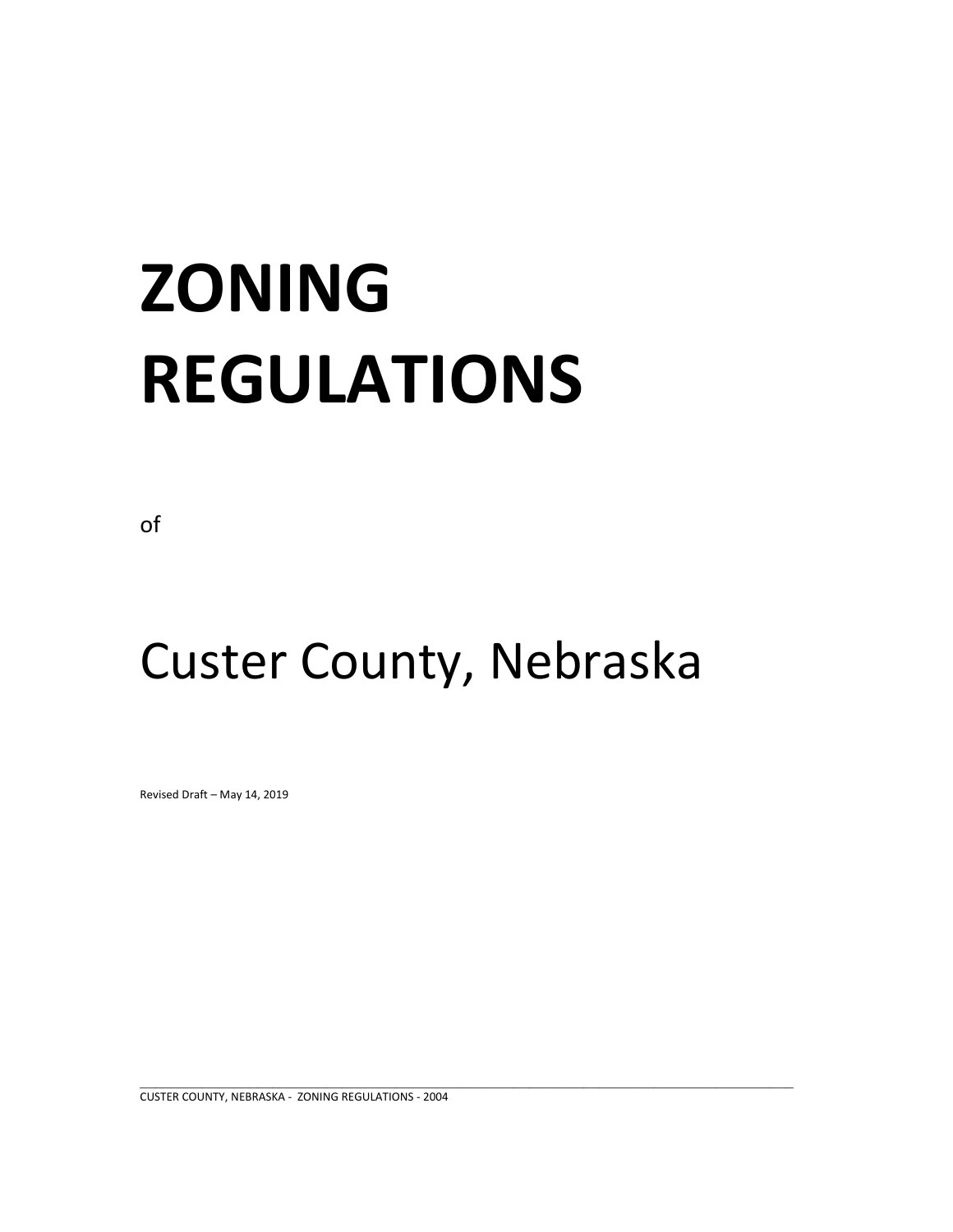## **TABLE OF CONTENTS**

## ARTICLE / SECTION **PAGE NUMBER**

| <b>ARTICLE 1 GENERAL PROVISIONS</b>                         |                |  |
|-------------------------------------------------------------|----------------|--|
|                                                             | 1              |  |
|                                                             | 1              |  |
|                                                             | 1              |  |
| <b>ARTICLE 2 APPLICATION OF REGULATIONS</b>                 |                |  |
|                                                             | 1              |  |
| 202 - Zoning Affects Every Building and Use                 | 1              |  |
| 203 - Setback and Lot Size Reduction Prohibited             | $\overline{2}$ |  |
| 204 - Provisions Declared to be Minimum Requirements        | $\overline{2}$ |  |
| 205 - Disclaimer of Building and Other Codes and County     | 2              |  |
| <b>ARTICLE 3 CONSTRUCTION AND DEFINITIONS</b>               |                |  |
|                                                             | 3              |  |
|                                                             | $\overline{3}$ |  |
|                                                             | $3 - 11$       |  |
| <b>ARTICLE 4 ESTABLISHMENT AND DESIGNATION OF DISTRICTS</b> |                |  |
| Section 401 - Planning Commission Recommendations           | 12             |  |
|                                                             | 12             |  |
|                                                             | 12             |  |
|                                                             | 12             |  |
| 405 - Official Zoning Map Replacement                       | 13             |  |
| 406 - Rules for Interpretation/Interpolation of             |                |  |
|                                                             | 13             |  |
|                                                             | 13             |  |
| <b>ARTICLE 5 ZONING DISTRICTS</b>                           |                |  |
| Section 501 - AG - G, General Agricultural District         | $14 - 21$      |  |
|                                                             | 22             |  |
| 502 - AG - T, Transitional Agricultural District            | $23 - 27$      |  |
|                                                             | 28             |  |
| 503 - WP, Wellhead Protection Over Lay District             | 29             |  |
|                                                             | 30             |  |
| 504 - AA, Airport/Airstrip Approach Districts               | $31 - 34$      |  |
|                                                             | 35             |  |
| <b>ARTICLE 6 SUPPLEMENTAL DISTRICT REGULATIONS</b>          |                |  |
|                                                             | 36             |  |
|                                                             | 36             |  |
|                                                             | 36             |  |
|                                                             | 36             |  |
|                                                             | 36             |  |
|                                                             | 36             |  |
|                                                             | 36             |  |
| 608 - Home Occupations and Home Based Businesses            | 37             |  |
|                                                             | 37-40          |  |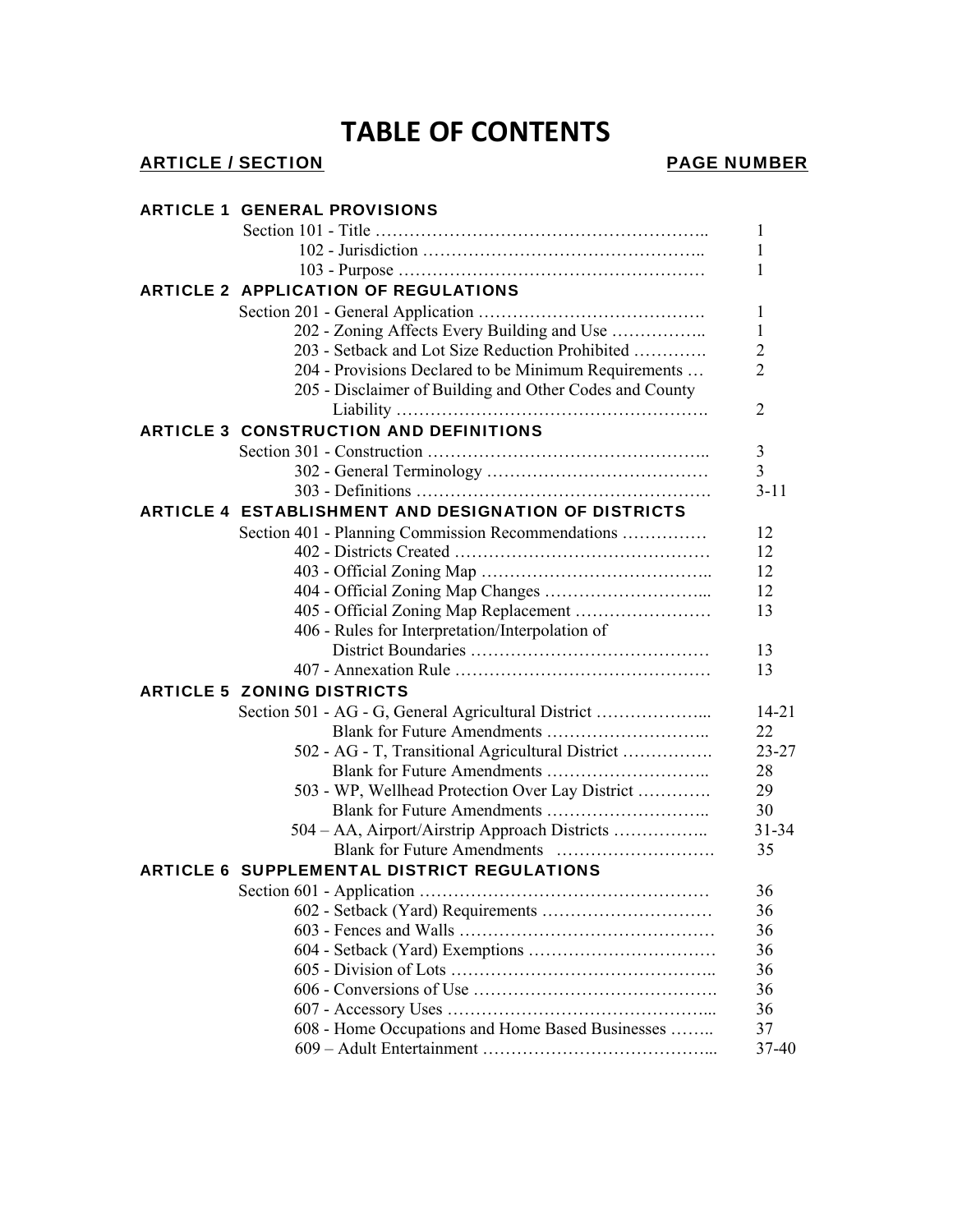Custer County, Nebraska - Zoning Regulations -

## ARTICLE/SECTION **PAGE NUMBER**

## ARTICLE 7 NON-CONFORMING USES AND STRUCTURES

| 80 HVLL 1 | <u>NUN-CUNFURNINU UJEJ AND JI RUCTURES</u>              |           |
|-----------|---------------------------------------------------------|-----------|
|           |                                                         | 41        |
|           |                                                         | 41        |
|           |                                                         | 41        |
|           |                                                         | 41        |
|           |                                                         | $41 - 42$ |
|           |                                                         | 42        |
|           | 707 - Non-Conforming Uses of Buildings/Structures and   |           |
|           |                                                         | 42-43     |
|           |                                                         | 43        |
|           |                                                         |           |
|           | <b>ARTICLE 8 ADMINISTRATION AND ENFORCEMENT</b>         |           |
|           |                                                         | 44        |
|           |                                                         | 44-45     |
|           |                                                         | 45-46     |
|           |                                                         | 46        |
|           |                                                         | 46-47     |
|           | 806 - Limitation of Issuance of Zoning Permit           | 47        |
|           |                                                         | 47-48     |
|           | 808 - Certificates of Zoning Compliance for New Uses or |           |
|           |                                                         | 48        |
|           | 809 - Failure to Obtain Zoning Permit/Certificate of    |           |
|           |                                                         | 48        |
|           | <b>ARTICLE 9 BOARD OF ADJUSTMENT</b>                    |           |
|           |                                                         | 48-49     |
|           |                                                         | 49        |
|           |                                                         | 49        |
|           | 904 - Secretary of the Board of Adjustment              | 49        |
|           | 905 - Records of the Board of Adjustment                | 49        |
|           |                                                         | 49        |
|           |                                                         |           |
|           |                                                         | $49 - 51$ |
|           |                                                         | 51        |
|           | 909 - Board has Powers of Administrative Official       |           |
|           |                                                         | 51        |
|           |                                                         | 51        |
|           | <b>ARTICLE 10 CONDITIONAL USES</b>                      |           |
|           | Section 1001 - General Powers                           | 51        |
|           |                                                         | 52        |
|           | 1003- Referral to Planning Commission                   | 52        |
|           | 1004- Planning Commission Public Notice                 | 52        |
|           | 1005- Public Hearing, Consideration and Procedures      | 53        |
|           | 1006- County Board of Supervisors Public Notice         | 53        |
|           | 1007- Public Hearing, Consideration and Procedures      | 53        |
|           | 1008- Requirements Governing Review/Approval of         |           |
|           |                                                         | 53-54     |
|           | 1009- Conditions, Safeguards and Limitations of U       | 54        |
|           | 1010- Expiration of Conditional Use Authorizations      | 54        |
|           |                                                         |           |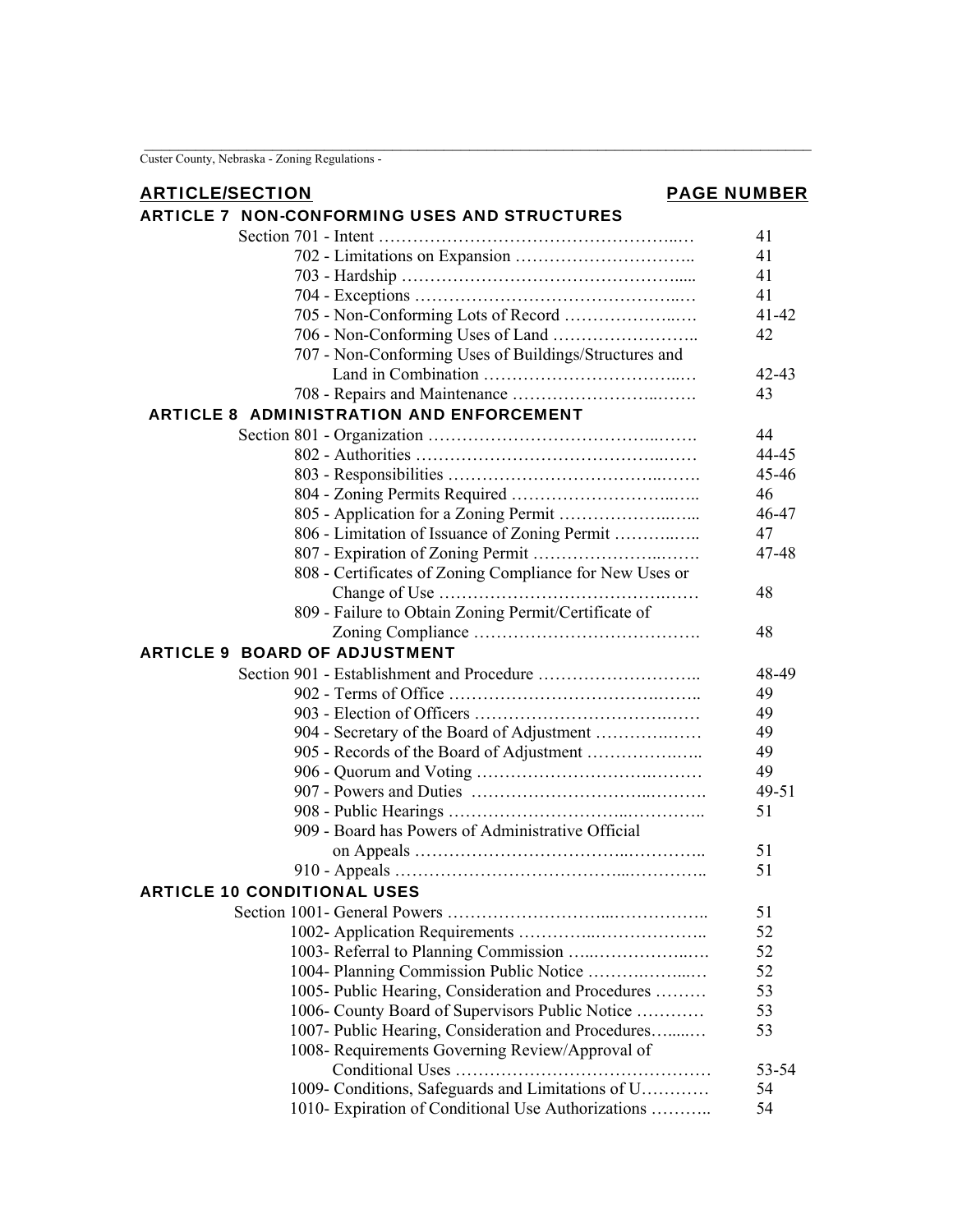$\overline{\text{Custer County, Nebraska - Zoning Regulations -}}$ 

### ARTICLE/SECTION **PAGE NUMBER**

| <b>ARTICLE 11 AMENDMENTS</b>                                     |           |
|------------------------------------------------------------------|-----------|
|                                                                  | 55        |
| 1102- Public Notice and Public Hearings                          | 55        |
| 1103- Amendment Consideration and Adoption                       | 56        |
| 1104- Amending Official Zoning Map                               | 56        |
|                                                                  | 56        |
| <b>ARTICLE 12 COMPLAINTS, VIOLATIONS, REMEDIES AND PENALTIES</b> |           |
| Section 1201- Complaints regarding Violations                    | 57        |
|                                                                  | 57        |
|                                                                  | 57        |
| <b>ARTICLE 13 SCHEDULE OF FEES</b>                               |           |
|                                                                  | 57        |
|                                                                  | 57        |
| <b>ARTICLE 14 LEGAL STATUS PROVISIONS</b>                        |           |
|                                                                  | 58        |
|                                                                  | 58        |
|                                                                  | 58        |
|                                                                  | 58        |
| <b>ARTICLE 15 SUBDIVISION REGULATIONS</b>                        |           |
|                                                                  | 58        |
|                                                                  | 58-59     |
| 1503 Minimum Requirements for approval of                        |           |
|                                                                  | 59-60     |
| 1504 Minimum Requirements for approval of                        |           |
|                                                                  | 60        |
|                                                                  | 61        |
| <b>ARTICLE 16 WIND ENERGY CONVERSION FACILITIES</b>              |           |
|                                                                  | 62        |
|                                                                  | $62 - 63$ |

1603 Commercial/Utility Grade Wind Energy Systems … 63-70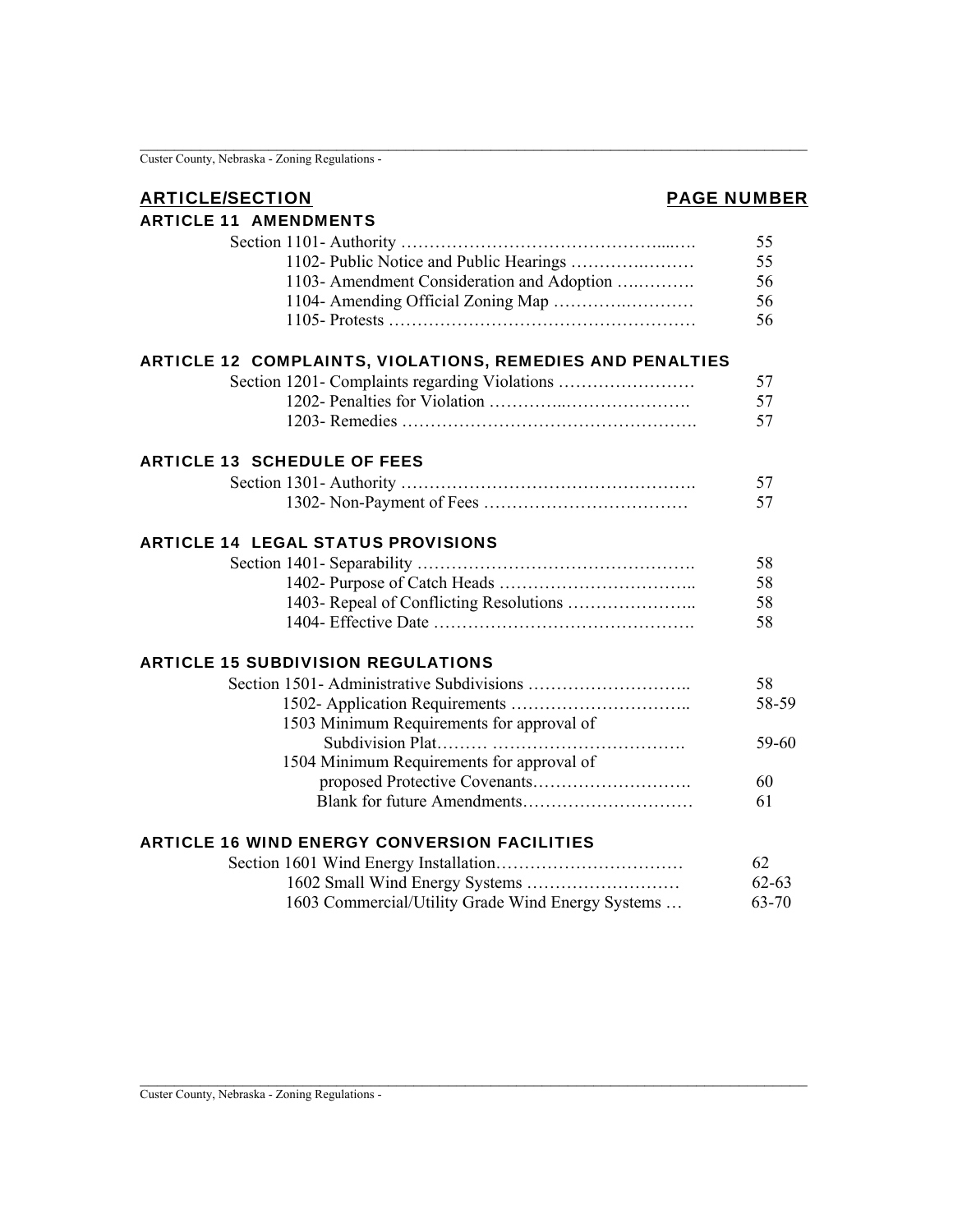## **ARTICLE 1 - GENERAL PROVISIONS**

#### **SECTION 101 - TITLE**

These regulations shall be known and referred to as the Zoning Resolution of Custer County, Nebraska.

#### **SECTION 102 - JURISDICTION**

The provisions of this Resolution shall apply within the boundaries of Custer County, Nebraska, excluding the land included now or in the future in the corporate limits of the incorporated municipalities within and adjoining the County and any legally established planning and zoning jurisdictional areas of these municipalities as may be defined on any Official Zoning Map of these municipalities.

 $\mathcal{L}_\mathcal{L} = \mathcal{L}_\mathcal{L} = \mathcal{L}_\mathcal{L} = \mathcal{L}_\mathcal{L} = \mathcal{L}_\mathcal{L} = \mathcal{L}_\mathcal{L} = \mathcal{L}_\mathcal{L} = \mathcal{L}_\mathcal{L} = \mathcal{L}_\mathcal{L} = \mathcal{L}_\mathcal{L} = \mathcal{L}_\mathcal{L} = \mathcal{L}_\mathcal{L} = \mathcal{L}_\mathcal{L} = \mathcal{L}_\mathcal{L} = \mathcal{L}_\mathcal{L} = \mathcal{L}_\mathcal{L} = \mathcal{L}_\mathcal{L}$ 

#### **SECTION 103 - PURPOSE**

In pursuance of and in compliance with the authority conferred to Nebraska counties by Section 23 of the Nebraska Statutes as amended, this Resolution is enacted for the purpose of promoting the health, safety, morals, convenience, order, prosperity and welfare of the present and future inhabitants of Custer County and for implementation of the duly adopted Custer County Comprehensive Plan. This Resolution is also enacted to preserve and protect the customs and culture of the people of the County and the following specific purposes:

- 1) Developing both urban and non-urban areas and lessening congestion in the streets or roads and reducing the waste of excessive amounts of roads;
- 2) Securing safety from fire and other dangers and lessening or avoiding the hazards to persons and damage to property resulting from the accumulation or runoff of storm or flood waters;
- 3) Protecting light and air and preventing excessive concentration of population and excessive scattering of population or settlement;
- 4) Promoting such distribution of population, such classification of land uses, and such distribution of land development as will assure adequate provisions for transportation, water flowage, water supply, drainage, sanitation, recreation, soil fertility, food supply, and other public requirements;
- 5) Protecting the tax base and protecting property against blight and depreciation;
- 6) Securing economy in governmental expenditures;
- 7) Fostering the state's agriculture, recreation, and other industries;
- 8) Encouraging the most appropriate use of land in the County, and;
- 9) Preserving, protecting, and enhancing historic buildings, places and districts.

## **ARTICLE 2 - APPLICATION OF REGULATIONS**

#### **SECTION 201 - GENERAL**

The zoning regulations set forth by this Resolution within each zoning district shall be minimum regulations and shall apply uniformly to each class or kind of structure or land, except as hereinafter provided.

In addition to all other requirements set forth in these regulations, all structures, including residences and conditional use projects must comply with all existing federal, state and Custer County Floodplain Management Plans. A valid floodplain application must be completed by the applicant and approved by the County's Floodplain administrator prior to the issuance of any zoning permit.

#### **SECTION 202 - ZONING AFFECTS EVERY BUILDING AND USE**

With the exception of the provisions of Article 7 of this Resolution regarding non-conforming uses and structures, no building, structure or land shall hereafter be used or occupied, and no building or structure or part thereof shall hereafter be erected, constructed, reconstructed, enlarged, moved or structurally altered except in conformity with the regulations herein specified for the zoning district in which it is located. Further, no building or structure shall hereafter be erected or altered to exceed the height or bulk, to occupy a greater percentage of lot area, to have a narrower or smaller front, side or rear setback than is herein required, or be in any other manner contrary to the provisions of this Resolution.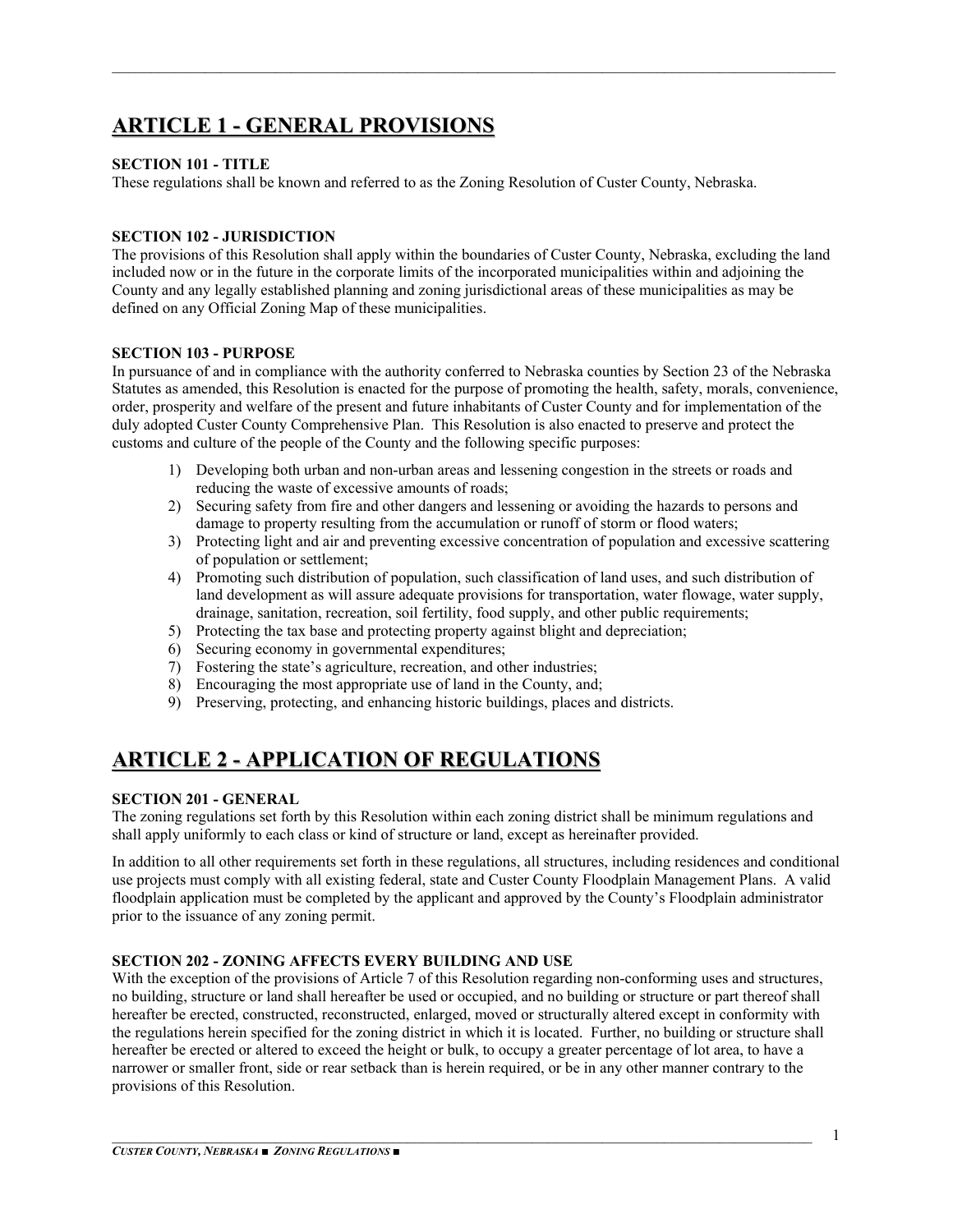#### **SECTION 203 - SETBACK AND LOT SIZE REDUCTION PROHIBITED**

No setback, lot or tract existing at the time of adoption of this Resolution shall be reduced in dimension or area below the minimum requirements set forth herein. Setbacks, lots or tracts created after the effective date of the Resolution shall meet or exceed the minimum requirements established by this Resolution.

 $\mathcal{L}_\mathcal{L} = \mathcal{L}_\mathcal{L} = \mathcal{L}_\mathcal{L} = \mathcal{L}_\mathcal{L} = \mathcal{L}_\mathcal{L} = \mathcal{L}_\mathcal{L} = \mathcal{L}_\mathcal{L} = \mathcal{L}_\mathcal{L} = \mathcal{L}_\mathcal{L} = \mathcal{L}_\mathcal{L} = \mathcal{L}_\mathcal{L} = \mathcal{L}_\mathcal{L} = \mathcal{L}_\mathcal{L} = \mathcal{L}_\mathcal{L} = \mathcal{L}_\mathcal{L} = \mathcal{L}_\mathcal{L} = \mathcal{L}_\mathcal{L}$ 

#### **SECTION 204 - PROVISIONS DECLARED TO BE MINIMUM REQUIREMENTS**

In their interpretation and application, the provisions of this Resolution shall be held to be minimum requirements, adopted for the promotion of the public health, safety, morals, or general welfare.

#### **SECTION 205 - DISCLAIMER OF BUILDING AND OTHER CODES AND COUNTY LIABILITY**

This Resolution is a zoning regulation only and regulates only land usage. This Resolution does not in any manner whatsoever include, imply or otherwise create any type or form of building, plumbing, electrical or other code which would regulate the design and construction of any building or structure within the jurisdiction of this Resolution. Any permits or certificates issued in accordance with the requirements of this Resolution are solely for purpose of assuring compliance with the land usage regulations set forth in this Resolution for the purposes described in Section 103 of this Resolution. Custer County assumes no liability and shall not in any manner be held liable for any design or construction problem or defect in any building or structure for which a zoning permit, certificate of compliance or other form of land usage approval may have been issued nor shall Custer County assume any liability for any noncompliance with any Federal, State or other code, regulation or requirement.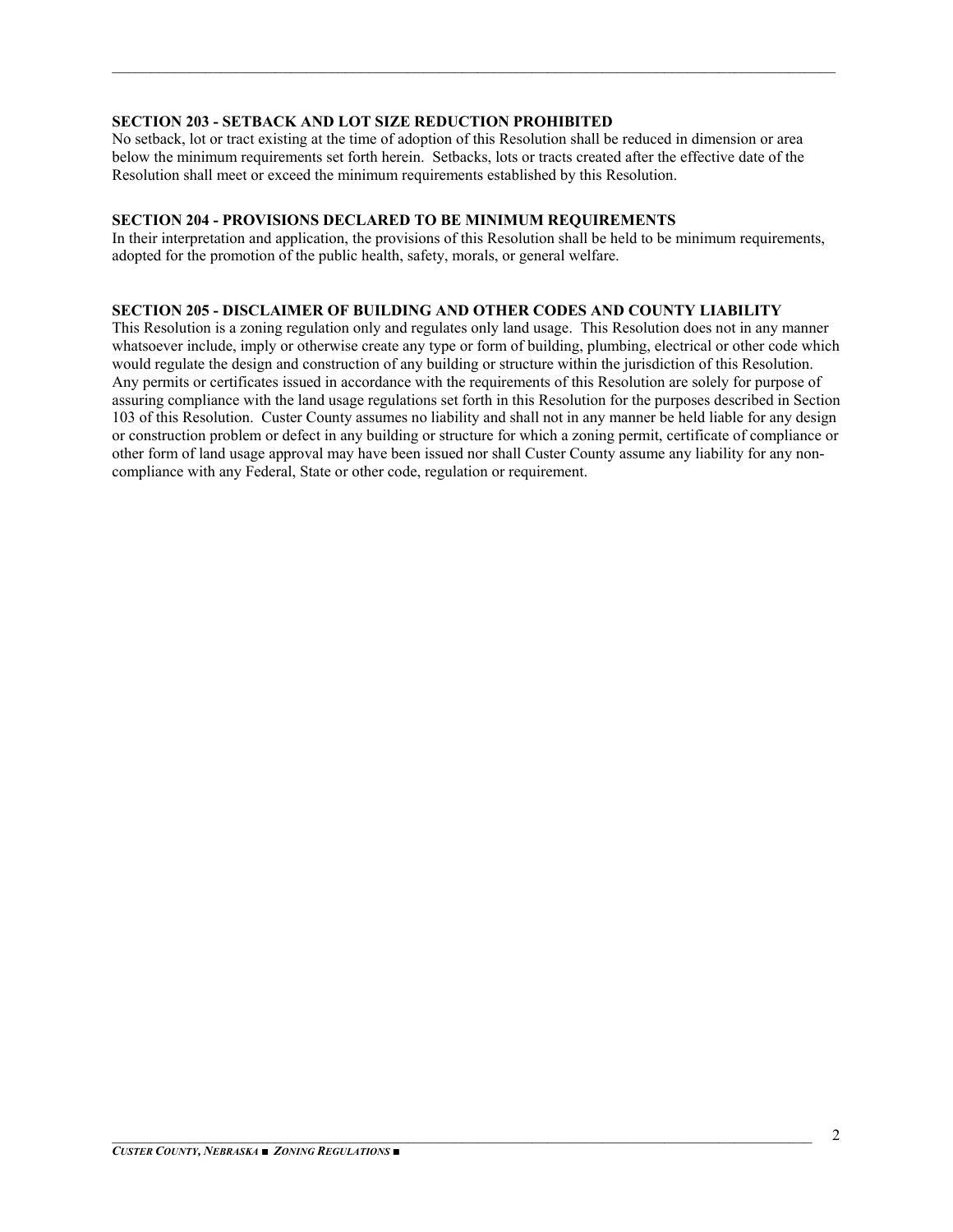## **ARTICLE 3 - CONSTRUCTION AND DEFINITIONS**

#### **SECTION 301- CONSTRUCTION**

The following rules of construction shall apply unless inconsistent with the plain meaning of the context of this Resolution:

 $\mathcal{L}_\mathcal{L} = \mathcal{L}_\mathcal{L} = \mathcal{L}_\mathcal{L} = \mathcal{L}_\mathcal{L} = \mathcal{L}_\mathcal{L} = \mathcal{L}_\mathcal{L} = \mathcal{L}_\mathcal{L} = \mathcal{L}_\mathcal{L} = \mathcal{L}_\mathcal{L} = \mathcal{L}_\mathcal{L} = \mathcal{L}_\mathcal{L} = \mathcal{L}_\mathcal{L} = \mathcal{L}_\mathcal{L} = \mathcal{L}_\mathcal{L} = \mathcal{L}_\mathcal{L} = \mathcal{L}_\mathcal{L} = \mathcal{L}_\mathcal{L}$ 

- **301.01 TENSE:** Words used in the present tense include the future tense.
- **301.02 NUMBER:** Words used in the singular include the plural, and words used in the plural include the singular.
- **301.03 SHALL AND MAY:** The word "shall" is mandatory and the word "may" is permissive.
- **301.04 GENDER:** The masculine shall include the feminine and the neuter.
- **301.05 HEADINGS:** In the event that there is any conflict or inconsistency between the heading of an Article, Section, or paragraph of this Resolution and the context thereof, the said heading shall not be deemed to effect the scope, meaning or intent of such context.

#### **SECTION 302 - GENERAL TERMINOLOGY**

The word "County" shall mean the County of Custer, Nebraska. The words "County Board" shall mean the Custer County Board of Supervisors. The words "Planning Commission" shall mean the Custer County Planning Commission duly appointed by the Custer County Board of Supervisors. The words "Board of Adjustment" and "Board" shall mean the Custer County Board of Adjustment duly appointed by the Custer County Board of Supervisors in accordance with this Resolution. The words "Zoning Administrator" shall mean that person duly appointed by the Custer County Board of Supervisors to administer and enforce these zoning regulations.

#### **SECTION 303 - DEFINITIONS**

Words or terms not herein defined shall have their ordinary meanings in relation to the context. For the purposes of this Resolution, certain words and terms used herein are defined as follows:

- **303.01 ABUT:** Any situation where a lot borders directly on another lot or is separated from an adjoining lot by a public road right-of-way which is twenty (20) feet or less in width.
- **303.02 ACCESSORY USE OF BUILDING:** A building or use that is subordinate and incidental to that of the main or principal building or use on the same lot or tract.
- **303.03 AGRICULTURAL LAGOONS:** Are man made ponds used to hold, store, process and digest waste from intensive/confined feeding uses.
- **303.04 AGRICULTURAL USE:** Farming and ranching which is a farmstead of 20 or more acres which produces \$1,000 per year or more of farm product (§23-114.03).
- **303.05 AGRONOMIC RATES:** The application of plant nutrients, from all sources, to meet, but not exceed, the estimated annual nutrient needs of the crop being produced, based upon past or projected yields, so as to avoid build-up of nutrients including, but not limited to, nitrate, chloride, and phosphorus. Determination of the agronomic rate shall include the available nutrients in the soil, the nitrogen content of any irrigation water, and the nutrient content of any waste, sludges and commercial or other fertilizers to be applied.

#### **303.06 BLANK**

**303.07 ANIMAL UNIT:** The relationship of various animals with regard to manure production based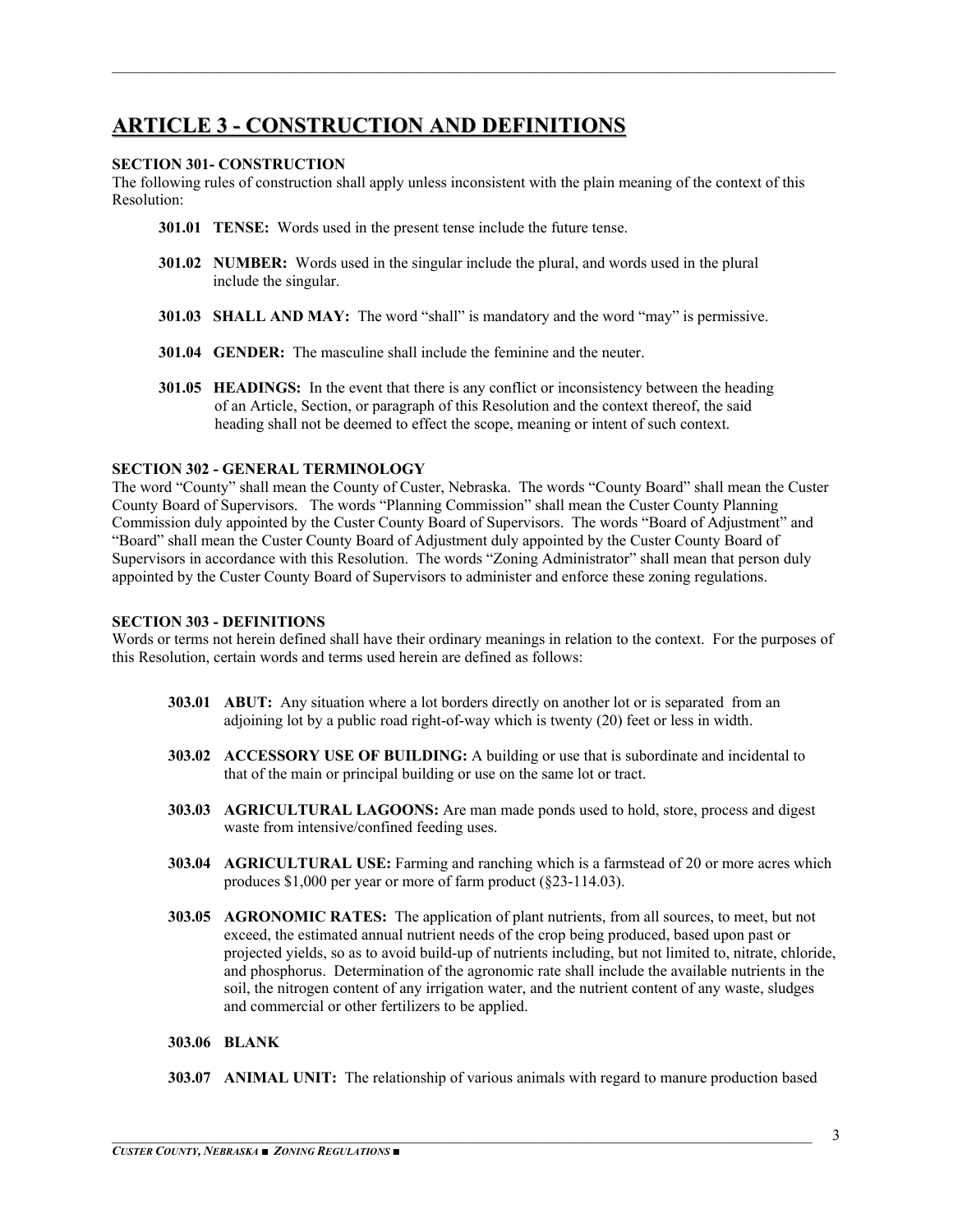upon one thousand pounds of animal(s) regardless of type. For purposes of this Resolution, the following relationship with regard to manure production shall be as follows:

| <b>Type of Animal</b>                    | Animal Unit(s) |
|------------------------------------------|----------------|
| Beef Animal (500 - 1,200 pounds)         | 1.00           |
|                                          | 1.00           |
| Beef or Dairy Calf $(150 - 500$ pounds)  | 0.50           |
| Young Dairy Stock $(500 - 1,000$ pounds) | 0.75           |
|                                          | 1.00           |
|                                          | 1.40           |
|                                          | 2.00           |
|                                          | 0.40           |
|                                          | 0.04           |
|                                          | 0.50           |
|                                          | 0.40           |
|                                          | 0.10           |
|                                          | 0.01           |
|                                          | 0.02           |
| Ostrich                                  | 0.40           |
|                                          |                |

- **303.08 ANIMAL WASTE:** Any animal excrement, animal carcass, feed waste, animal waste water, or other waste associated with the care and feeding of animals.
- **303.09 BLANK**
- **303.10 BASEMENT:** A building space wholly or partially underground and having more than one-half (1/2) of its height, measured from its floor to the top of its average wall height, below the average elevation of the finished grade of the soil around said space.
- **303.11 BED AND BREAKFAST, BOARDING OR LODGING HOUSE:** a building, other than a hotel or motel, where for compensation and by arrangement for definite periods, meals and / or lodging are provided for customers.
- **303.12 BUILDABLE AREA:** The portion of a lot or tract of land remaining after the front, side and rear setbacks, as herein defined, have been provided.
- **303.13 BUILDING:** A structure having a roof or having a roof and walls used or intended to be used for sheltering of persons, animals or property. When divided or separated by other than common walls, each portion or section of a building shall be considered a separate building. (Refer to Section 303.35, Farm Building and Section 303.65, Non-Farm Building.)
- **303.14 BUILDING HEIGHT:** The vertical distance, measured from the average ground level at the front of a building or structure to the highest point of the building roof, excluding chimneys, antennas or other similar appurtenances or structure.
- **303.15 CAMPGROUND:** Any premises where two (2) or more camping units are parked or placed for camping purposes, or any premises used to set apart for supplying camping space for two (2) or more camping units for camping purposes to the public. Campground shall include any buildings, structures, vehicles or enclosures used or intended to be used wholly or in part for the accommodation of campers.
- **303.16 CAMPING UNIT:** Any vehicle, trailer, tent or other movable shelter used for camping purposes.
- **303.17 CERTIFICATE OF ZONING COMPLIANCE / CERTIFICATE OF OCCUPANCY:** A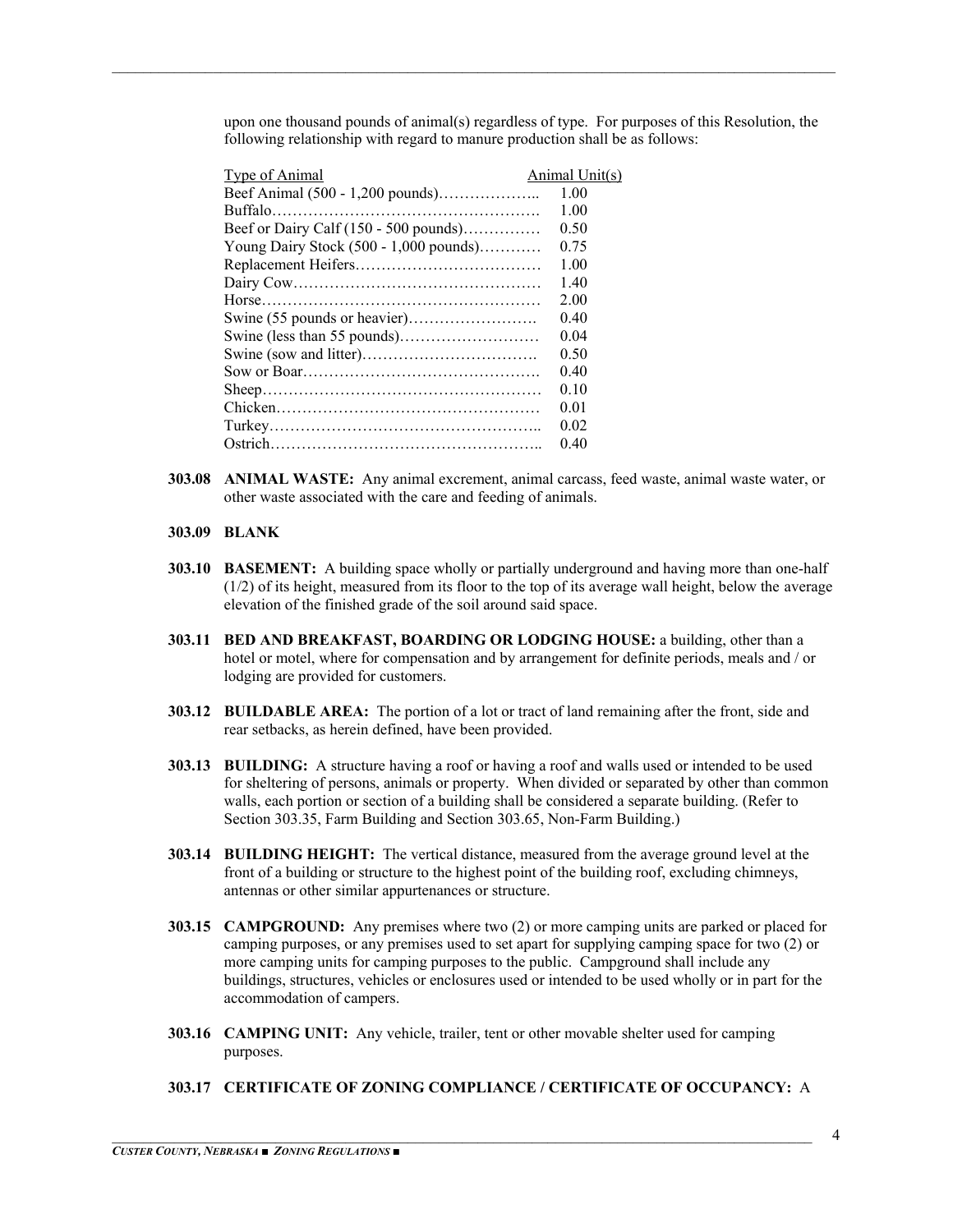written certificate issued by the zoning administrator, stating that the premises has been inspected after erection, construction, reconstruction, alteration or moving of a building or structure or after a change in the use of land stating that the premises complies in all respects with the requirements of this Resolution and may be occupied for the use declared.

**303.18 COMMERCIAL USE:** A use, other than an agricultural use, where products are built, constructed or purchased for sale or resale for profit, where services are sold for profit or otherwise provided.

 $\mathcal{L}_\mathcal{L} = \mathcal{L}_\mathcal{L} = \mathcal{L}_\mathcal{L} = \mathcal{L}_\mathcal{L} = \mathcal{L}_\mathcal{L} = \mathcal{L}_\mathcal{L} = \mathcal{L}_\mathcal{L} = \mathcal{L}_\mathcal{L} = \mathcal{L}_\mathcal{L} = \mathcal{L}_\mathcal{L} = \mathcal{L}_\mathcal{L} = \mathcal{L}_\mathcal{L} = \mathcal{L}_\mathcal{L} = \mathcal{L}_\mathcal{L} = \mathcal{L}_\mathcal{L} = \mathcal{L}_\mathcal{L} = \mathcal{L}_\mathcal{L}$ 

- **303.19 COMPATIBLE USE:** A land use of one type that is suitable for direct association or location near a use of a different type because of its consistency with the Intent statement of the zoning district in which said uses are located, because of similar or comparable buildings and use activities, and because neither use will diminish the use, value and enjoyment of the other.
- **303.20 COMPOSTING:** The natural process of decomposing vegetative refuse, manure and other naturally degradable materials in piles with or without use of free oxygen.
- **303.21 COMMENCED WORK**: The performing of substantial work, at the site, in relationship to the total project.
- **303.22 COMPREHENSIVE PLAN:** The plan or series of plans for the future development of Custer County, Nebraska, recommended by the Planning Commission and adopted by the County Board of Supervisors.
- **303.23 CONDITIONAL USE:** A land use that would not be generally compatible with other permitted land uses in a zoning district, but which if controlled as to number, area, location, relation to surrounding uses or other attribute, could become reasonably compatible with such permitted land uses and would promote the public health, safety, convenience and general welfare.
- **303.24 CONDITIONAL USE PERMIT:** A written permit issued by the Zoning Administrator upon authorization of a conditional use under the terms of this Resolution by the County Board of Supervisors. Such permit shall give permission to the applicant to develop the specified conditional use and shall specify the conditions of approval of such use as established by the County Board of Supervisors.

#### **303.25 BLANK**

- **303.26 DWELLING:** Any building or portion thereof, other than a hotel, motel, bed and breakfast, group home or other building used for short term occupancy by human beings, which is designed and / or used for living purposes on an on-going basis.
- **303.27 DWELLING, MULTI-FAMILY:** A dwelling unit having independent accommodations for more than three (3) or more families.
- **303.28 DWELLING, SINGLE-FAMILY:** A dwelling unit having independent accommodations for and occupied by one (1) family.
- **303.29 DWELLING, TWO-FAMILY (DUPLEX):** A dwelling unit having independent accommodations for and occupied by two (2) families.
- **303.30 DWELLING UNIT:** One room or combination of rooms which constitute a separate and independent housekeeping establishment containing independent cooking, sleeping and restroom facilities.
- **303.31 EASEMENT:** A right or privilege granted by the owner of a defined parcel of land for the use of such defined parcel of land for a specific purpose or purposes by the public, another person,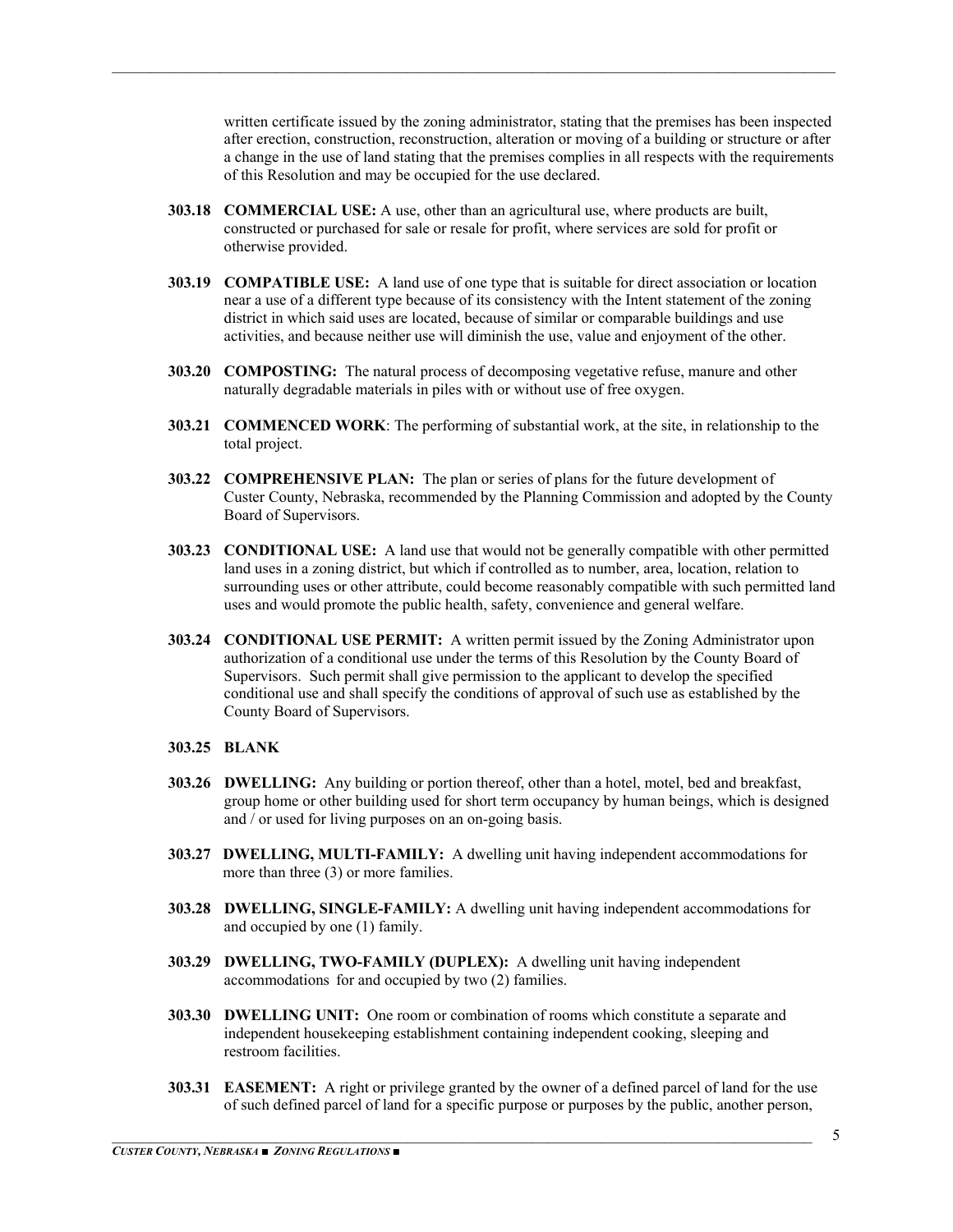corporation or other legal entity.

#### **303.32 BLANK**

**303.33 FAMILY:** An individual or two (2) or more persons related by blood, marriage or adoption, or a group of not more than five (5) persons, excluding servants, who may not be related, living together in a single dwelling unit.

- **303.34 FARMING AND RANCHING:** Shall mean (i) the cultivation of land for the production of agricultural crops, fruit, or other horticultural products, or (ii) the ownership, keeping and feeding of animals for the production of livestock or livestock products.
- **303.35 FARM BUILDING:** Any non-residential building located on a farm or ranch which is utilized for agricultural purposes, provided that when the use or consequences of the agricultural use conducted in such building exit from the building onto, across or under the land, whether underneath the building or adjoining thereto or onto or into some other structure such use, if not an agricultural use, shall not be considered part of such building and shall be subject to the requirements and limitations of this Resolution.
- **303.36 FLOOD PLAIN:** Those lands within the zoning jurisdiction of Custer County which are subject to a one percent (1%) or greater chance of flooding in any given year. Determination of flood plains shall be based on historical high water marks and interpolation of such high water marks by the Natural Resource District or other agency capable of determining such flood plains until such time as flood hazard maps are produced and provided by the Federal Flood Insurance Administration, after which such flood hazards maps shall be utilized.
- **303.37 FLOOR:** A level or story in a building.
- **303.38 FLOOR AREA:** The sum of the gross horizontal areas of the one or several floors of all buildings or portions thereof, on the lot or tract.
- **303.39 FRONTAGE (LOT):** The length of the real property abutting one (1) side of a road right-ofway, measured along the dividing line between said real property and the road right-of-way.
- **303.40 GROUP DAY CARE CENTER / NURSERY SCHOOL:** An establishment other than public, private non-religious or parochial school, which provides day care, play groups, nursery school or education for five (5) or more unrelated children.
- **303.41 GROUP HOME:** A facility, licensed or approved by the State of Nebraska or other appropriate agency, in which more than two (2) persons who are unrelated by blood, marriage, or adoption reside while receiving therapy or counseling, but not nursing care, for any of the following purposes: 1) adaptation to living with, or rehabilitation from disabilities; 2) adaptation to living with, or rehabilitation from, emotional or mental disorders, or mental retardation; 3) rehabilitation from the effects of drug or alcohol abuse; or 4) supervision while under a program of alternatives to imprisonment, including, but not limited to pre-release, work release and probationary programs.
- **303.42 HOME BASED BUSINESS:** See Section 303.43: Home Occupation.
- **303.43 HOME OCCUPATION:** An occupation or business enterprise conducted in a dwelling unit or accessory building by members of the family occupying the dwelling unit, established in accordance with standards and restrictions set forth in this Resolution.
- **303.44 IMPACT EASEMENT:** An easement or deed restriction, recorded in the office of the Custer County Registrar of Deeds, which runs with the land, which is granted to the owner of an industrial use, an intensive/confined feeding uses, or other use for the period of time that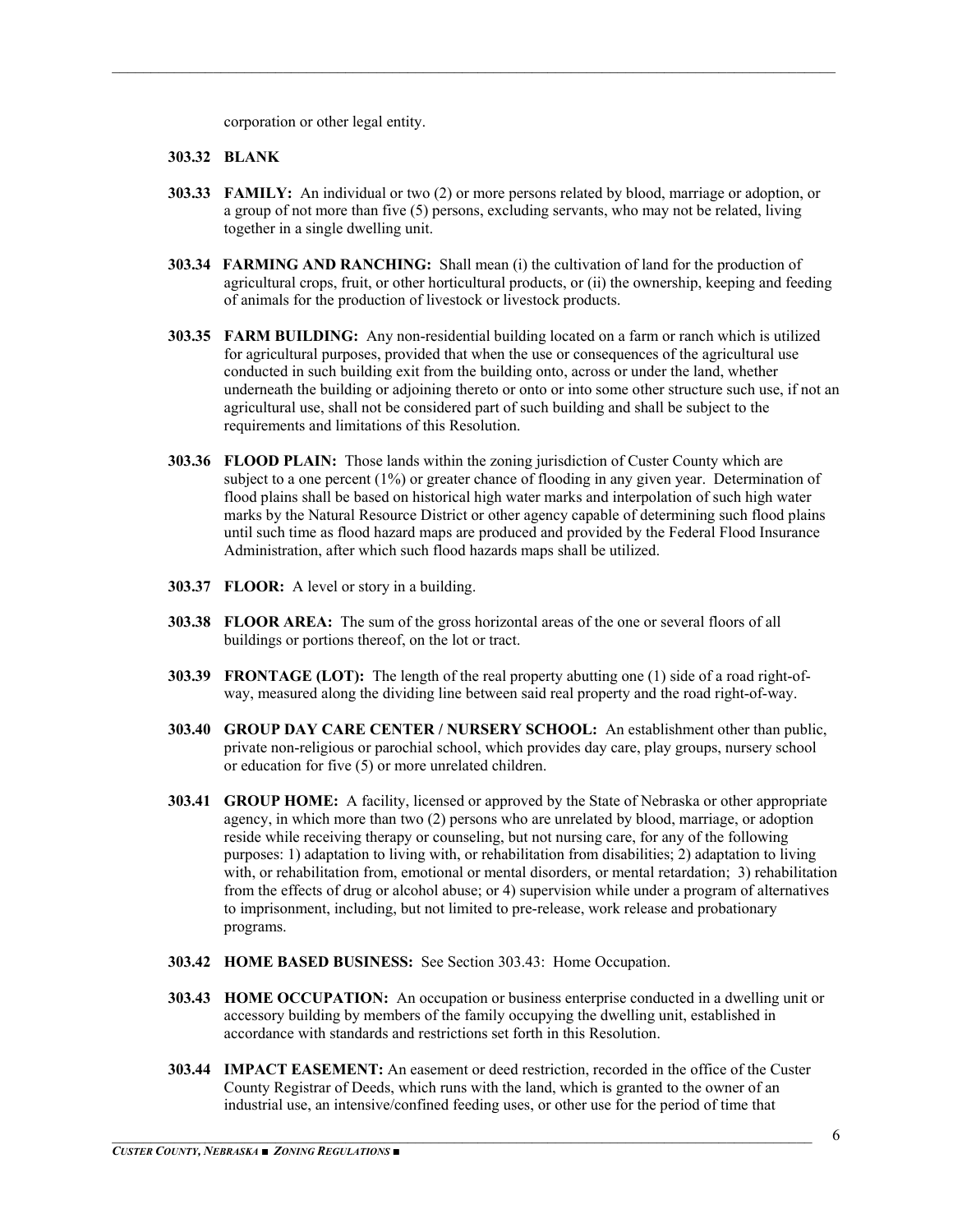such use shall exist, by the owners of adjoining or neighboring real property in which it is mutually agreed that the grantor shall hold the grantee harmless from odor, smoke, dust, or other legal impacts associated with such use on the grantor's property when such use is operated in accordance with the terms of such easement or deed restriction.

**303.45 INCOMPATIBLE USE:** A land use of one type that is unsuitable for direct association or location near or abutting a land use of a different type because of its inconsistency with the Intent statement of the zoning district in which such uses are located, because of major differences in building types, building mass, building height and use activities, and because such use would diminish the use, value and enjoyment of the other.

- **303.46 INDUSTRIAL USE:** A land use involving the manufacture of one or more products on the premises.
- **303.47 INTENSIVE/CONFINED ANIMAL FEEDING USE:** The raising, feeding or management of more than three hundred (300) animal units at any one time in partial or total earthen pens or lots which are or used for confinement of animals where manure is or may be in contact with the earth and in roofed buildings or structures which may be open sided or totally enclosed and which may have hard surfaced, slatted or other type of surfaced floor, and/or on hard surfaced, non-earthen, outdoor pens or lots used for confinement of such animals. Confinement of an unrestricted number of ruminant animals for birthing, weaning or back grounding in lots or pens which are not used in three continuous months in May, June, July, August and September shall not be considered an intensive/confined animal feeding use. For purposes of this Resolution, intensive/confined animal feeding uses shall be classified and regulated with regard to the number of animal units confined as follows:
	- Class A An intensive/confined animal feeding use with a one time capacity of more than 300 animal units of swine, but less than 2,500 animal units of swine.
	- Class B An intensive/confined animal feeding use with a one time capacity of more than 300 animal units of ruminant animals, but less than 5,000 animal units of ruminant animals.
	- Class C An intensive/confined animal feeding use with a one time capacity of more than 5,000 animal units of ruminant animals, but less than 30,000 animal units of ruminant animals.
	- Class D An intensive/confined animal feeding use with a one time capacity of more than 2,500 animal units of swine.
	- Class E An intensive/confined animal feeding use with a one time capacity of more than 30,000 animal units of ruminant animals.
- **303.48 JUNK YARD:** See Section 303.80: Salvage Yard.
- **303.49 LANDFILL:** A waste disposal site employing an engineered method of disposing of solid wastes in a manner that minimizes environmental hazards by spreading, compacting and applying cover material over all exposed waste designed in accordance with the requirements of the Nebraska Department of Environmental Quality and licensed by said Department.
- **303.50 LOT (ZONING):** A piece, parcel or plot of land under single ownership or control, not divided by any public street or road, but having frontage on a public street or road which is occupied or intended to be occupied by one principal building and its accessory buildings or structures.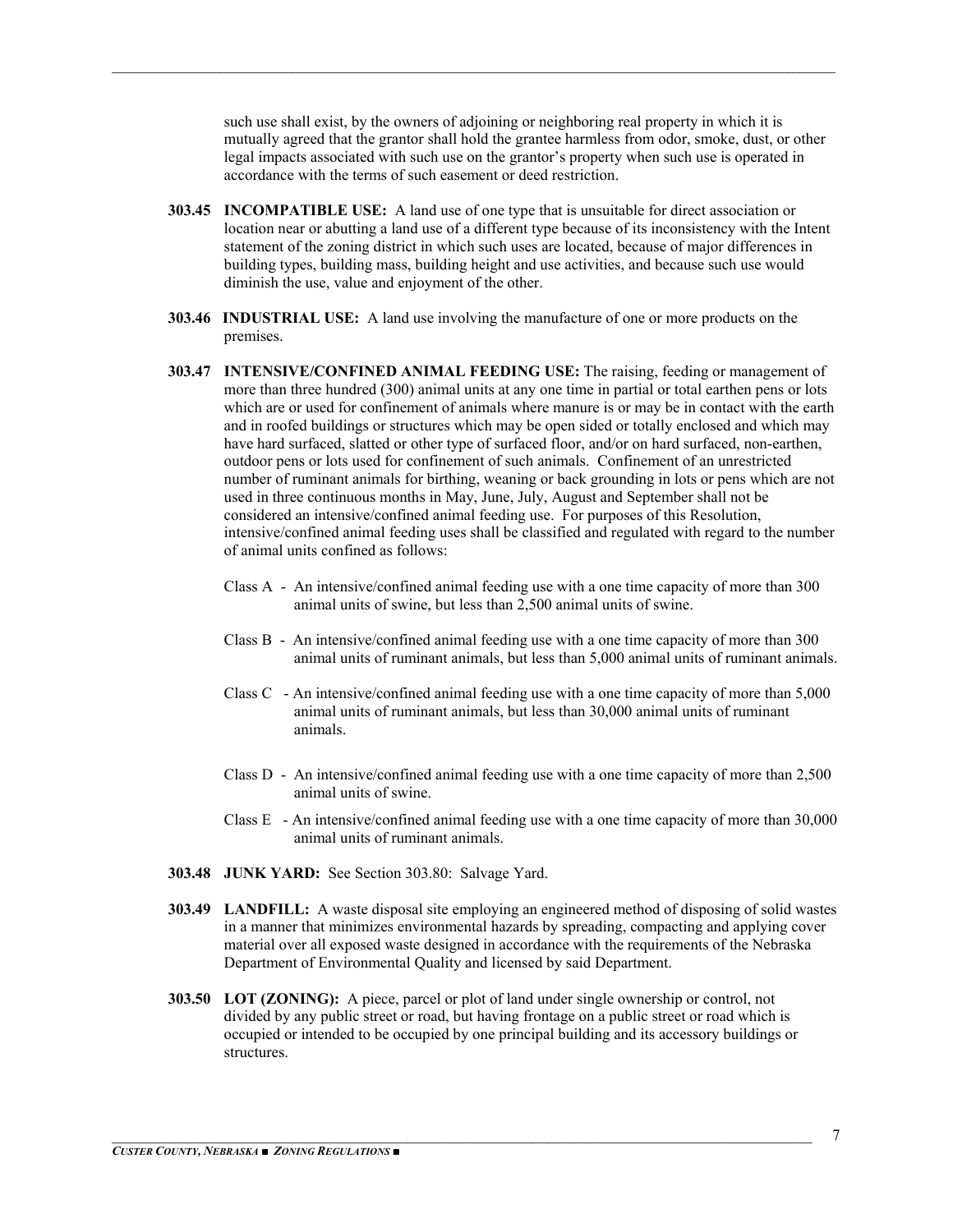**303.51 LOT AREA:** The total horizontal area of a lot, excluding all street or alley rights-of-way.

- **303.52 LOT, CORNER:** A lot which has frontage on two (2) or more streets or roads at the intersection of said streets or roads.
- **303.53 LOT DEPTH:** The average horizontal distance between the front and rear lot lines of any lot.
- **303.54 LOT OF RECORD:** A lot which is part of a subdivision plat or lot, plot or parcel described by metes and bounds recorded in the office of the Registrar of Deeds of Custer County, Nebraska at the time of adoption of this Resolution.
- **303.55 LOT WIDTH:** The horizontal distance between the side lot lines, measured parallel to the street/ road on which the lots has frontage, at the minimum front setback distance, as specified in this Resolution for the zoning district in which such lot is located. In the case of lots which front on a curved road or the turn-around of a cul-de-sac street, the lot width shall be the horizontal distance between the side lot lines, measured perpendicular to a radial line extending from the centerline of the street / road into the lot at the center of the lot frontage, at the minimum setback distance, as specified in this Resolution for the zoning district in which such lot is located.
- **303.56 MANUFACTURED HOME:** A factory-built structure which is to be used for human habitation, which is not constructed or equipped with a permanent hitch or other device allowing it to be moved other than to a permanent site, which does not have permanently attached to its body or frame any wheels or axles, and which bears a label certifying that it was built in compliance with National Manufactured Home Construction and Safety Standards, 24 C.F. R. 3280 et seq., promulgated by the United States Department of Housing and Urban Development, or any successor regulations thereto and which complies with the following minimum standards:
	- 1. a minimum floor area of nine hundred (900) square feet,
	- 2. a minimum exterior width of eighteen (18) feet,
	- 3. a minimum roof pitch of two and one-half  $(2 \frac{1}{2})$  inches of rise per each twelve (12) inches of horizontal run,
	- 4. exterior material shall be of a color, material, and scale comparable with existing residential site-built, single-family construction,
	- 5. a non-reflective roof of material which is or simulates asphalt or wood shingles, tile or rock,
	- 6. all wheels, axles, transporting lights and removable towing apparatus have been removed
	- 7. is placed on and permanently attached to a foundation of the same construction as required for site-built homes,
	- 8. is permanently connected to public utilities in the same manner required for site-built homes.
- **303.57 MOBILE HOME:** A detached dwelling unit which was originally designed for long term human habitation and which was constructed and fabricated into a complete unit at a factory and capable of being transported to a location for use on its own chassis and wheels, identified by model number and serial number by its manufacturer, and designed primarily for placement on a non-permanent foundation when used for residential purposes, but not including any structure which meets the definition of Manufactured Home or Modular Home, as herein defined.
- **303.58 MOBILE HOME LOT:** A lot or parcel of land for the placement of one (1) mobile home.
- **303.59 MOBILE HOME PARK:** Any parcel of land area under single ownership and control upon which sites for parking of two (2) or more mobile homes connected to utilities and used by persons for living or sleeping purposes are provided by lease, rent or free of charge.
- **303.60 MOBILE HOME SUBDIVISION:** A parcel of land which has been or is intended to be subdivided into two (2) or more lots for sale to persons to place a mobile home on said lot.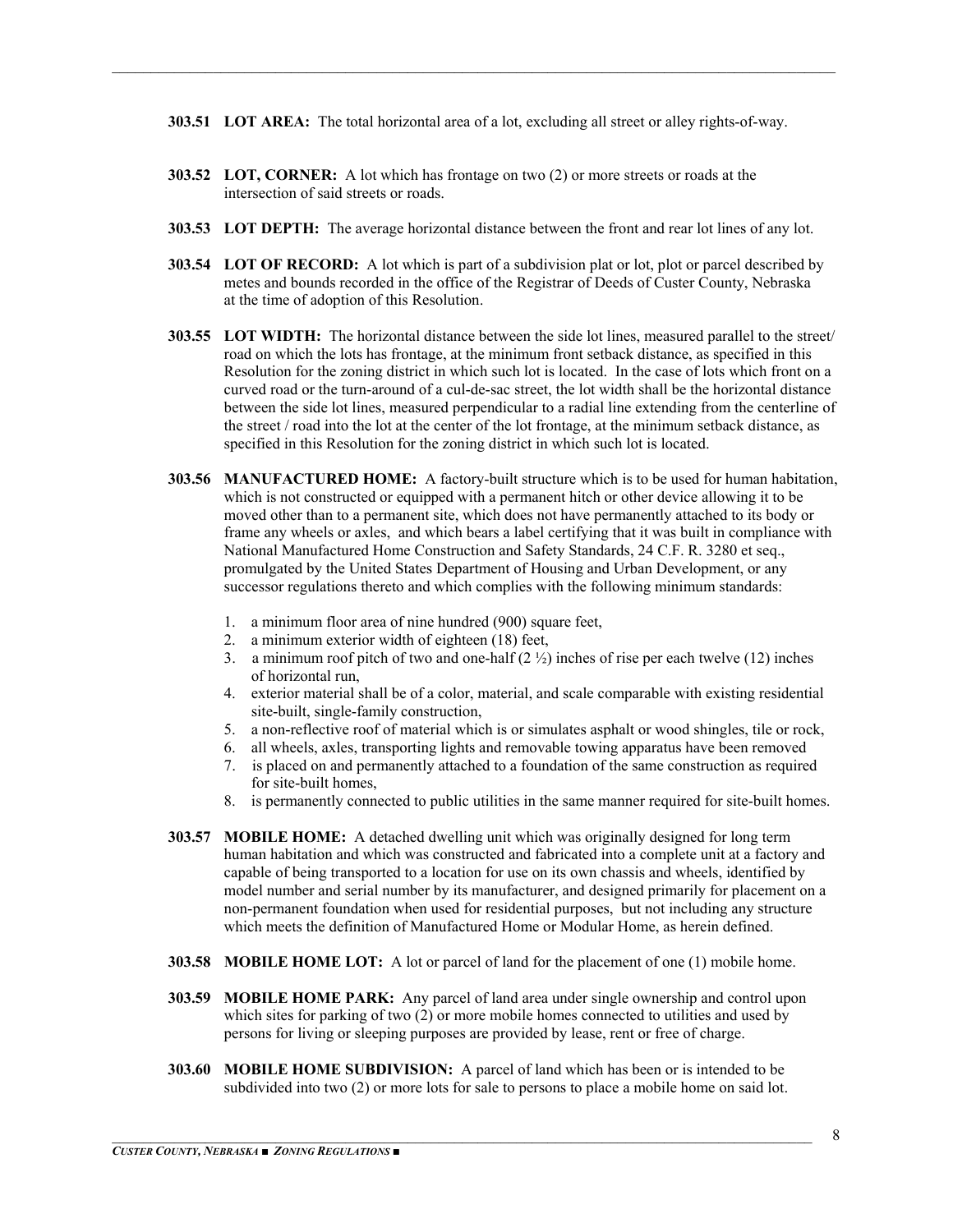**303.61 MODULAR HOME:** A manufactured housing unit, as defined in Section 71-1557 of the Nebraska Revised Statutes 1943, which bears the seal of the Nebraska Department of Health or its successor.

 $\mathcal{L}_\mathcal{L} = \mathcal{L}_\mathcal{L} = \mathcal{L}_\mathcal{L} = \mathcal{L}_\mathcal{L} = \mathcal{L}_\mathcal{L} = \mathcal{L}_\mathcal{L} = \mathcal{L}_\mathcal{L} = \mathcal{L}_\mathcal{L} = \mathcal{L}_\mathcal{L} = \mathcal{L}_\mathcal{L} = \mathcal{L}_\mathcal{L} = \mathcal{L}_\mathcal{L} = \mathcal{L}_\mathcal{L} = \mathcal{L}_\mathcal{L} = \mathcal{L}_\mathcal{L} = \mathcal{L}_\mathcal{L} = \mathcal{L}_\mathcal{L}$ 

- **303.62 NON-CONFORMING LOT OF RECORD:** A lawfully established lot of record in existence as of the effective date of this Resolution, which does not comply with the minimum lot area, width and other lot standards established in the various zoning districts created by this Resolution.
- **303.63 NON-CONFORMING STRUCTURE:** A lawfully erected structure in existence as of the effective date of this Resolution which does not comply with the lot coverage, height, setback requirements or other standards applicable to new structures in the zoning district in which said structure is located.
- **303.64 NON-CONFORMING USE:** A lawfully established use of land in existence as of the effective date of this Resolution which does not comply with the regulations of this Resolution.
- **303.65 NON-FARM BUILDING:** Any building which contains a use that is not an agricultural use.
- **303.66 PERMANENT FOUNDATION:** The substructure of a structure to which the structure is permanently attached which provides a permanent support for said structure around its entire perimeter and at points within its perimeter where needed.
- **303.67 PARKING SPACE, OFF-STREET:** An area, open or closed, which is sufficient in size to permit the parking of one (1) or more vehicles, together with a driveway connecting said parking area to a street or road to permit ingress and egress by said vehicle.
- **303.68 PREMISES:** The land area containing a land use which is contiguous with and under the same ownership as the land use.
- **303.69 PREVAILING WINDS:** Prevailing winds in Custer County are from the north, and northwest in winter months and south in summer months. Prevailing wind directions, using magnetic north as determined through use of a common compass, are defined as:

North - from forty-five degrees west of north to forty-five degrees east of north

South - from forty-five degrees west of south to forty-five degrees east of south

East - from forty-five degrees east of north to forty-five degrees east of south

West - from forty-five degrees west of north to forty-five degrees west of south

- **303.70 PRINCIPAL BUILDING:** A building in which the principal use on the lot is situated.
- **303.71 PRIVATE AIRSTRIP:** A privately owned parcel of land used for take-off and landing of small aircraft which is duly registered with the Nebraska Department of Aeronautics.
- **303.72 PRIVATE ROADWAY:** A privately owned, open, unoccupied space other than a public road or privately owned road by use, reserved as the principal means of access to abutting property.
- **303.73 PUBLIC USE AREA:** An area of land or water, whether publicly or privately owned, which is designed for and used by ten (10) or more unrelated persons on at least a quarterly basis for recreation, education, communication, worship, meetings or other legal purpose, including public parks, public water areas, public game refuges, fish hatcheries, publicly or privately owned meeting halls, historic sites and similar areas, provided that a public use area shall not be construed to include any rights-of-way for streets, hiking trails or roadways or privately owned land used for hunting and/or fishing.
- **303.74 BLANK**
- **303.75 RECREATIONAL VEHICLE:** A temporary dwelling for travel, recreation and vacation use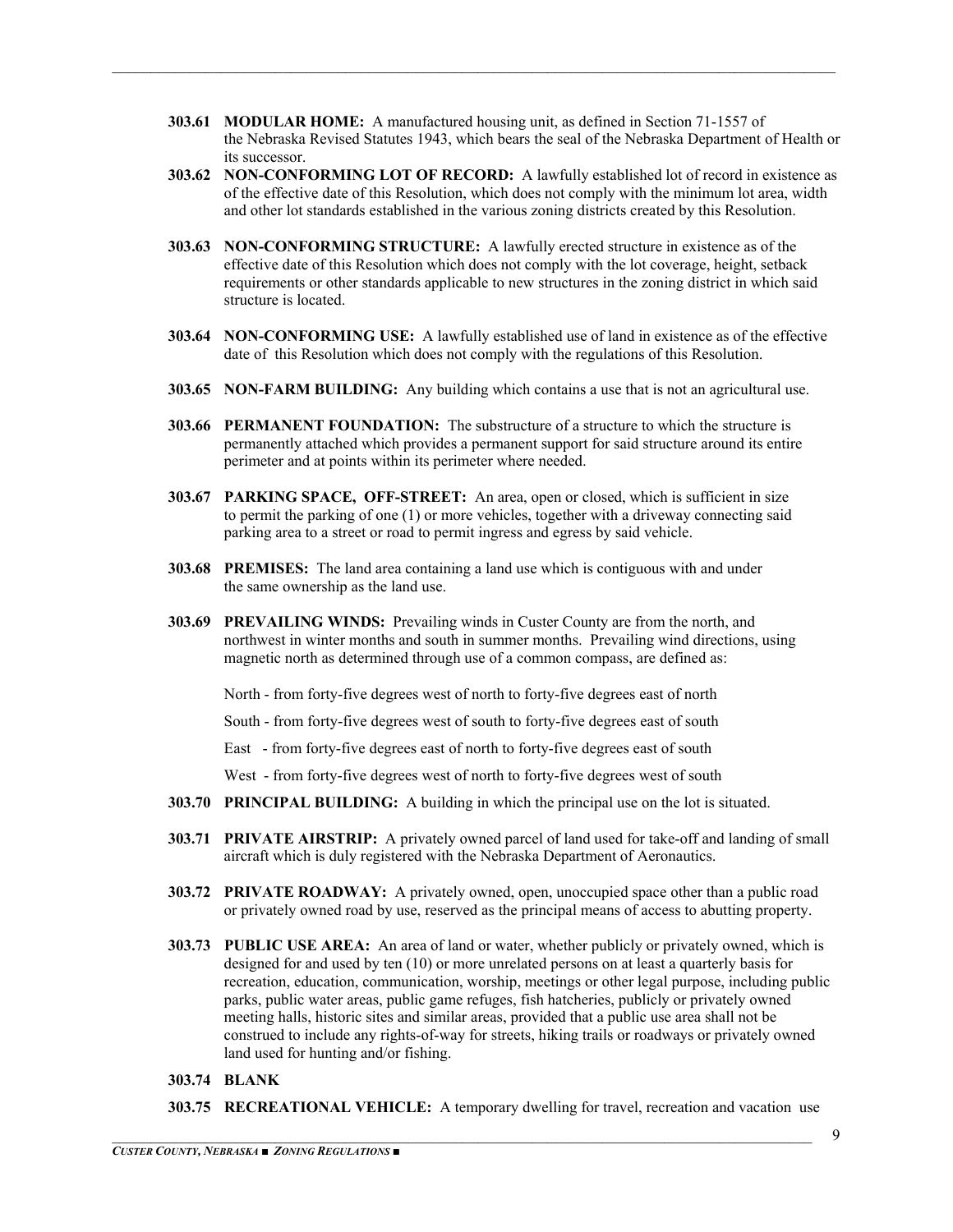including travel trailers, camping trailers, pickup campers, motor coaches, camp cars, tent trailers, boats or any other vehicular portable structure.

- **303.76 RESIDENTIAL USE:** A dwelling unit located on a lot, parcel or tract of land
- **303.77 ROAD / ROADWAY:** A public right-of-way set aside for public travel which affords the principal means of access to abutting property.

 $\mathcal{L}_\mathcal{L} = \mathcal{L}_\mathcal{L} = \mathcal{L}_\mathcal{L} = \mathcal{L}_\mathcal{L} = \mathcal{L}_\mathcal{L} = \mathcal{L}_\mathcal{L} = \mathcal{L}_\mathcal{L} = \mathcal{L}_\mathcal{L} = \mathcal{L}_\mathcal{L} = \mathcal{L}_\mathcal{L} = \mathcal{L}_\mathcal{L} = \mathcal{L}_\mathcal{L} = \mathcal{L}_\mathcal{L} = \mathcal{L}_\mathcal{L} = \mathcal{L}_\mathcal{L} = \mathcal{L}_\mathcal{L} = \mathcal{L}_\mathcal{L}$ 

- **303.78 ROAD CENTERLINE:** A line extending down the center of a road or street right-of-way.
- **303.79 ROADSIDE STAND:** A structure or portion thereof used for the shelter, display and sale of craft and similar items, fruit, vegetables and other agricultural crops produced on the premises.
- **303.80 SALVAGE YARD:** A place where waste, discarded or salvaged metals, building materials, paper, textiles, used plumbing fixtures, inoperable appliances, inoperable motor vehicles, machinery or parts thereof, or other used materials are bought, sold, exchanged, stored, baled or cleaned, excluding pawn shops, used appliance or furniture sales or operable used vehicle sales establishments.

#### **303.81 BLANK**

- **303.82 SETBACK:** A horizontal distance, as prescribed in the various zoning districts established in this Resolution, measured from the centerline of the roadway on which the lot has frontage and the side or rear lot line of any lot in which a building may not be constructed. Setbacks are further defined as follows:
	- A. SETBACK, FRONT: An open space extending across the entire width of a lot between the centerline of the road on which the lot has frontage and the nearest point of a building. A corner lot has two (2) front setbacks.
	- B. SETBACK, REAR: An open space extending across the entire width of the lot between the rear lot line and the nearest point of a building.
	- C. SETBACK, SIDE: An open-space extending along the side lot line from the front setback to the rear setback and lying between the side lot line and the nearest point of a building.
- **303.83 SIGN:** Any identification, description, display or illustration which is affixed to, painted, or represented directly or indirectly upon a building or other outdoor surface or parcel of land which directs attention to an object, product, place, activity, business, person, service or interest.

#### **303.84 BLANK**

- **303.85 SOLID WASTE:** Any garbage, refuse, discarded material including solid, liquid, semi-solid or contained gaseous material resulting from industrial, commercial, residential or other use, but excluding any animal waste.
- **303.86 STORY:** That portion of a building included between the surface of any floor and the surface of the next floor above, or if there be no floor above, then the space between the floor and the ceiling next above it. A basement shall be counted as a story if more than four (4) feet of said basement is above the average finished grade of the adjoining ground.
- **303.87 STREET:** See Section 303.77: ROAD / ROADWAY
- **303.88 STRUCTURE:** Anything constructed or erected with a fixed location on or in the ground or attached to something having a fixed location on the ground.
- **303.89 STRUCTURAL ALTERATIONS:** Any change in the supporting members of a structure, such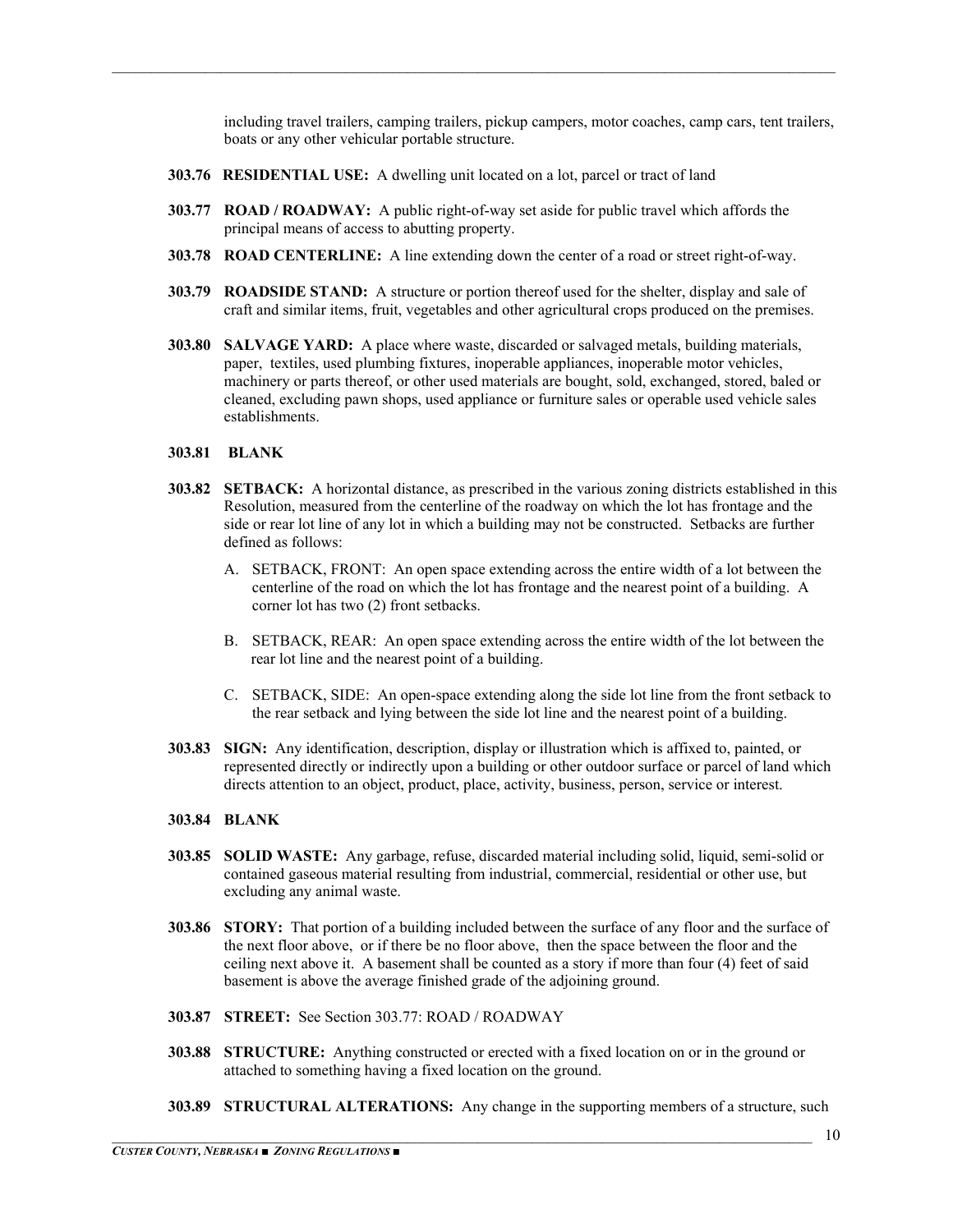as bearing walls, partitions, columns, beams or girders.

**303.90 USE:** The purpose or activity for which land and buildings thereon is designed, arranged, or for which it is occupied or maintained.

- **303.91 VARIANCE:** A relaxation of the height, lot area, size of structure or buildings or size of yards and open space terms of this Resolution where such variance will not be contrary to the public interest and where, owing to conditions peculiar to the property and not the result of actions of the owner, a literal enforcement of the requirements of this Resolution would result in unnecessary and undue hardship.
- **303.92 YARD / SETBACK:** Open space on a lot unoccupied and unobstructed by any buildings or structure or portion thereof, except for fences, retaining walls, posts and other customary yard accessories.
- **303.93 YARD, FRONT:** A yard extending across the entire width of the lot between the front lot line and the nearest point of a building. For purposes of determining yard requirements for corner and through lots, all sides of a lot abutting a street shall be considered a front yard and shall comply with the requirements thereof.
- **303.94 YARD, REAR:** A yard extending across the entire width of the lot between the rear lot line and the nearest part of a building or non-minor structure.
- **303.95 YARD, SIDE:** On single frontage lots, a yard extending along the side lot line from the front yard to the rear yard and lying between the side lot line and the nearest part of a building on nonminor structure. On through lots, a yard extending along the side lot line from front yard to front yard and lying between the side lot lines and the nearest part of the building or non-minor structure. On corner lots, a yard extending along the side lot line from the front yard to the opposite side lot line lying between the side lot line and the nearest part of a building or non-minor structure.
- **303.96 YARD, SPECIAL:** A yard behind any required yard adjacent to a public street, required to perform the same functions as a side or rear yard, but adjacent to a lot line so placed or oriented that neither the term "side yard" or "rear yard" clearly applies. In such cases, the Zoning Administrator shall require a yard with minimum dimensions as generally required for a side yard or a rear yard in the zoning district, determining which shall apply by the relationship of the portion of the lot on which the yard is to be located to the adjoining lot or lots with due regard to the orientation and location of buildings, structures and buildable areas thereon.
- **303.97 ZONING ADMINISTRATOR:** The person duly designated by the Custer County Board of Supervisors to administer and enforce the regulations established under this Resolution.
- **303.98 ZONING DISTRICT:** One of several sets of zoning regulations designed for a particular class of land uses which established uniform regulations governing the use, building and structure height, area, size, intensity of use and other standards of land use within unincorporated area of the County.
- **303.99 ZONING PERMIT:** An approved application with reference to Section 804 through 809.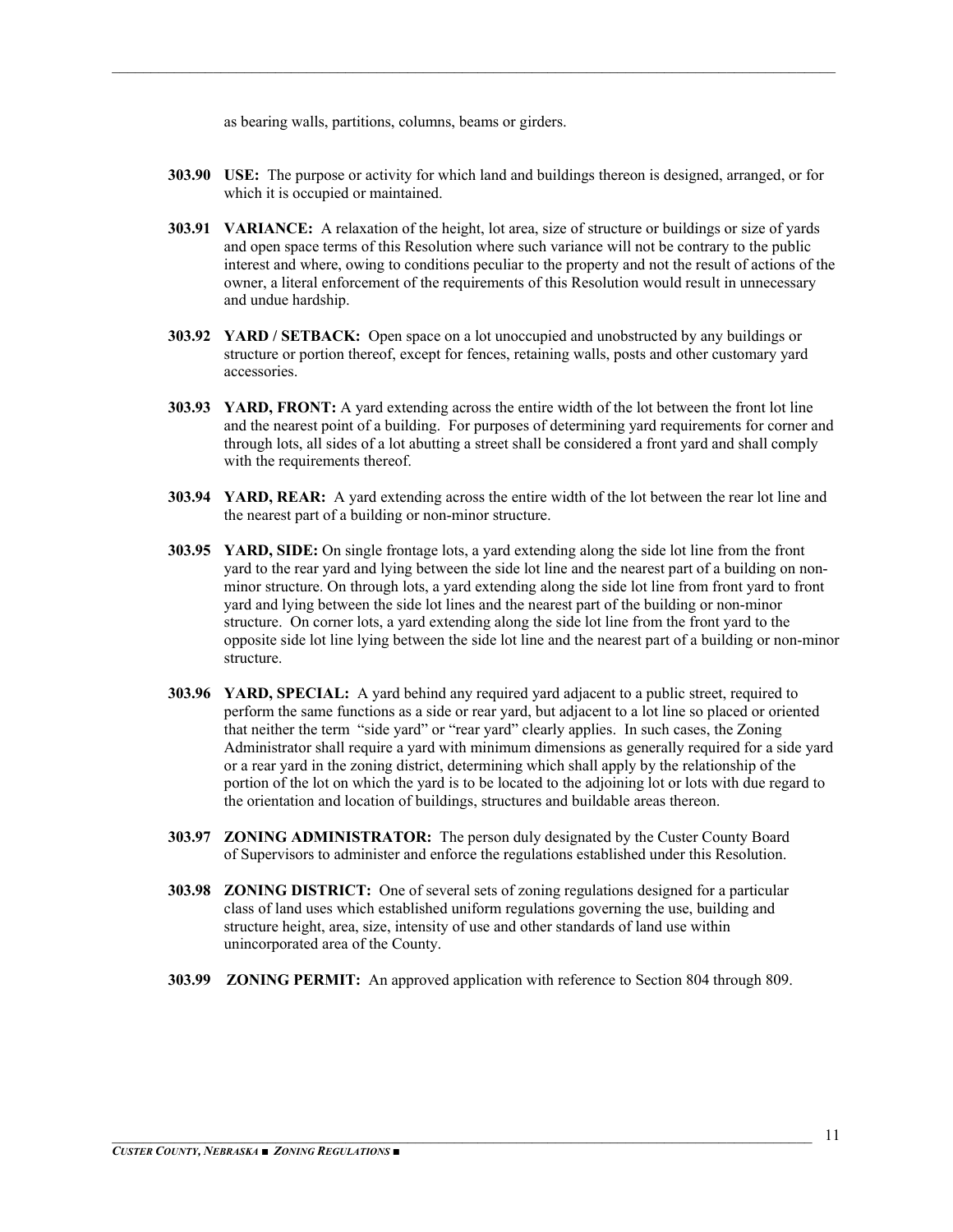## **ARTICLE 4 - ESTABLISHMENT AND DESIGNATION OF DISTRICTS**

 $\mathcal{L}_\mathcal{L} = \mathcal{L}_\mathcal{L} = \mathcal{L}_\mathcal{L} = \mathcal{L}_\mathcal{L} = \mathcal{L}_\mathcal{L} = \mathcal{L}_\mathcal{L} = \mathcal{L}_\mathcal{L} = \mathcal{L}_\mathcal{L} = \mathcal{L}_\mathcal{L} = \mathcal{L}_\mathcal{L} = \mathcal{L}_\mathcal{L} = \mathcal{L}_\mathcal{L} = \mathcal{L}_\mathcal{L} = \mathcal{L}_\mathcal{L} = \mathcal{L}_\mathcal{L} = \mathcal{L}_\mathcal{L} = \mathcal{L}_\mathcal{L}$ 

#### **SECTION 401 - PLANNING COMMISSION RECOMMENDATIONS**

It shall be a purpose of the Planning Commission to recommend the boundaries of the various original districts and appropriate regulations to be enforced therein. The Planning Commission shall make a preliminary report and hold public hearings thereon before submitting its final report to the Board of Supervisors, and the Board of Supervisors shall not hold its public hearing or take final action on such recommendations until it has received the final report of the Planning Commission.

#### **SECTION 402 - DISTRICTS CREATED**

For the purposes of this Resolution, the following zoning districts for Custer County, Nebraska, as named and described in Article 5 of this Resolution, are created:

| $AG - G$ | General Agricultural District             |
|----------|-------------------------------------------|
| $AG - T$ | <b>Transitional Agricultural District</b> |
| $AG-WP$  | Wellhead Protection Overlay District      |

#### **SECTION 403 - OFFICIAL ZONING MAP**

The County is hereby divided into zones, or districts, as shown on the Official Zoning Map, which together with all explanatory matter thereon, is hereby adopted by reference and declared to be a part of this Resolution. The Official Zoning Map shall be identified by the signature of the Chairperson of the County Board of Supervisors and attested by the County Clerk under the following words: "This is to certify that this is the Official Zoning Map of Custer County, Nebraska referred to in Section 403 of Resolution No.\_\_\_\_\_\_\_\_ of the County of Custer, Nebraska" together with the date of the adoption of this Resolution. The signed copy of the Official Zoning Map shall be maintained in the office of the County Clerk for the use and benefit of the public.

#### **SECTION 404 - OFFICIAL ZONING MAP CHANGES**

- **404.01 CHANGES ON OFFICIAL ZONING MAP**: If, in accordance with the provisions of this Resolution, changes are made in the zoning district boundaries or other explanatory matter portrayed on the Official Zoning Map, such changes shall be promptly entered on said Official Zoning Map after amendment of same has been approved by the County Board together with an entry on the Official Zoning Map as follows: "On (date) , by official action of the County Board of Supervisors, the following change(s) was / were made in the Official Zoning Map: (brief description of the change) ", which entry shall be signed by the Chairperson of the County Board of Supervisors and attested by the County Clerk. No changes to this Resolution, which involve matter portrayed on the Official Zoning Map, shall become effective until after such change and entry on such Official Zoning Map have been made.
- **404.02 CHANGES IN CONFORMITY WITH PROCEDURES:** No change of any nature shall be made in the Official Zoning Map or matter shown thereon except in conformity with the procedures set forth in this Resolution.
- **404.03 PENALTIES FOR UNAUTHORIZED CHANGES:** Any unauthorized change of any kind by any person or persons shall be considered a violation of this Resolution and punishable in accordance with this Resolution and applicable law.
- **404.04 FINAL AUTHORITY OF OFFICIAL ZONING MAP:** Regardless of the existence of purported copies of the Official Zoning map which may from time to time be made or published, the Official Zoning Map, shall be the final authority as to the current zoning status of land within Custer County, Nebraska.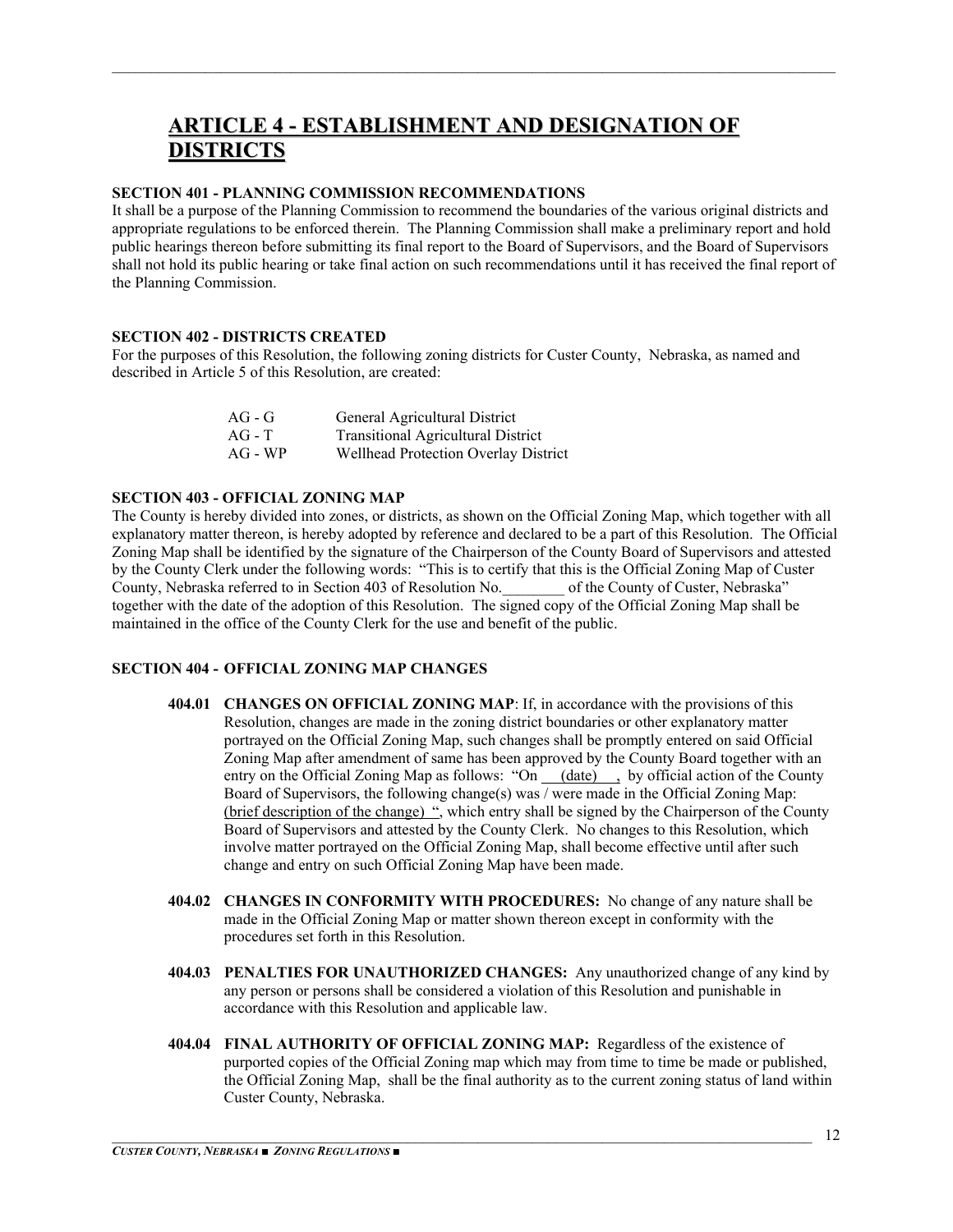#### **SECTION 405 - OFFICIAL ZONING MAP REPLACEMENT**

In the event that the Official Zoning Map becomes damaged, destroyed, lost or difficult to interpret, the County Board of Supervisors may, by resolution, adopt a new Official Zoning Map which shall supersede the prior Official Zoning Map. The new Official Zoning Map may correct drafting or other errors or omissions in the prior map, but no such correction shall have the effect of amending the original Official Zoning Map, or any subsequent amendment thereof. Each new Official Zoning Map shall be identified by the signature of the chairperson of the County Board of Supervisors, and dated, and attested by the County Clerk under the following words: "This is to certify that this Official Zoning Map supersedes and replaces the preceding original Official Zoning Map adopted on (date of adoption of preceding official map) as part of Resolution No. \_\_\_\_\_\_\_\_\_\_\_\_\_\_\_\_ of the Custer County, Nebraska Board of County Supervisors." Unless the prior Official Zoning Map has been lost or has been totally destroyed, the prior map or any significant parts thereof shall be preserved together with all available records pertaining to its adoption and amendment.

 $\mathcal{L}_\mathcal{L} = \mathcal{L}_\mathcal{L} = \mathcal{L}_\mathcal{L} = \mathcal{L}_\mathcal{L} = \mathcal{L}_\mathcal{L} = \mathcal{L}_\mathcal{L} = \mathcal{L}_\mathcal{L} = \mathcal{L}_\mathcal{L} = \mathcal{L}_\mathcal{L} = \mathcal{L}_\mathcal{L} = \mathcal{L}_\mathcal{L} = \mathcal{L}_\mathcal{L} = \mathcal{L}_\mathcal{L} = \mathcal{L}_\mathcal{L} = \mathcal{L}_\mathcal{L} = \mathcal{L}_\mathcal{L} = \mathcal{L}_\mathcal{L}$ 

#### **SECTION 406 - RULES FOR INTERPRETATION / INTERPOLATION OF DISTRICT BOUNDARIES**

Where uncertainty exists as to the boundaries of zoning districts shown on the Official Zoning Map the following rules shall apply:

- **406.01** Boundaries indicated as approximately following the centerlines of roads, streets, or highways shall be construed to follow such centerlines.
- **406.02** Boundaries indicated as approximately following platted lot lines shall be construed as following such lot lines and boundaries indicated as approximately following the corporate limit boundaries of any municipality shall be construed to follow such corporate limit boundaries.
- **406.03** Boundaries indicated as following railroad lines shall be construed to follow a line midway between the tracks of the main railroad track.
- **406.04** Boundaries indicated as following shorelines of rivers, streams, canals, lakes, ponds or other bodies of water shall be construed to follow such shore line and in the event of change in the shore line shall be construed as moving with the shore line. Boundaries indicated as following the centerline of rivers, streams, canals, lakes, ponds or other bodies of water shall be construed to follow such centerline.
- **406.05** Boundaries indicated as parallel to or extensions of features indicated in Items 406.01 through 406.04 immediately above shall be so construed.
- **406.06** Distances not specifically set forth on the Official Zoning Map shall be determined by measurement according to the scale of the map.
- **406.07** Where a district boundary line divides a lot which was under single ownership and control at the date of adoption of this Resolution, the Board of Zoning Adjustment may, upon application, permit the extension of either zoning district for either portion of the lot into the remaining portion of the lot.
- **406.08** In circumstances not covered by Items 406.01 through 406.07 immediately above or where physical or cultural features existing on the ground are at variance with those shown on the Official Zoning Map, the Board of Adjustment shall interpret the district boundaries to best accomplish the objectives of the Intent statements of the zoning districts involved.

#### **SECTION 407 - ANNEXATION RULE**

Annexation of land to any incorporated municipality within or adjoining the County shall remove such land from the jurisdiction of this Resolution and any legal extension of any zoning jurisdictional area boundary by any such municipality shall remove such land from the jurisdiction of this Resolution.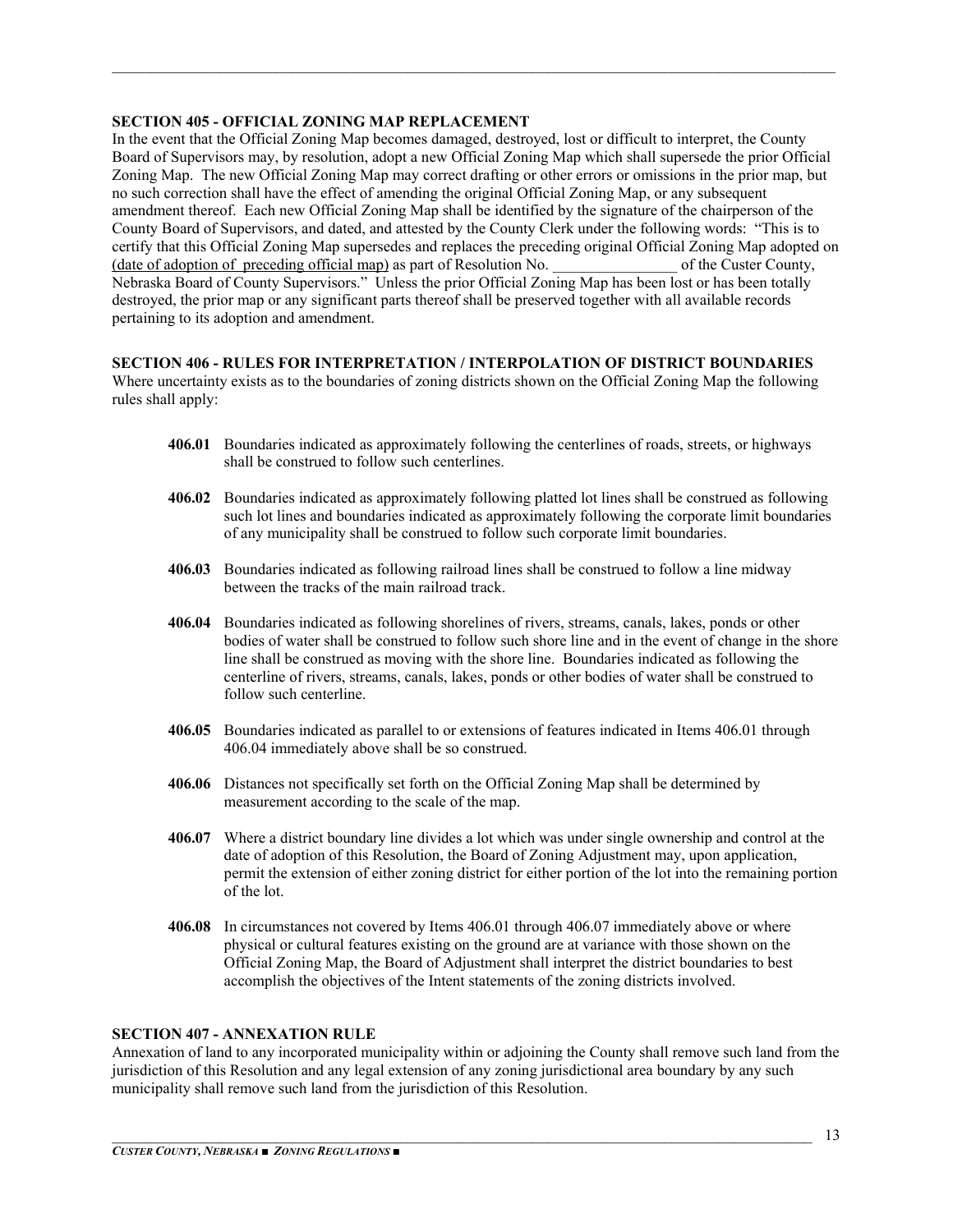## **ARTICLE 5 - ZONING DISTRICTS**

## **SECTION 501 AG - G GENERAL AGRICULTURAL DISTRICT**

**501.01 INTENT:** The intent of this district is to promote and facilitate agricultural crop production, livestock production, including intensive/confined feeding uses, which are in balance with the natural environment, and other and new forms of agricultural production which are compatible with existing agricultural uses and the environment.

 $\mathcal{L}_\mathcal{L} = \mathcal{L}_\mathcal{L} = \mathcal{L}_\mathcal{L} = \mathcal{L}_\mathcal{L} = \mathcal{L}_\mathcal{L} = \mathcal{L}_\mathcal{L} = \mathcal{L}_\mathcal{L} = \mathcal{L}_\mathcal{L} = \mathcal{L}_\mathcal{L} = \mathcal{L}_\mathcal{L} = \mathcal{L}_\mathcal{L} = \mathcal{L}_\mathcal{L} = \mathcal{L}_\mathcal{L} = \mathcal{L}_\mathcal{L} = \mathcal{L}_\mathcal{L} = \mathcal{L}_\mathcal{L} = \mathcal{L}_\mathcal{L}$ 

A second intent of this district is to encourage soil and water conservation, to prevent contamination of the natural environment within the County and to preserve and protect land best suited for agricultural uses by preventing or regulating the introduction, encroachment and location of non-farm or ranch residential uses, commercial uses, industrial uses and other nonagricultural uses which would be or could become incompatible with the agricultural character.

A third intent is to regulate uses, including larger scale intensive/confined feeding uses.

- **501.02 OUTRIGHT ALLOWABLE PRINCIPLES USES AND STRUCTURES:** The following uses and structures shall be allowable uses outright. Such uses and structures shall comply with the minimum lot area, setback and other requirements of this Resolution, but such uses and structures shall not require a written zoning permit or certificate of zoning compliance:
	- 1. Agricultural uses, as defined in Section 303.04 of this Resolution, but excluding any dwelling unit(s) whether or not associated with an agricultural use and excluding class A, B, C, D and E intensive/confined feeding uses.
	- 2. Irrigation facilities, including wells, center pivots, re-use pits, well houses and related structures, flood control and erosion control facilities.
	- 3. Forestry, tree farms and plant nurseries.
	- 4. New or existing utility distribution systems.
- **501.03 PERMITTED PRINCIPLES USES AND STRUCTURES:** The following uses and structures shall be permitted uses, but shall require the issuance of a zoning permit and / or certificate of zoning compliance:
	- 1. Public service facilities, including public, parochial, private non-religious, road maintenance equipment sheds, fire stations, public utility substations, and similar uses.
	- 2. Churches, cemeteries and related uses.
	- 3. Fish hatcheries, wildlife management areas, game farms and commercial hunting and fishing. Such uses shall comply with minimum separation distances from existing intensive/confined feeding uses as set forth in Sections 501.03, Subsection 7, Paragraph A and 501.05 of this Resolution.
	- 4. Signs, including permanent on-site and outdoor advertising signs, provided the number of such permanent on-site signs shall not exceed three (3) per premises and that permanent outdoor advertising signs shall be located no closer than one-eighth (1/8) mile to any other on-site or outdoor advertising sign. Temporary signs, including but not limited to crop seed signs, yard sale, real estate for sale or lease signs, political campaign signs, and traffic safety and road number signs installed by governmental entities shall be exempt from regulation. *(All permanent signs along federal and state highways are subject to the permit requirements of the Nebraska Department of Roads).*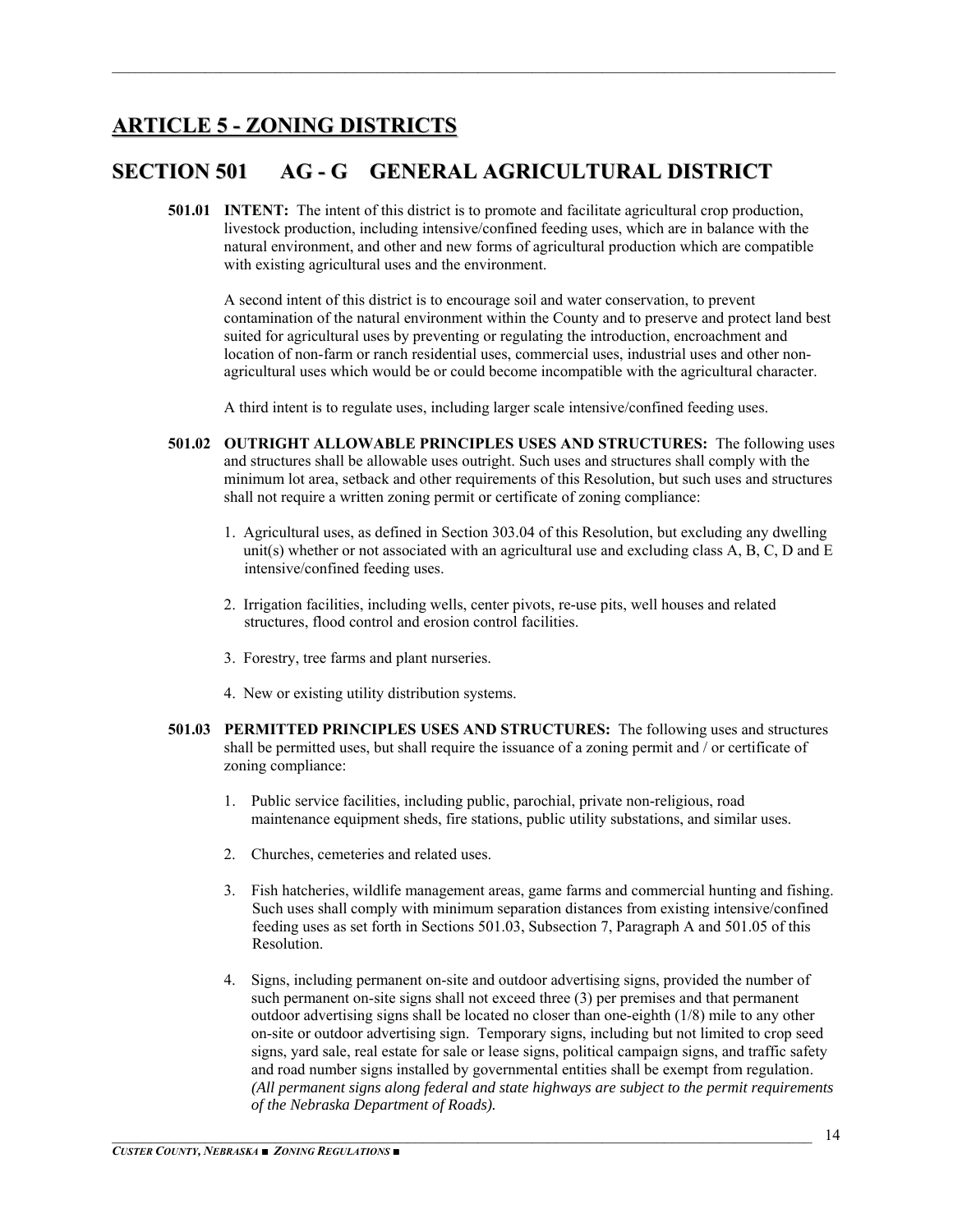5. Radio, television, microwave and other types of erected towers, under 100 ft. in height, provided such towers comply with any applicable airport hazard restrictions and provided such tower is set back from the right-of-way line of any public roadway or from any neighboring church, school, public use area or dwelling unit by a distance equal to or exceeding the height of such tower.

- 6. Day care and child care uses.
- 7. Class A and B intensive/confined feeding uses, provided such uses shall comply with the following minimum requirements:
	- A. Such use and associated lagoons and compost sites shall not be located closer than one fourth (1/4) mile to any church, school, public use area or dwelling unit, not on the same premises and under the same ownership as such use, to the east, west or south, as defined in Section 303.69 of this Resolution, or located closer than one-half  $(1/2)$  mile to any such use to the north, as defined in said Section 303.69.
	- B. Such use and associated lagoons and compost sites shall not be located in any area subject to flooding on a one-hundred year basis or any wetland area.
- 8. Expansion of the capacity of or land area occupied by a Class A or Class B intensive/confined feeding use in existence as of the effective date of this Resolution which is located within the minimum separation distances to any church, school, public use area or dwelling unit not of the same ownership and not on the same premises with such use for the class of intensive/confined feeding use, as specified in Section 501.03, Subsection 7, Paragraph A of this Resolution, provided that such expansion shall comply with all of the following limitations:
	- A. Such expansion will not decrease the distance from the intensive/confined feeding use and any church, school, public use area or dwelling unit not of the same ownership and not on the same premises with such use to which the animal feeding use is less than the minimum prescribed separation distances specified in Section 501.03, Subsection 7, Paragraph A of this Resolution nor shall such expansion in any other direction result in a separation distance to any other church, school, public use area or dwelling unit not of the same ownership and not on the same premises with such use being less than that specified in said Section 501.03, Subsection 7, Paragraph A of this Resolution. For purposes of this regulation, a dwelling unit not of the same ownership and on the same premises as the intensive/confined feeding use shall be interpreted to mean that such dwelling is an occupied or habitable dwelling and, if vacant and not habitable, would not require more cost than its present assessed valuation to make such dwelling habitable.
	- B. Any physical expansion of the existing intensive/confined feeding use shall be immediately contiguous with the facilities of the existing feeding use;
	- C. Such expansion may occur in phases over time, but in no event shall such expansion(s) result in the intensive feeding of more than the maximum one-time capacity for a Class A or B intensive/confined feeding use, as defined in Section 303.46 of this Resolution. Any expansion beyond this limitation is prohibited unless a conditional use for expansion in excess of this limitation is authorized as a conditional use by the County Board of Supervisors in accordance with the procedures and requirements for conditional use authorization set forth in Article 10 of this Resolution.
	- D. Such expansion shall not occur in any area subject to flooding on a one hundred (100) year basis or in any wetland area.
	- E. If such expansion results in such use being required to obtain a new permit from the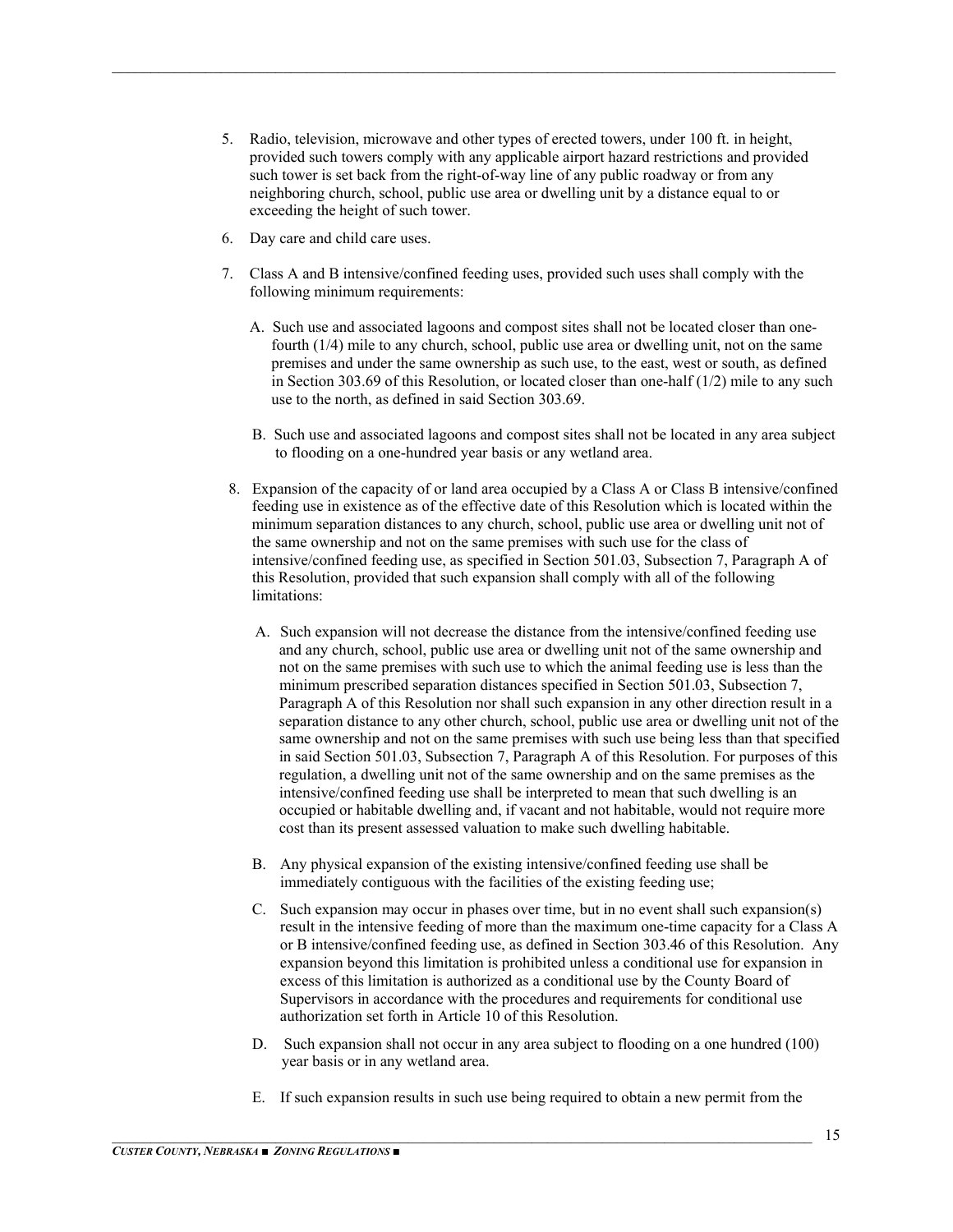Nebraska Department of Environmental Quality, introduction of additional animals shall be prohibited until such permit required to be issued by the Nebraska Department of Environmental Quality or other applicable or successor agency shall have been issued and such use shall be operated at all times in a manner consistent with the requirements of any such required permit and any applicable restrictions of this Resolution.

- 9. Expansion of the capacity of or the land area occupied by any Class A or Class B intensive/confined feeding use in existence as of the effective date of this Resolution that is located in excess of the minimum separation distances to any church, school, public use area or dwelling unit not of the same ownership and not on the same premises with such use for the class of intensive/confined feeding uses, as specified in Section 501.03, Subsection 7, Paragraph A of this Resolution, provided that such expansion shall comply with all of the following limitations:
	- A. Such expansion will not decrease the distance from the intensive/confined feeding use and any church, school, public use area or dwelling unit not of the same ownership and on the same premises with such use to a distance less than the minimum separation distances specified in Section 501.03, Subsection 7, Paragraph A of this Resolution. For purposes of this regulation, a dwelling unit not of the same ownership and on the same premises as the intensive/confined feeding use shall be interpreted to mean that such dwelling is an occupied or habitable dwelling and, if vacant and not habitable, would not require more cost than its present assessed valuation to make such dwelling habitable.
	- B. Any physical expansion of the existing intensive/confined feeding use shall be immediately contiguous with facilities of the existing feeding use;
	- C. Such expansion may occur in phases over time, but in no event shall such expansion(s) result in the intensive feeding of more than the maximum one-time capacity for a Class A or B intensive/confined feeding use, as defined in Section 303.47 of this Resolution. Any expansion beyond this limitation is prohibited unless a conditional use for expansion in excess of this limitation is authorized as a conditional use by the County Board of Supervisors in accordance with the procedures and requirements for conditional use authorization set forth in Article 10 of this Resolution.
	- D. Such expansion shall not occur in any area subject to flooding on a one hundred (100) year basis or in any wetland area.
	- E. If such expansion results in such use being required to obtain a new permit from the Nebraska Department of Environmental Quality, introduction of additional animals shall be prohibited until such permit required to be issued by the Nebraska Department of Environmental Quality or other applicable or successor agency shall have been issued and such use shall be operated at all times in a manner consistent with the requirements of any such required permit and any applicable restrictions of this Resolution.
- 10. Single-Family dwellings, including manufactured housing, modular housing and mobile homes, provided such dwellings comply with all of the following conditions.
	- A. Such dwellings, if not on the same lot with and not of the same ownership as any existing intensive/confined feeding use, as defined in Section 303.47 of this Resolution, shall be separated from such animal feeding use by the minimum distance specified in Sections 501.03, Subsection 7, Paragraph A or 501.05, of this Resolution, for the Class of such existing intensive/confined feeding use, provided that if one or more impact easement(s), as defined in Section 303.44 of this Resolution, shall have been granted to the owner of the animal feeding use, in which case any residential dwelling unit(s) associated with the land on which any such easement has been granted shall not be included in the minimum distance measurements herein specified. Such minimum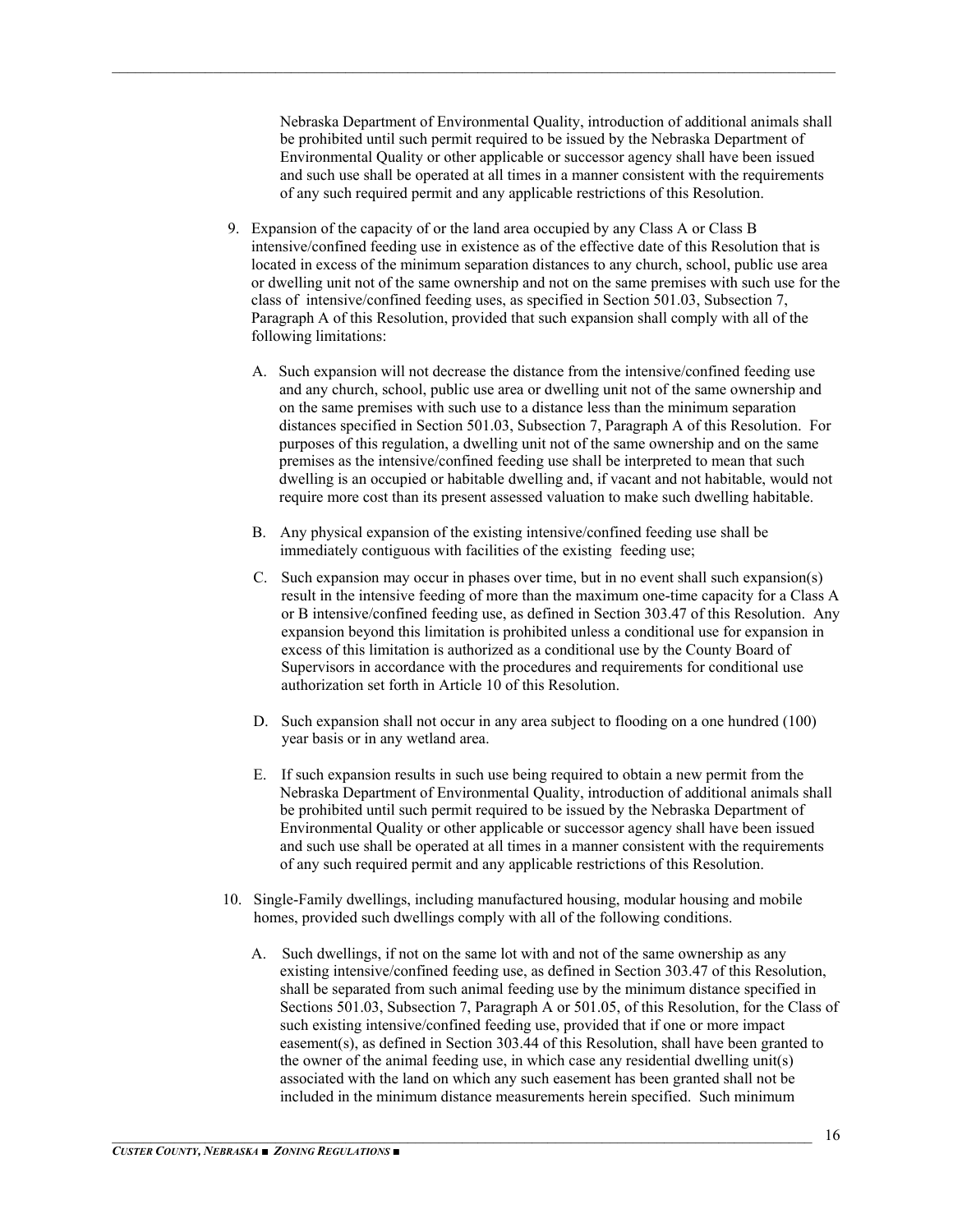distance shall be measured from the nearest point of the area used or approved, under this Resolution for the animal feeding use, to such dwelling. Application of solid manure to the surface of the land, the application of composted waste or the injection of liquid or slurry waste into the soil shall not be subject to the minimum spacing distance herein specified.

- B. Exceptions to the minimum distance separation requirements as set forth in Subsection A immediately above, may be permitted by conditional use where topography, prevailing winds, or other factor or combination of factors exist and it is determined by the Board of Supervisors, after consideration by the Planning Commission, that reduction in any minimum spacing requirement will not interfere with the normal operation of an existing intensive/confined feeding use.
- C. Such dwelling shall be subject to the Minimum Lot Area Requirements, as set forth in Section 501.07 of this Resolution, provided that a larger lot may be required if the standards and regulations of the Nebraska Department of Environmental Quality require otherwise.
- D. The total number of residential dwellings on any lot, parcel or plot of land under separate ownership as of the effective date of this Resolution, as defined in Section 303.50 of this Resolution, shall not exceed more than one (1) additional residential dwelling over the number of residential dwelling(s) existing on said lot, parcel or plot of land as of the effective date of this Resolution, unless a conditional use meeting the requirements of Section 501.05, Subsection 12 of this Resolution, has been duly authorized by the Board of Supervisors in accordance with the requirements and procedures of Article 10 of this Resolution.
- 11. Farm buildings as defined in Sec. 303.35 of this Resolution
- 12. Grain and produce storage including non-commercial storage warehouses and plant seed sales and storage facilities
- **501.04 PERMITTED ACCESSORY USES AND STRUCTURES:** The following uses and structures shall be permitted as accessory to the permitted principal uses and structures:
	- 1. Accessory uses, buildings and structures normally and commonly appurtenant to the permitted principal uses and structures. Such uses, buildings or structures, shall require the issuance of a zoning permit and / or certificate of zoning compliance. .
	- 2. Home occupations and home based businesses, in accordance with Section 608 of this Resolution. When established and operated in accordance with the requirements of said Section 608, issuance of a zoning permit or certificate of zoning compliance shall be required.
	- 3. No zoning permit shall be required for roadside stands for the temporary sale of produce grown or crafts produced on the premises.
- **501.05 CONDITIONAL USES:** After the provisions of this Resolution relating to conditional uses have been fulfilled, the Board of Supervisors may, in accordance with the procedures and requirements of Article 10 of this Resolution, permit the following as conditional uses in the AG - G, Agricultural District: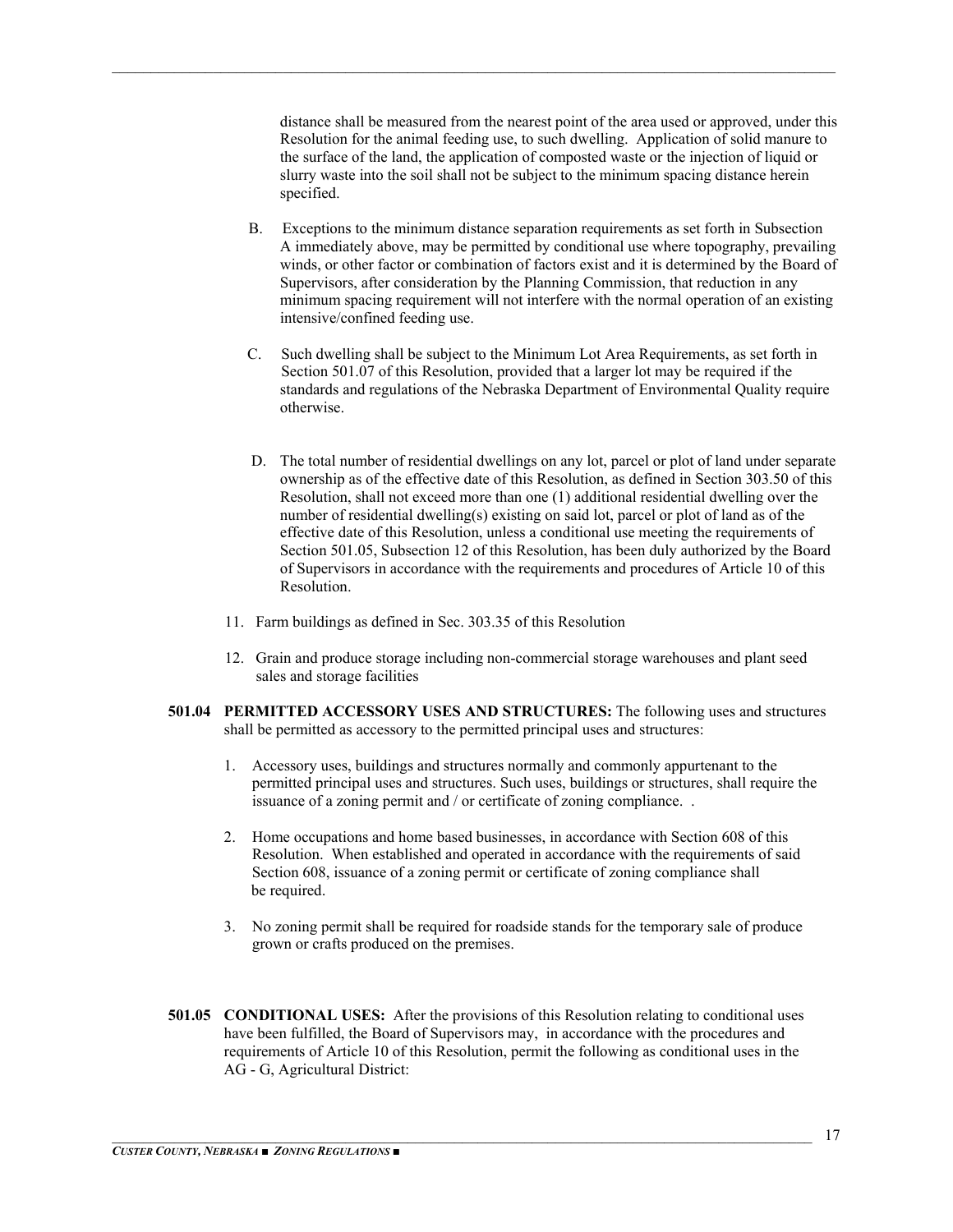1. Class C intensive/confined feeding uses, as defined and classified in Section 303.47 of this Resolution, shall be allowed provided such animal feeding uses meet or exceed the requirements set forth below for the class of the intensive/confined feeding use.

- A. Each intensive/confined feeding uses shall submit a plan for the proper and timely disposal of dead animals. Such plan shall comply with any requirements of law or regulations of the State of Nebraska.
- B. All waste handling facility uses, regardless of size or type, all run-off, control ponds and basins, methods of waste disposal and related waste handling facilities and operational activities shall have a permit from the Nebraska Department of Environmental Quality if a permit is so required by said Department.
- C. Where any Federal and/or State of Nebraska permit for facilities associated with a waste handling facility use is required, such permit(s) shall be approved by the appropriate Federal or State agency and all facilities required by such Federal or State agency and all facilities and safeguards required by the County Board of Supervisors shall be in place and operable prior to the generation of waste or in the case of confined or intensive animal feeding uses, prior to the introduction of any animals to the premises.
- D. All Class C intensive/confined feeding uses, as defined and classified in Section 303.47 of this Resolution shall comply with the following minimum requests:
	- i. Such use and associated lagoons and compost sites shall not be located closer than three quarters (3/4) mile to any church, school, public use area or dwelling unit, not on the same premises and under the same ownership as such use as defined in Section 303.68, provided that if one or more impact easements, as defined in Section 303.44 of this Resolution, shall have been granted to the owner of the animal feeding use by all churches, schools, public use areas and dwelling units within the three quarters (3/4) mile setback, then the set back request shall be considered to be complied with.
	- ii. Such use and associated lagoons and compost sites shall not (if it has a capacity for more than 25,000 animal units) be located closer than three (3) miles from the city limits of any incorporated municipality.
	- iii. Such use shall not be located in area subject to flooding on a 100 year basis or any wetland
- 2. Class D and E intensive/confined feeding uses, as defined and classified in Section 303.47 of this Resolution, may be allowed as a conditional use, if such animal feeding areas meet or exceed the requirements set forth below:
	- A. Each intensive/confined feeding uses shall submit a plan for the proper and timely disposal of dead animals, such plan shall comply with any requirements of law or regulations of the State of Nebraska.
	- B. Waste handling facilities, regardless of size or type, all runoff, control ponds and basins, methods of waste disposal and related waste handling facilities and operational activities shall have a permit from the Nebraska Department of Environmental Quality if a permit is so required by said department.
	- C. Any waste handling facility use which proposes to dispose of any waste through application of said waste on crop or other land shall indicate the owners of such waste handling facility use shall have, either through ownership or lease of suitable terms, an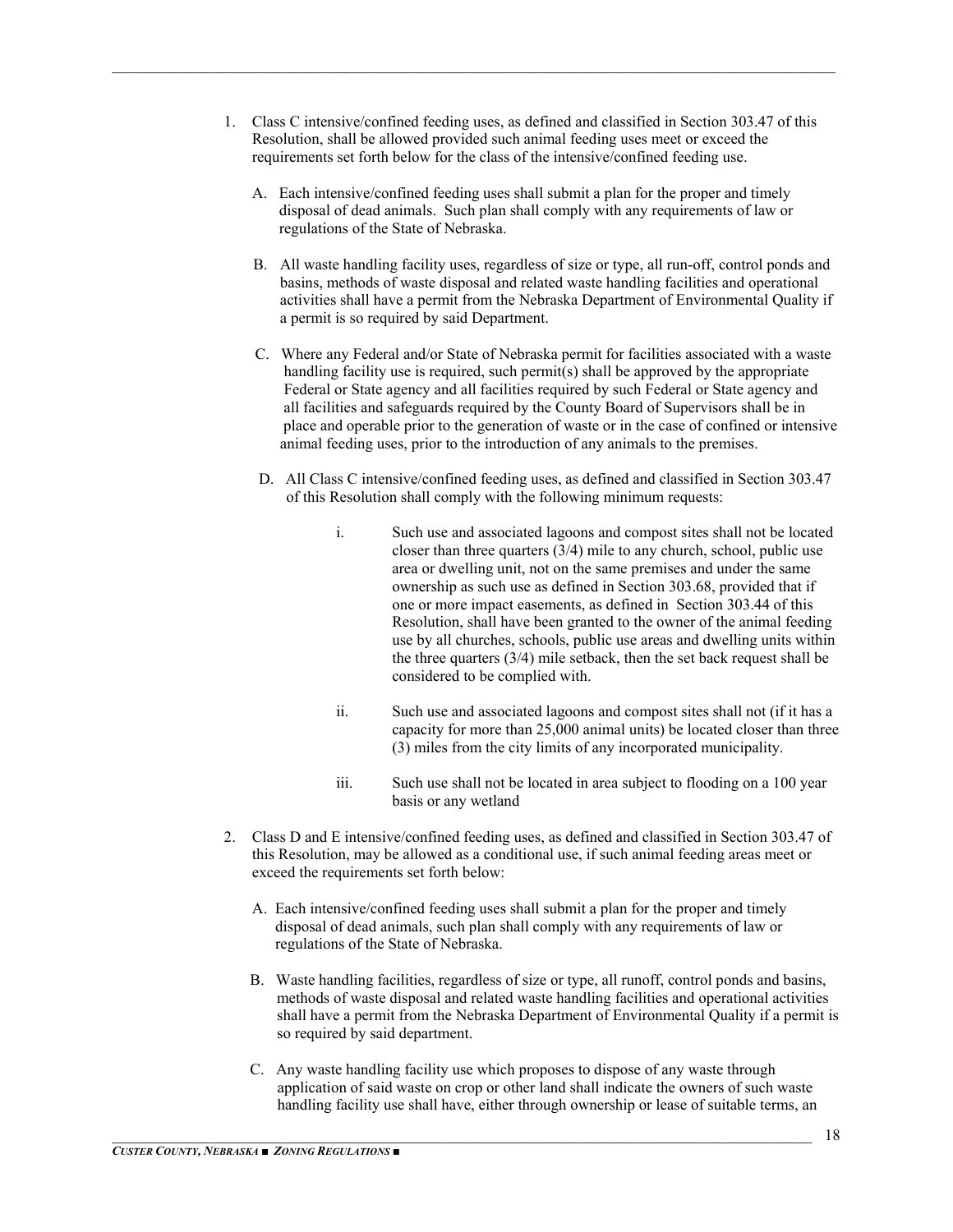adequate amount of such land to permit the application of such waste based on sound agronomic principles.

- D. The proposed intensive/confined feeding uses shall submit to the appropriate governing body, as part of the application, a business plan for operation of said agricultural use and said business plan shall include:
	- i. Best management practices to minimize odor, dust, flies, vermin, and other problems and hazards to avoid environmental contamination and/or negative impact on joining neighboring properties.
	- ii. Provide for location that is at least three miles from the city limits of all incorporated municipalities, and adequate distances from all churches, schools, public use areas, or dwelling units not on the same premises and under the same ownership as such use, to minimize, not eliminate, dust and odor.
	- iii. Such other documentation and/or specifications as may be required by the Planning Commission and/or the Board of Supervisors.
- E. Upon review, the Board of Supervisors, after a public hearing, determine that the facility can be built and operated and still protect the environment from degradation and adjoining land uses from unreasonable impacts, a conditional use permit shall be issued.
- 3. General welding and agricultural equipment repair businesses, automobile repair and body shop businesses and other commercial business and industrial uses determined by the Board of Supervisors to be reasonably compatible with the surrounding land uses with regard to traffic generation, noise, odors, dust, vibrations and potential air, soil or water pollution or explosion or other hazards.
- 4. Livestock auction barns and yards.
- 5. Crop dusting businesses and related aircraft landing strips and airports.
- 6. Commercial fuel and fertilizer bulk plants, provided such uses are shown to be in compliance with all County, State and Federal regulations.
- 7. Solid waste landfills, recycling facilities and transfer stations when in compliance with all County, State and Federal regulations.
- 8. Salvage (junk) yards, provided such uses are shown to be in compliance with all County, State, Federal regulations.
- 9. Public and private recreational uses and commercial recreational enterprises, including parks, playgrounds, campgrounds, riding stables, game lodges, canoe outfitters, rental cabins, camp stores, shooting ranges, public or commercial river access sites and other similar uses, including bed and breakfast operations and motels.
- 10. Mineral extraction and sand and gravel extraction facilities and operations.
- 11. Public service facilities not allowable as permitted principle uses in Section 501.03 of this Resolution.
- 12. Residential subdivisions in excess of the one additional dwelling per lot, parcel or plot of land under separate ownership as of the effective date of this Resolution restriction set forth in Section 501.03, Subsection 10, Paragraph E of this Resolution, provided that: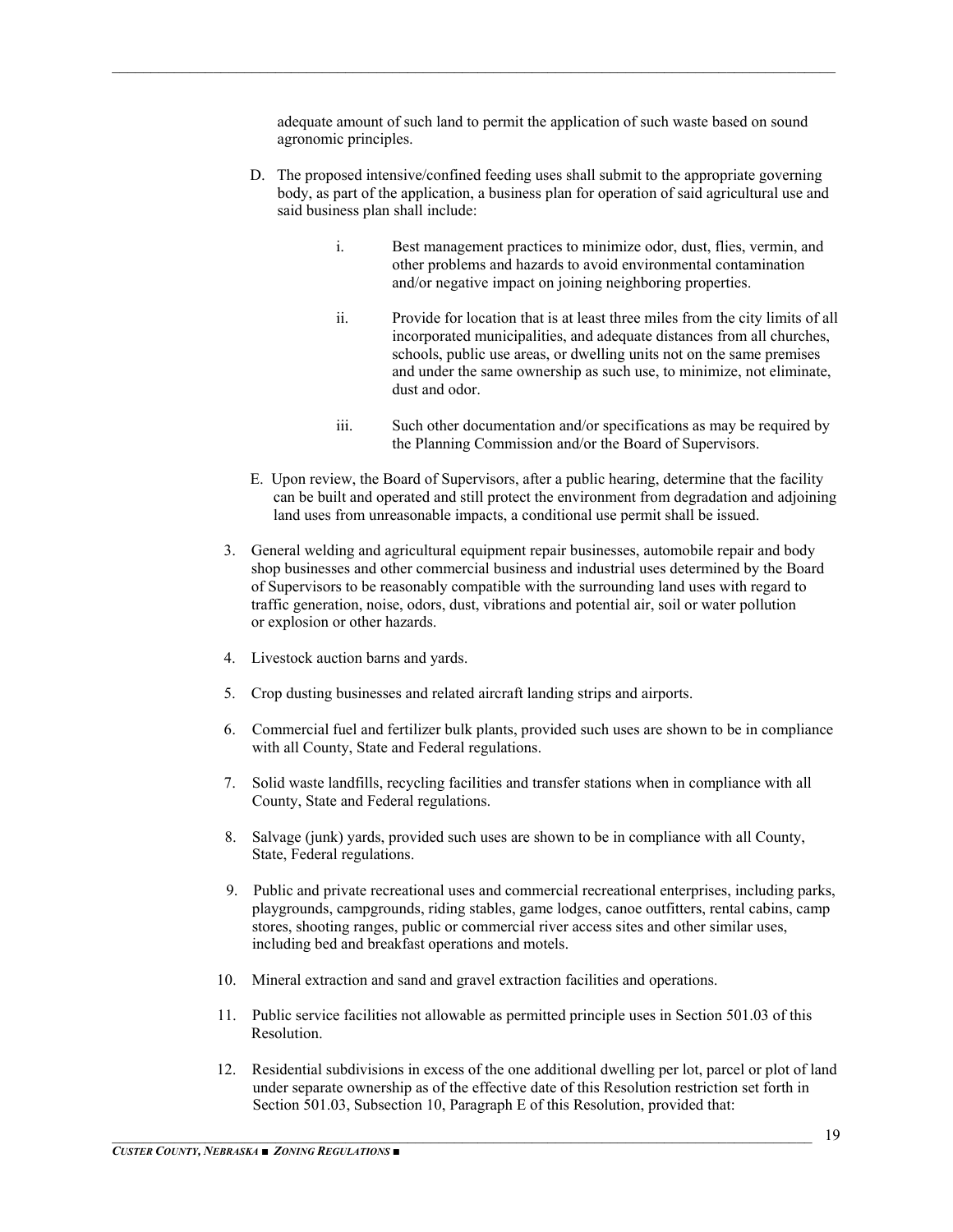A. Such dwellings shall be directly associated with development of a golf course, lake or other similar facility, which may either be privately or publicly owned, but which is open to the public, thus having the potential for attracting additional people into the County for recreation and tourism and creating additional economic activity within the County, or

- B. Such development of additional dwellings will not result in increasing incompatibilities with agricultural uses, confined or intensive animal feeding uses and associated waste handling facilities, or
- C. such development will not result in undue increases in costs to maintain County roads, bridges or other structures or undue increases in the costs of providing law enforcement, fire protection and other emergency and public services.
- 13. Radio, television, microwave and other types of erected towers, above 100 ft. in height, provided such towers comply with any applicable airport hazard restrictions and provided such tower is set back from the right of way line of any public roadway or from any neighboring church, school, public use area or dwelling unit by a distance equal to or exceeding the height of such tower.
	- A. Prior to commencement of development or construction an application shall be submitted to the Zoning Administrator for a Tower Development Permit and shall meet all criteria listed on the Tower Development Permit. (Revised 8/15/2017)
- 14. Adult Entertainment Establishments pursuant to Section 609. (Revised 5/14/19)
- 15. Other uses and structures determined by the Board of Supervisors to be comparable with the above stated conditional uses and consistent with the Intent of this zoning district.
- **501.06 PROHIBITED USES AND STRUCTURES:** Other uses and structures which are not allowed in this District as permitted, accessory or conditional uses shall be prohibited.
- **501.07 MINIMUM LOT AREA REQUIREMENTS:** The following shall be the minimum lot area requirements for uses located within this district:
	- 1. The minimum lot area for a single-family dwelling unit, manufactured home or mobile home shall be five (5) acres, provided that a larger lot may be required if the standards and regulations of Title 124 of the Nebraska Department of Environmental Quality with regard to soil percolation rates, slope, depth to water table or other requirement of said Title 124 requires the use of a lagoon or other type of waste disposal facility, in which case the lot shall be sized to comply with the requirements of said Title 124.
	- 2. The minimum lot area for uses identified as conditional uses in this District, other than residential dwelling units in residential subdivisions, shall be the lot area appropriate for such uses, as determined by the Board of Supervisors in granting of any such use in accordance with Article 10 of this Resolution, provided that no lot shall be less than five (5) acres in area.
	- 3. An exception to the 5 acre minimum requirement may be made in cases involving a pre existing lot, residential site or farmstead that is smaller than 5 acres, provided that all other zoning, health and safety provisions can be met.
- **501.08 MINIMUM LOT WIDTH AND FRONTAGE:** The following shall be the minimum lot width and frontage requirements for uses located within this district: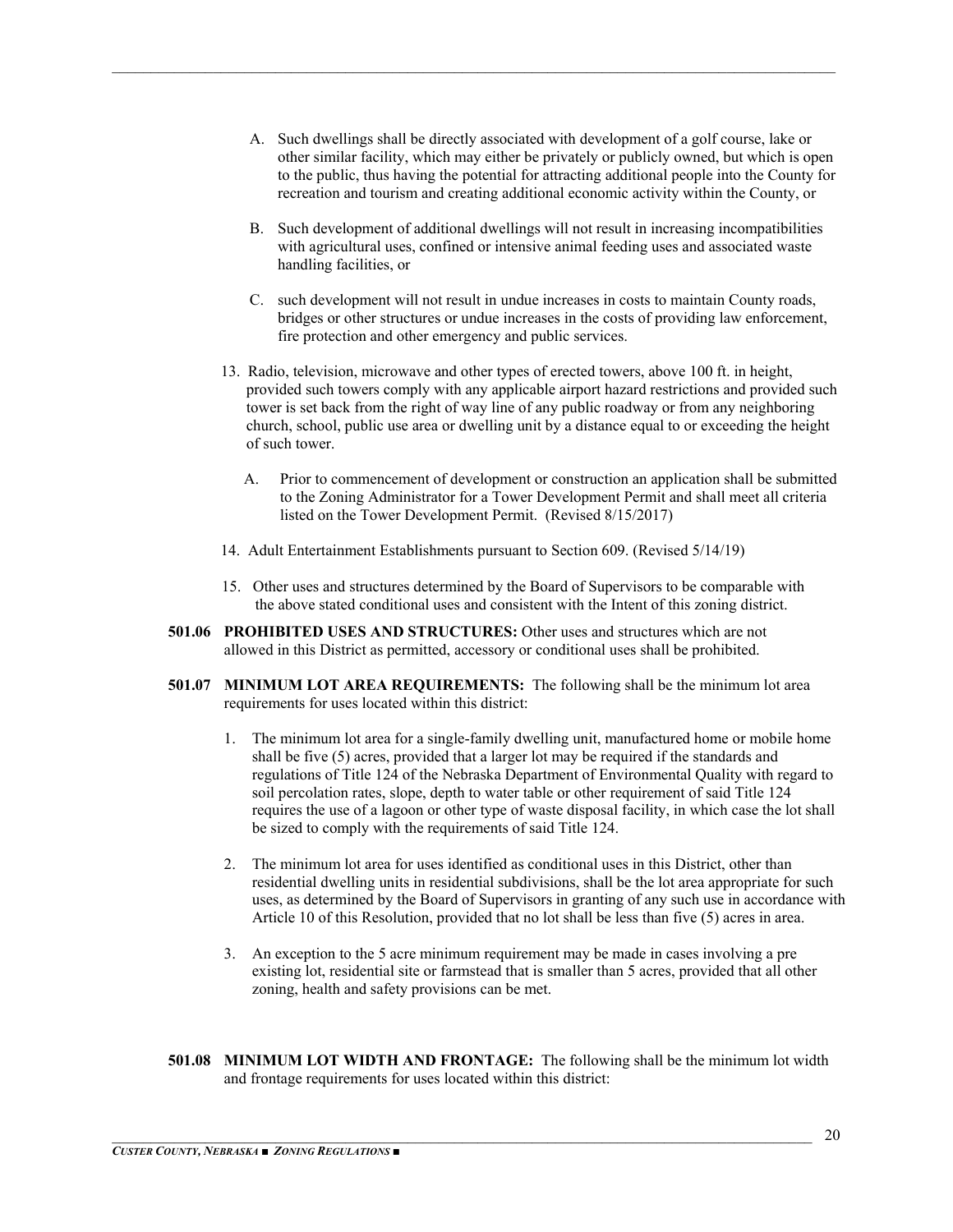- 1. The minimum lot width shall be two hundred (200) feet and the minimum lot frontage shall be sixty six (66) feet, except that the minimum lot width and frontage for uses identified as conditional uses in this district shall be the lot width and frontage appropriate to such uses, as determined by the Board of Supervisors in granting of any such use in accordance with Article 10 of this Resolution, provided that no lot shall have a width less than two hundred (200) feet and a minimum frontage less than sixty six (66) feet.
- **501.09 MINIMUM BUILDING SETBACK REQUIREMENTS:** The following shall be the minimum yard requirements for uses located within this district:

- 1. Front Setback Fifty eight (58) feet from the centerline of the roadway, except for lots which front on a Federal or State Highway the front setback shall be twenty-five (25) feet from the right-of-way line of such highway. Within fifty (50) feet of an intersection the set back will be fifty (50) feet from the right-of-way.
- 2. Side Setback Twenty-five (25) feet from property line.
- 3. Rear Setback Twenty-five (25) feet from property line.
- **501.10 MAXIMUM HEIGHT:** No limitation, except for buildings designed for human habitation which shall be a height limitation of Forty (40) feet and, except for any applicable restrictions in airport hazard areas.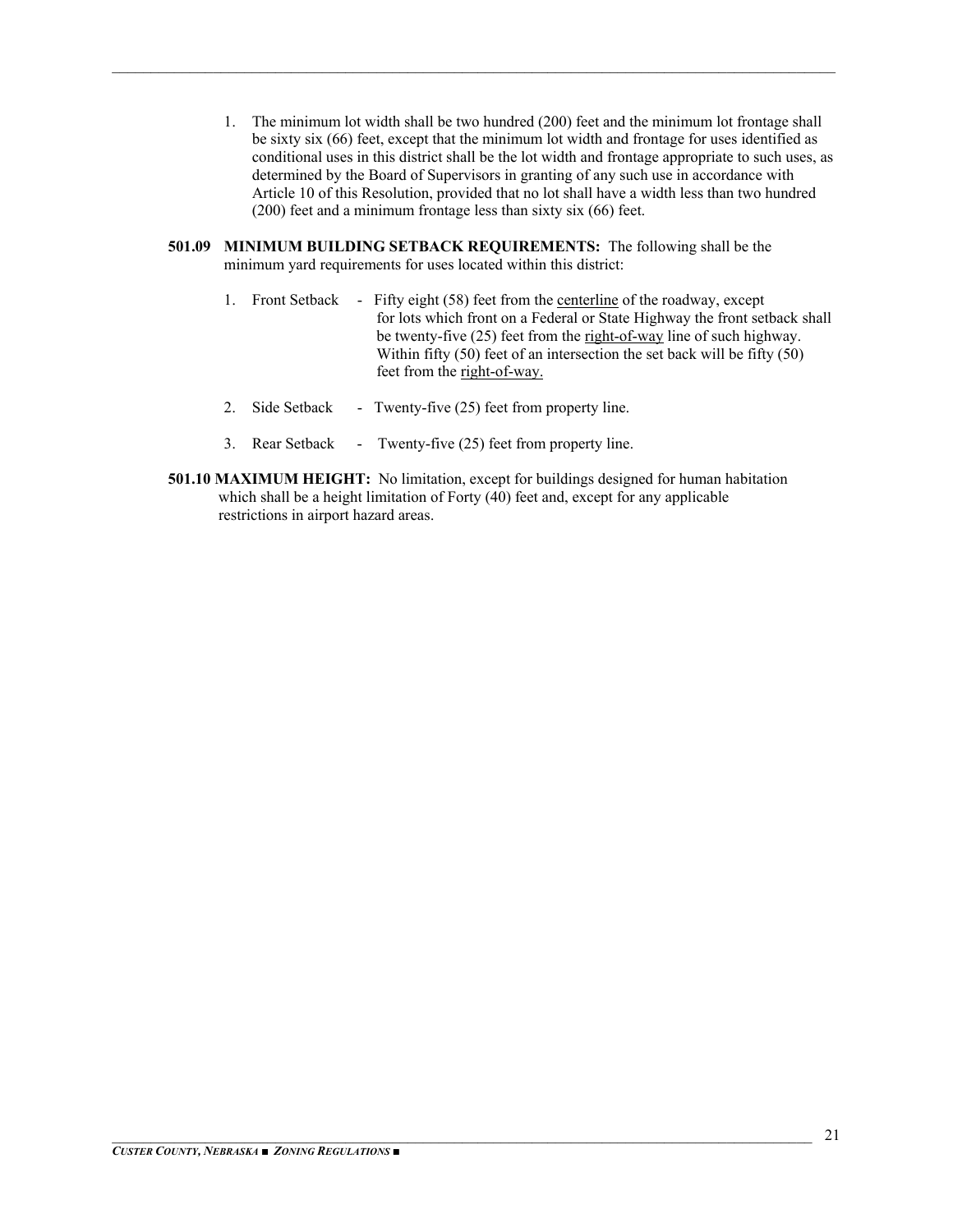(This page left blank for future amendments)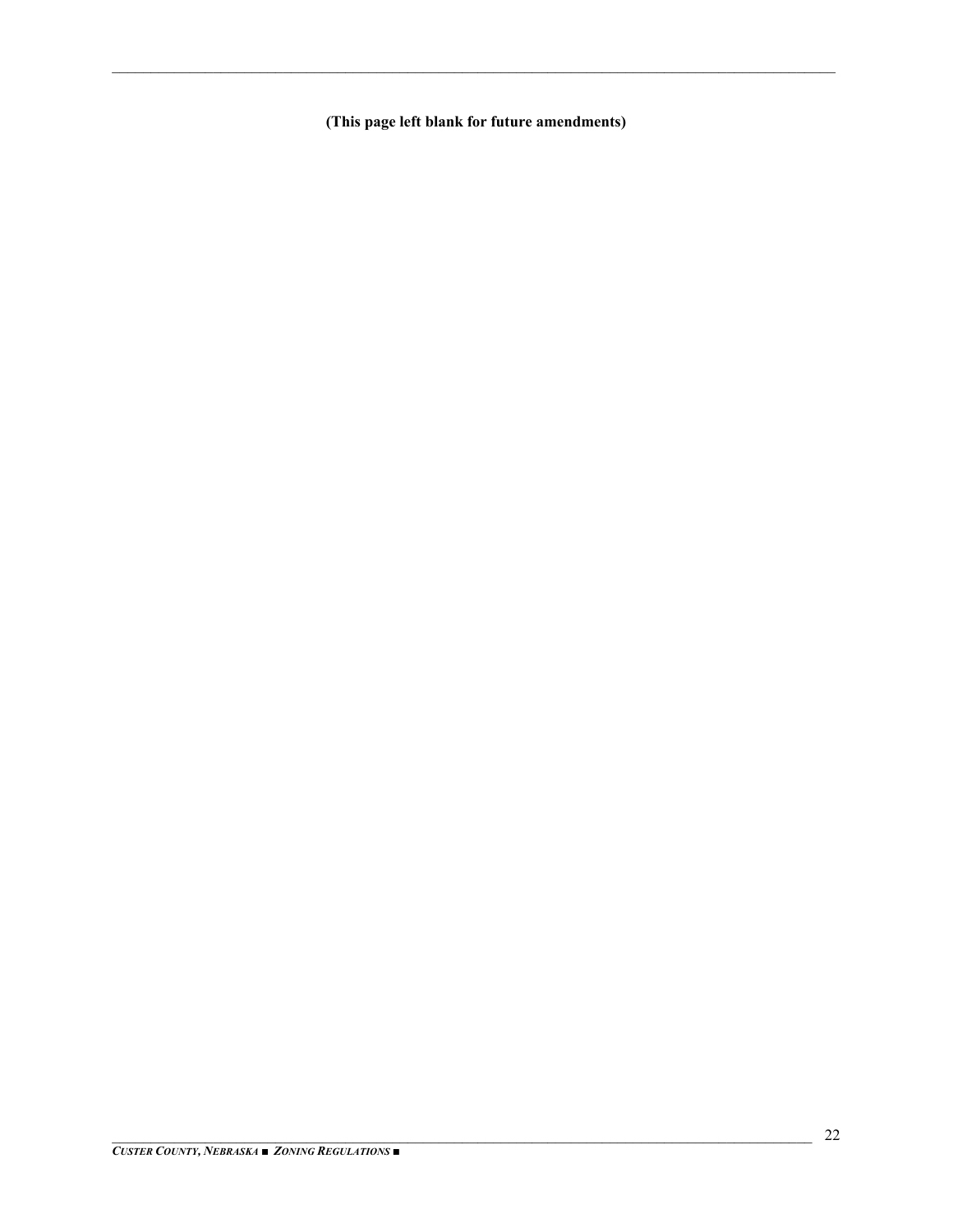## **SECTION 502 AG - T TRANSITIONAL AGRICULTURAL DISTRICT**

- **502.01 INTENT:** The intent of this district is to allow continuation of low impact agricultural uses while allowing residential, commercial, industrial development and other non-agricultural uses near the incorporated municipalities in the County in a compatible relationship to each other and the agricultural uses and provide protection of the municipalities from encroachment of incompatible agricultural and other land uses which could negatively impact the agricultural uses in the zoning district or the municipalities around which this zoning district is applied.
- **502.02 OUTRIGHT ALLOWABLE PRINCIPLE USES AND STRUCTURES:** The following uses and structures shall be allowable uses outright. Such uses and structures shall comply with the minimum lot area, setback and other requirements of this Resolution, but such uses and structures shall not require a written zoning permit or certificate of zoning compliance:
	- 1. Agricultural uses, as defined in Section 303.04 of this Resolution, but excluding any dwelling unit(s) whether or not associated with an agricultural use and excluding intensive/confined feeding uses as defined in Section 303.47.
	- 2. Irrigation facilities, including wells, center pivots, re-use pits, well houses and related structures, flood control and erosion control facilities, but excluding irrigation facilities used as part of a waste water handling system for intensive/confined feeding uses.
	- 3. Forestry, tree farms and plant nurseries.
	- 4. Child and day care uses.
- **502.03 PERMITTED PRINCIPLE USES AND STRUCTURES:** The following uses and structures shall be permitted uses, but shall require the issuance of a zoning permit and / or certificate of zoning compliance:
	- 1. Public service facilities, including public, parochial, private non-religious, road maintenance equipment sheds, fire stations, public utility substations and utility distribution systems.
	- 2. Churches, cemeteries and related uses.
	- 3. Fish hatcheries, game farms and commercial hunting and fishing where such hunting and fishing does not involve development of lodges or other buildings devoted solely to the support of such hunting and fishing activities, provided that if such uses qualify as a Public Use Area, as defined in Section 303.73 of this Resolution, such uses shall comply with minimum separation distances from existing intensive/confined feeding uses as set forth in Section 501.03 and 501.05 of this Resolution. Temporary housing of hunters and fisherman and temporary hunting or fishing shelters shall be permitted.
	- 4. Signs, including permanent on-site and outdoor advertising signs, provided the number of such permanent on-site signs shall not exceed three (3) per premises and that permanent outdoor advertising signs shall be located no closer than one-eighth (1/8) mile to any other on-site or outdoor advertising sign. Temporary signs, including but not limited to crop seed signs, yard sale, real estate for sale or lease signs, political campaign signs, and traffic safety and road number or other signs installed by governmental entities shall be exempt from regulation*. (All permanent signs along federal and state highways are subject to the permit requirements of the Nebraska Department of Roads).*
	- 5. Radio, television, microwave and other types of erected towers, under 100 ft. in height, provided such towers comply with any applicable airport hazard restrictions and provided that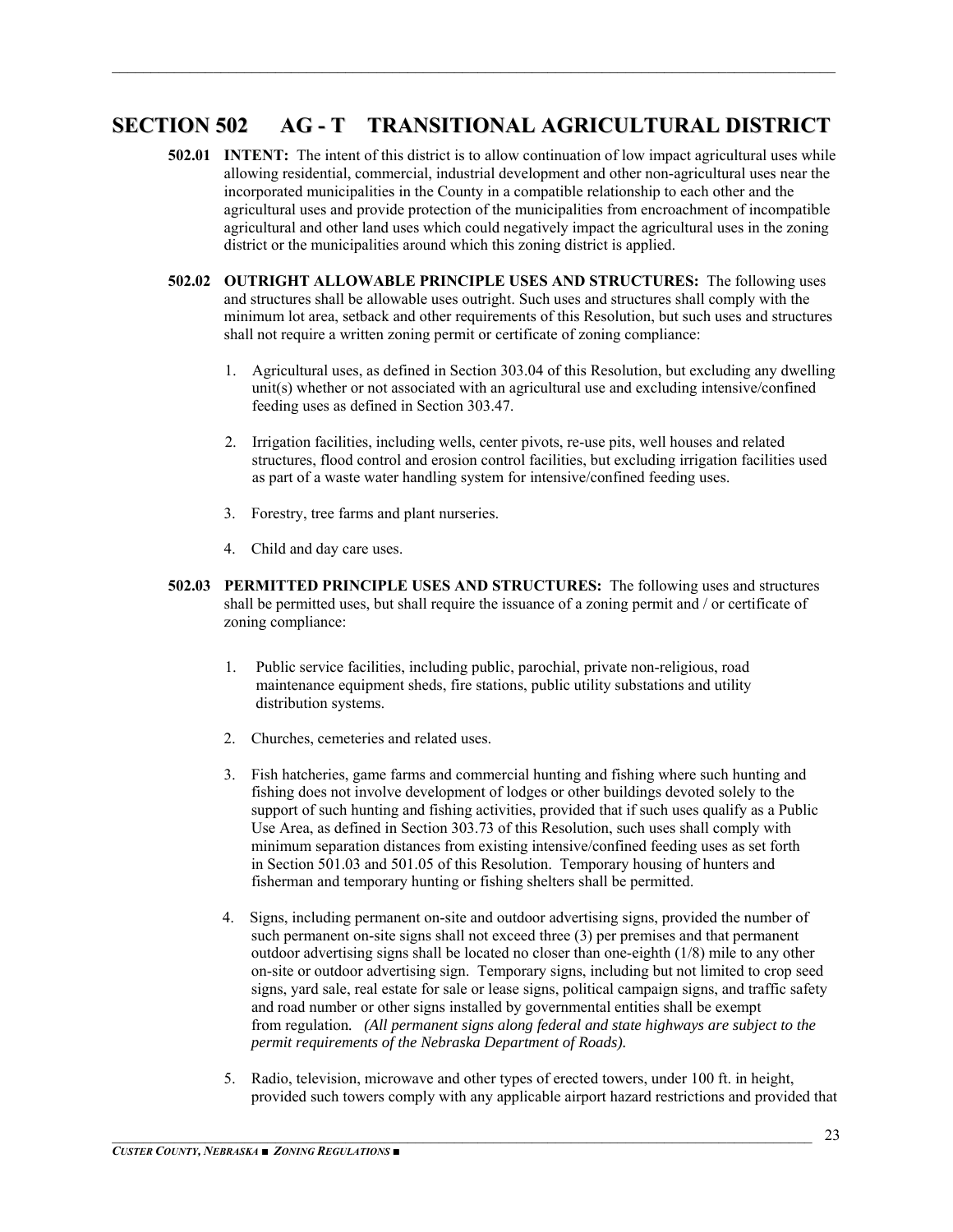any such tower is set back from the right-of-way line of any public roadway or from any neighboring church, school, public use area or dwelling unit be a distance equal to or exceeding the height of the tower.

6. Single-Family dwellings, including manufactured housing, modular homes and mobile homes, provided such dwellings comply with all of the following conditions.

- A. Such dwellings, if not on the same lot with and not of the same ownership as any existing intensive/confined feeding uses, as defined in Section 303.47 of this Resolution, shall be separated from such animal feeding use by the minimum distance specified in Sections 501.03 and 501.05 of this Resolution, for the Class of such existing animal feeding use, provided that if one or more impact easement(s), as defined in Section 303.44 of this Resolution, shall have been granted to the owner of the animal feeding use, in which case any residence dwelling unit(s) associated with the land on which any such easement has been granted shall not be included in the minimum distance measurements herein specified. Such minimum distance shall be measured from the nearest point of the area used or approved, under this Resolution for the animal feeding use, and land where liquid waste is applied to the surface of the land, to such dwelling. Application of waste which in solid form to the surface of the land, the application of composted waste or the injection of liquid or slurry waste into the soil shall not be subject to the minimum spacing distance herein specified.
- B. Exceptions to the minimum distance separation requirements as set forth in Subsection A immediately above, may be permitted by conditional use where topography, prevailing winds, or other factor or combination of factors exist and it is determined by the Board of Supervisors that reduction in any minimum spacing requirement will not interfere with the normal operation of an existing intensive/confined feeding uses.
- C. Such dwelling shall be located on a lot with an area of not less than two (2) acres, as set forth in Section 502.07 of this Resolution, provided that a larger lot may be required if the standards and regulations of Title 124 of the Nebraska Department of Environmental Quality with regard to soil percolation rates, slope, depth to water table or other requirement of said Title 124 requires the use of a lagoon or other type of waste disposal facility, in which case the lot shall be sized to comply with the requirements of said Title 124.
- 7. Farm buildings as defined in Section 303.35 of this Resolution.
- 8. Radio, television, microwave and other types of erected towers, above 100 ft. in height, provided such towers comply with any applicable airport hazard restrictions and provided such tower is set back from the right-of-way line of any public roadway or from any neighboring church, school, public use area or dwelling unit by a distance equal to or exceeding the height of such tower.
	- A. Prior to commencement of development or construction an application shall be submitted to the Zoning Administrator for a Tower Development Permit and shall meet all criteria listed on the Tower Development Permit. (Revised 8/15/17)
- 9. Grain and produce storage including non-commercial storage warehouses and plant seed sales and storage facilities.
- **502.04 PERMITTED ACCESSORY USES AND STRUCTURES:** The following uses and structures shall be permitted as accessory to the permitted principal uses and structures:
	- 1. Accessory uses, buildings and structures normally and commonly appurtenant to the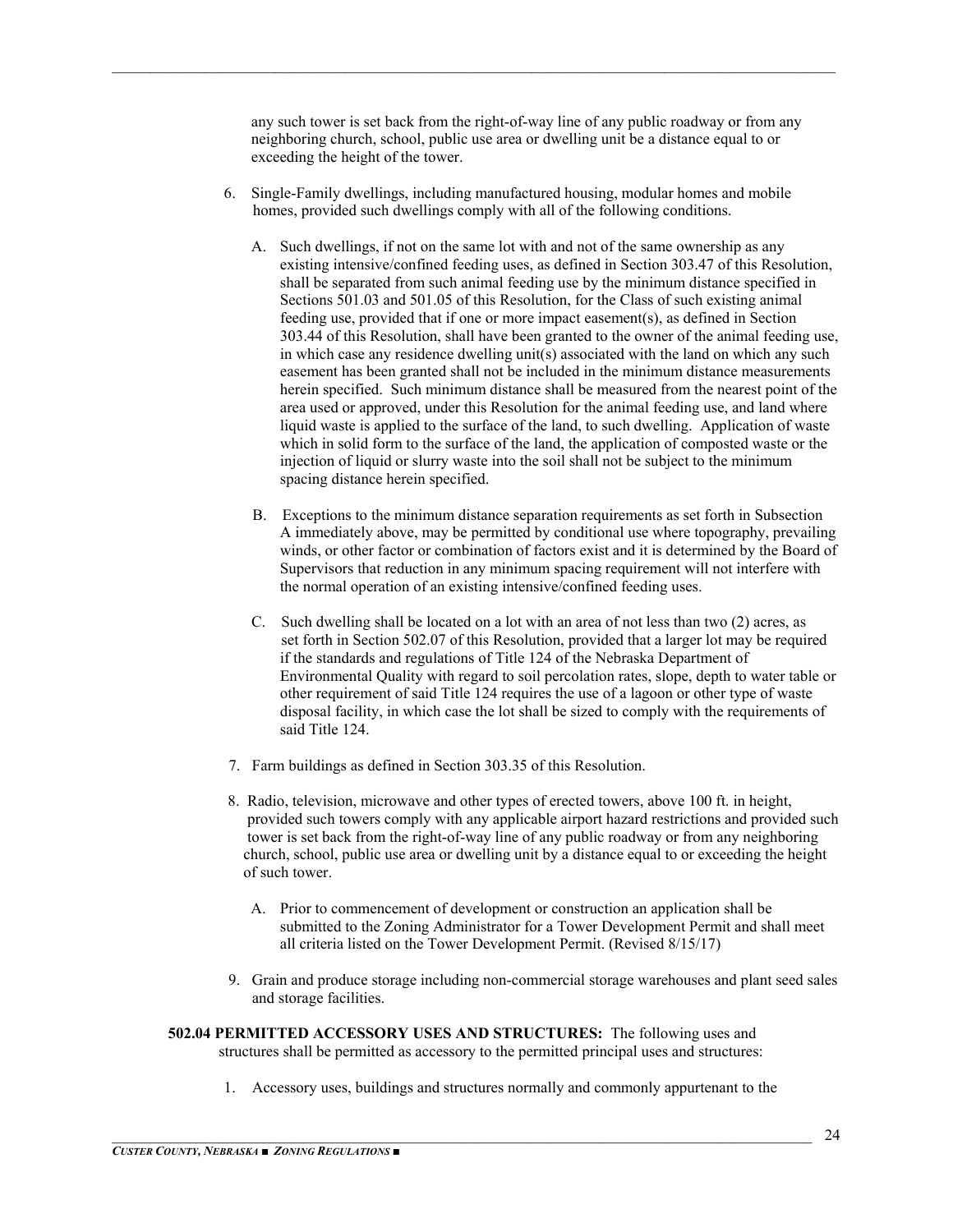permitted principal uses and structures. Such uses, buildings or structures, shall require the issuance of a zoning permit and / or certificate of zoning compliance.

- 2. Home occupations and home based businesses, in accordance with Section 608 of this Resolution. When established and operated in accordance with said Section 608, issuance of a zoning permit or certificate of zoning compliance shall not be required.
- 3. Roadside stands for the temporary sale of produce grown or crafts produced on the premises. No zoning permit shall be required.
- **502.05 CONDITIONAL USES:** After the provisions of this Resolution relating to conditional uses have been fulfilled, the Board of Supervisors may, in accordance with the procedures and requirements of Article 10 of this Resolution, permit the following as conditional uses in the AG – T, Transitional Agricultural District:

- 1. Two-family and multi-family dwellings, provided such higher density residential uses are located near municipalities where the development of higher density uses can be adequately served by roadways, water, sewer, as well as law enforcement, fire protection and other public services, as determined by the Board of Supervisors.
- 2. Public and private recreational uses and commercial recreational enterprises, including parks, playgrounds, campgrounds, riding stables, game lodges, canoe outfitters, rental cabins, camp stores, shooting ranges, public or commercial river access sites and other similar uses, including bed and breakfast operations and motels.
- 3. Public service facilities not allowable as permitted principal uses in Section 502.03 of this Resolution.
- 4. Mineral extraction and sand and gravel extraction facilities and operations.
- 5. Nursing home facilities, and group homes.
- 6. Commercial and industrial uses, determined by the Board of Supervisors to be compatible with adjoining land uses.
- 7. Municipal waste handling facility uses.
- 8. Other uses and structures determined by the Board of Supervisors to be comparable with the above stated conditional uses and consistent with the Intent statement of this zoning district.
- 9. Residential subdivisions in excess of one dwelling per lot, parcel or plot of land under separate ownership, with a minimum of four (4) parcels as of the effective date of this Resolution (April 2004) as provided for in Section 15 Subdivision Regulations.
- 10. Adult Entertainment Establishments pursuant to Section 609. (Revised 5/14/19)
- **502.06 PROHIBITED USES AND STRUCTURES:** All other uses and structures which are not specifically allowed in this District as permitted uses and consistent with the Intent statement of this zoning district. This prohibition shall specifically include all types of intensive/confined animal feeding, as defined in Section 303.47 of this Resolution.
- **502.07 MINIMUM LOT AREA REQUIREMENTS:** The following shall be the minimum lot area requirements for uses located within this district.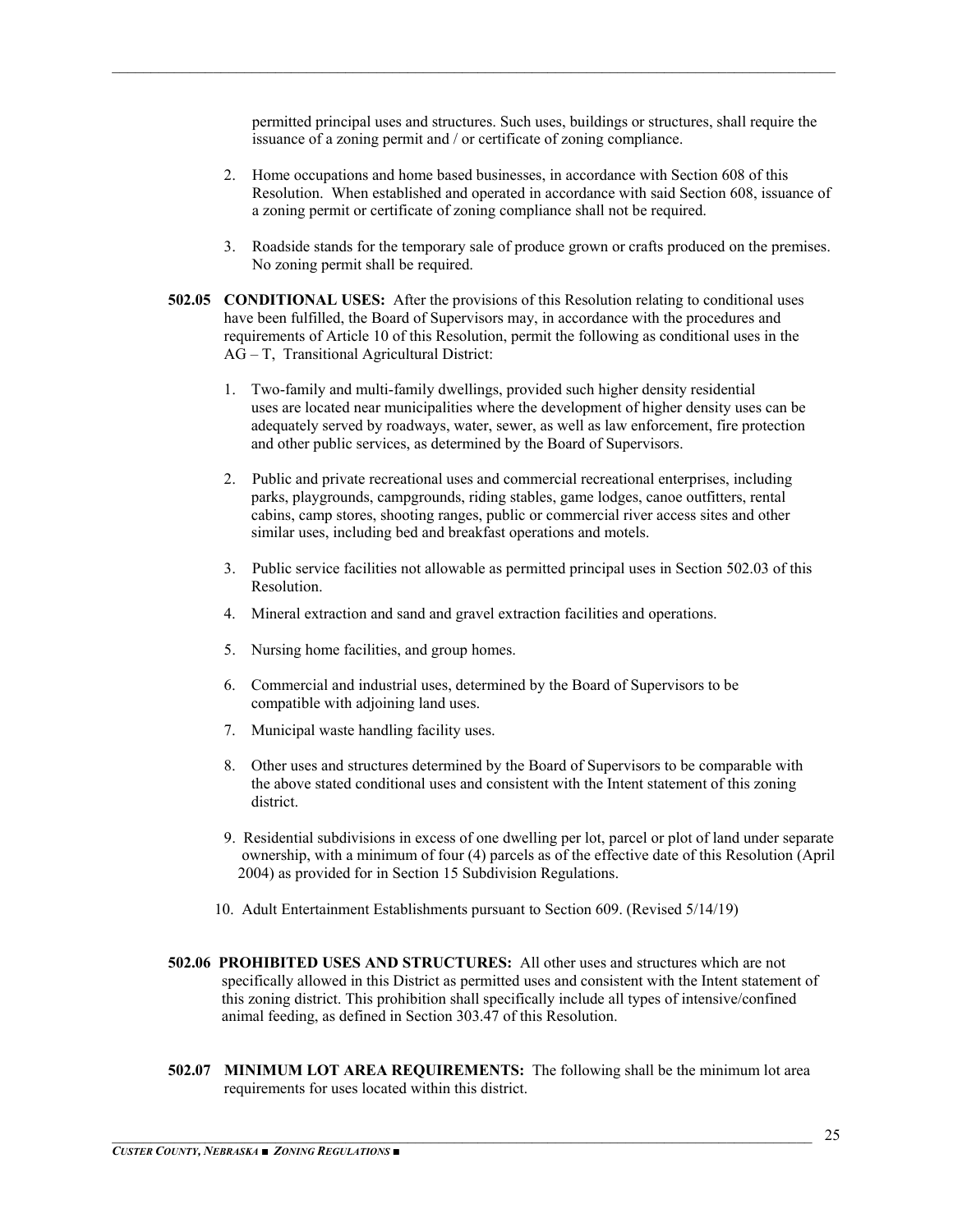1. The minimum lot area for a single-family dwelling unit, manufactured home or mobile home shall be two (2) acres, provided that a larger lot may be required if the standards and regulations of Title 124 of the Nebraska Department of Environmental Quality with regard to soil percolation rates, slope, depth to water table or other requirement of said Title 124 requires the use of a lagoon or other type of waste disposal facility, in which case the lot shall be sized to comply with the requirements of said Title 124.

 $\mathcal{L}_\mathcal{L} = \mathcal{L}_\mathcal{L} = \mathcal{L}_\mathcal{L} = \mathcal{L}_\mathcal{L} = \mathcal{L}_\mathcal{L} = \mathcal{L}_\mathcal{L} = \mathcal{L}_\mathcal{L} = \mathcal{L}_\mathcal{L} = \mathcal{L}_\mathcal{L} = \mathcal{L}_\mathcal{L} = \mathcal{L}_\mathcal{L} = \mathcal{L}_\mathcal{L} = \mathcal{L}_\mathcal{L} = \mathcal{L}_\mathcal{L} = \mathcal{L}_\mathcal{L} = \mathcal{L}_\mathcal{L} = \mathcal{L}_\mathcal{L}$ 

- 2. The minimum lot area for uses identified as conditional uses in this District, other than residential dwelling units in residential subdivisions, shall be the lot area appropriate for such uses, as determined by the Board of Supervisors in granting of any such use in accordance with Article 10 of this Resolution, provided that no lot shall be less than two (2) acres in area if on-site sewer disposal is proposed or not less than ten thousand  $(10,000)$  square feet if a semi-public or public sewer collection and treatment system is to be used or a sewage disposal system is not needed.
- **502.08 MINIMUM LOT WIDTH AND FRONTAGE:** The following shall be the minimum lot width and frontage requirements for uses located within this district:
	- 1. For lots on which on-site sewage disposal is proposed, the minimum lot width shall be one hundred fifty (150) feet and the minimum lot frontage shall be sixty six (66) feet, except that the minimum lot width and frontage for uses identified as conditional uses in this district shall be the lot width and frontage appropriate to such uses, as determined by the Board of Supervisors in granting of any such use in accordance with Article 10 of this Resolution, provided that no lot shall have a width less than seventy five (75) feet and a minimum frontage less than sixty six (66) feet.
	- 2. For lots on which connection to semi-public or public sewer collection and treatment system is to be used, the minimum lot width shall be seventy five (75) feet and the minimum lot frontage shall be sixty six (66) feet, except that the minimum lot width and frontage for uses identified as conditional uses in this district shall be the lot width and frontage appropriate to such uses, as determined by the Board of Supervisors in granting of any such use in accordance with Article 10 of this Resolution, provided that no lot shall have a width less than seventy five (75) feet and a minimum frontage less than sixty six (66) feet.
- **502.09 MINIMUM BUILDING SETBACK REQUIREMENTS:** The following shall be the minimum yard requirements for uses located within this district:

For lots larger than one (1) acre in area:

- 1. Front Setback Fifty eight (58) feet from the centerline of the roadway, provided that for lots which front on a Federal or State Highway the front setback shall be twenty five (25) feet from the right-of-way line of such highway
- 2. Side Setback Twenty Five (25) feet
- 3. Rear Setback Twenty Five (25) feet

For lots smaller than one (1) acre in area:

- 1. Front Setback Fifty eight (58) feet from the centerline of the roadway, provided that for lots which front on a Federal or State Highway the front setback shall be twenty five (25) feet from the right-of-way line of such highway
- 2. Side Setback Ten (10) feet
- 3. Rear Setback Thirty (30) feet

#### **502.10 BLANK**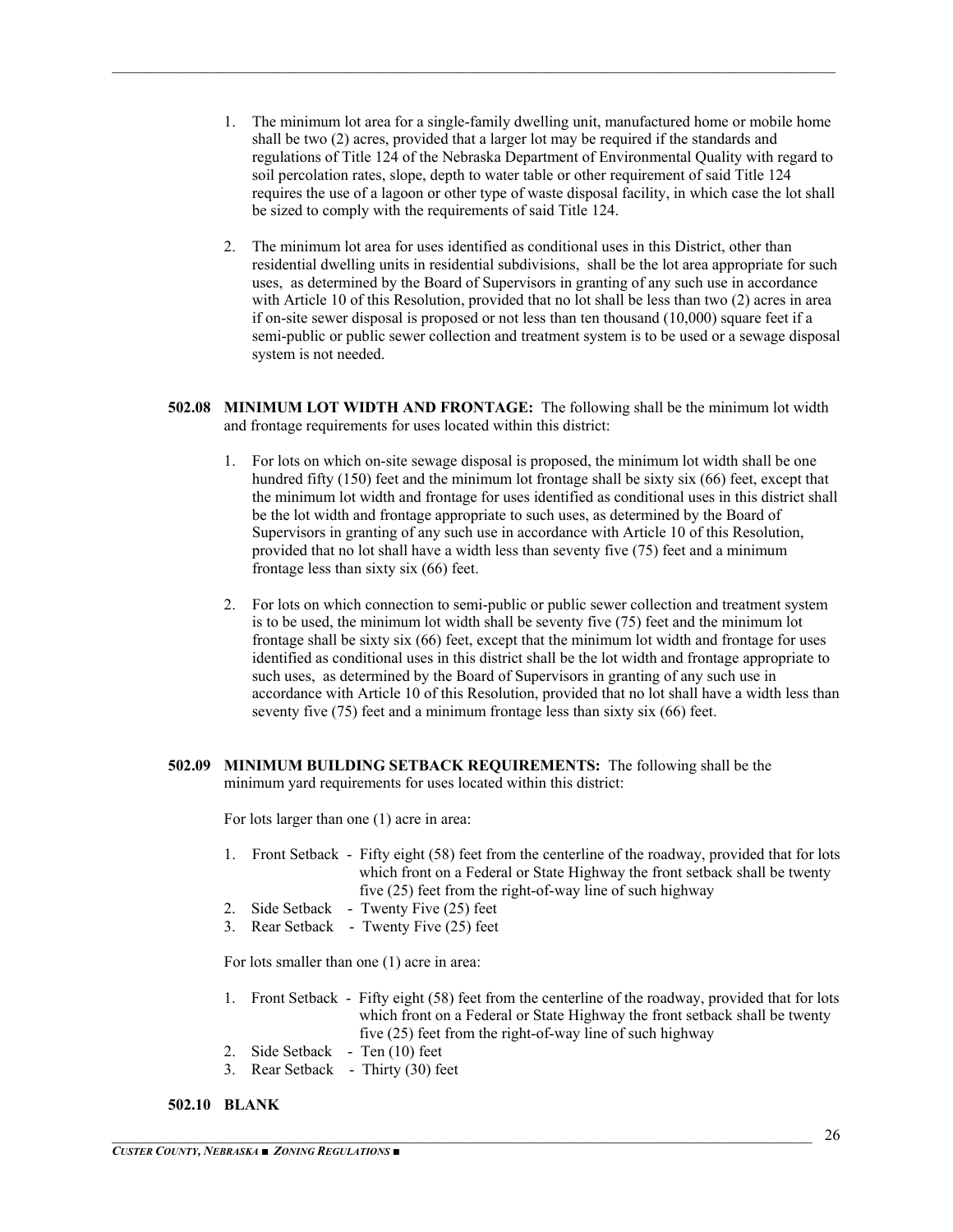**502.11 MAXIMUM HEIGHT:** No limitation, except that the maximum height for any building designed for human habitation shall be forty (40) feet and, except for any applicable restrictions in airport hazard areas.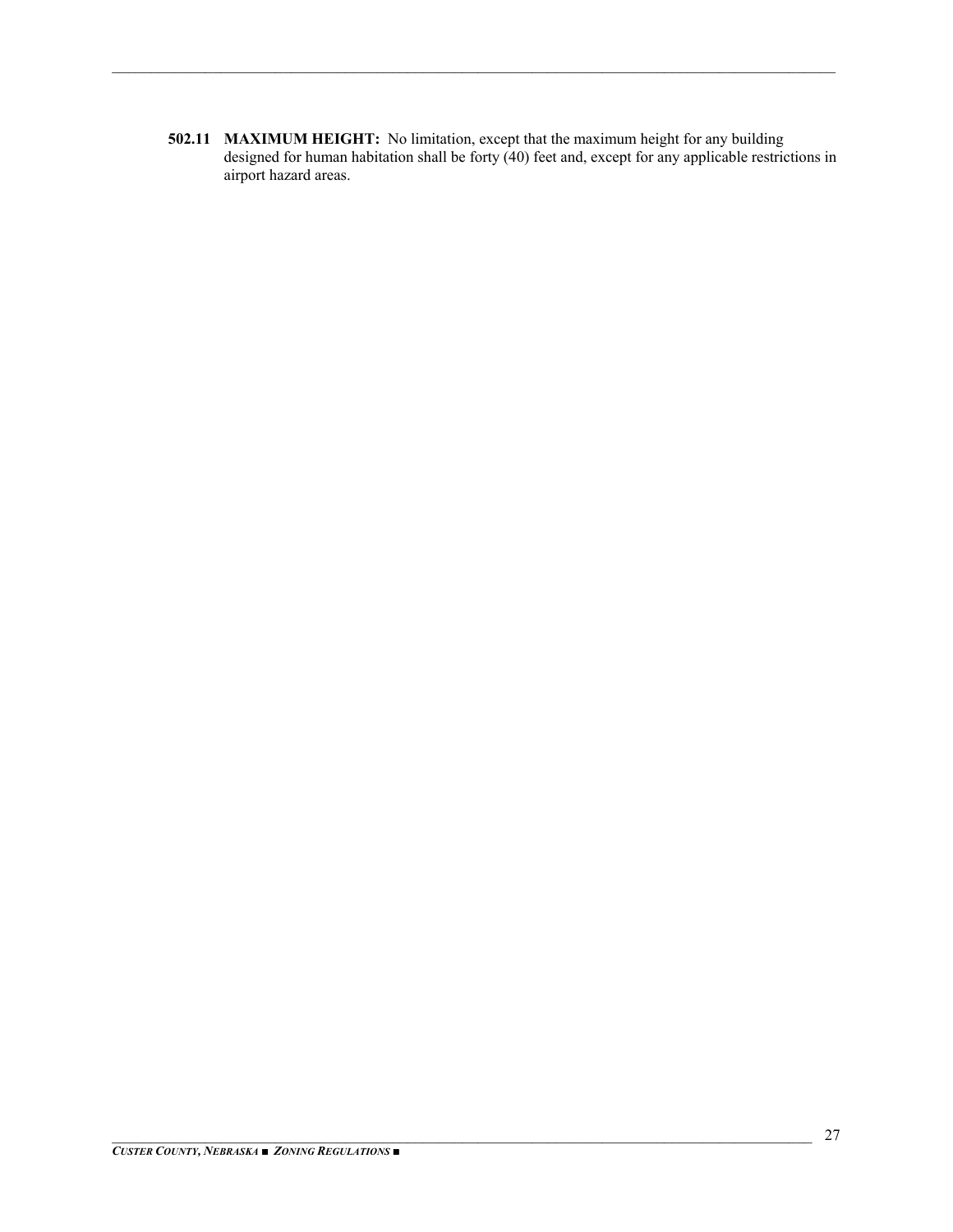(This page left blank for future amendments)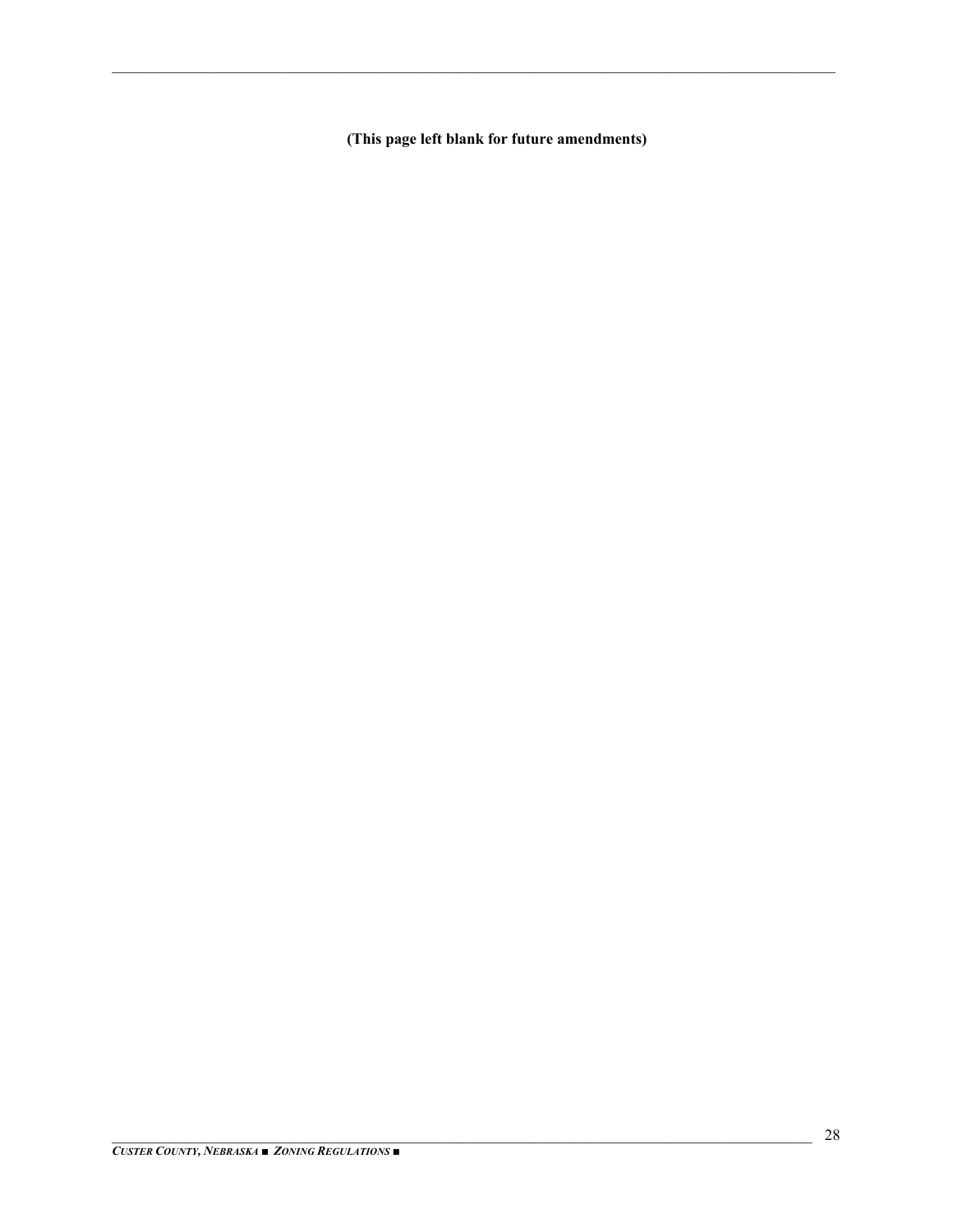## **SECTION 503 WP WELLHEAD PROTECTION OVER LAY DISTRICT**

 $\mathcal{L}_\mathcal{L} = \mathcal{L}_\mathcal{L} = \mathcal{L}_\mathcal{L} = \mathcal{L}_\mathcal{L} = \mathcal{L}_\mathcal{L} = \mathcal{L}_\mathcal{L} = \mathcal{L}_\mathcal{L} = \mathcal{L}_\mathcal{L} = \mathcal{L}_\mathcal{L} = \mathcal{L}_\mathcal{L} = \mathcal{L}_\mathcal{L} = \mathcal{L}_\mathcal{L} = \mathcal{L}_\mathcal{L} = \mathcal{L}_\mathcal{L} = \mathcal{L}_\mathcal{L} = \mathcal{L}_\mathcal{L} = \mathcal{L}_\mathcal{L}$ 

- **503.01 INTENT:** The intent of this district is to overlay any of the primary zoning districts herein established and described in Sections 501 and 502 of this Resolution in order to assist municipalities and other public water supply systems, as defined in Title 179, Nebraska Department of Health, Chapter 2, within or adjoining Custer County, which may operate water wells in or near the County in providing protection from contamination of such wells through regulation of land uses which have the potential for contamination of the groundwater source(s) from which said wells derive water. The intent of this district is also to protect existing and future agricultural uses, which are in balance with the natural environment, which are compatible with existing agricultural uses and which will not present unacceptable potential for contamination of the public water supply system wells, from over-regulation by said municipalities or public water supply systems with regard to wellhead protection.
- **503.02** Any entity which owns and operates a municipal or public water supply system, with wells or proposed wells within this County, and who wishes to establish a wellhead protection area within this County, may enter into an inter-local cooperation agreement with the County for the purpose of making application of said protection district.

Said inter-local agreement shall provide that the County administer the application process and all regulations within the County. Further, the agreement shall provide as follows:

- 1. The County shall apply for the wellhead protection area pursuant to Nebraska Revised Statutes Section 46-1501 through 46-1509, and shall comply with all requirements contained therein.
- 2. A guideline for formulation and implementation of an ongoing process to maintain public involvement and input into the process for the selection of the wellhead area.
- 3. The entity shall agree to pay all costs associated with the administration of the agreement including legal costs and costs associated with any challenge of the wellhead protection area.
- 4. The entity shall agree to hold the County harmless for any liability related to the establishment of the wellhead protection area or administration of the inter-local agreement.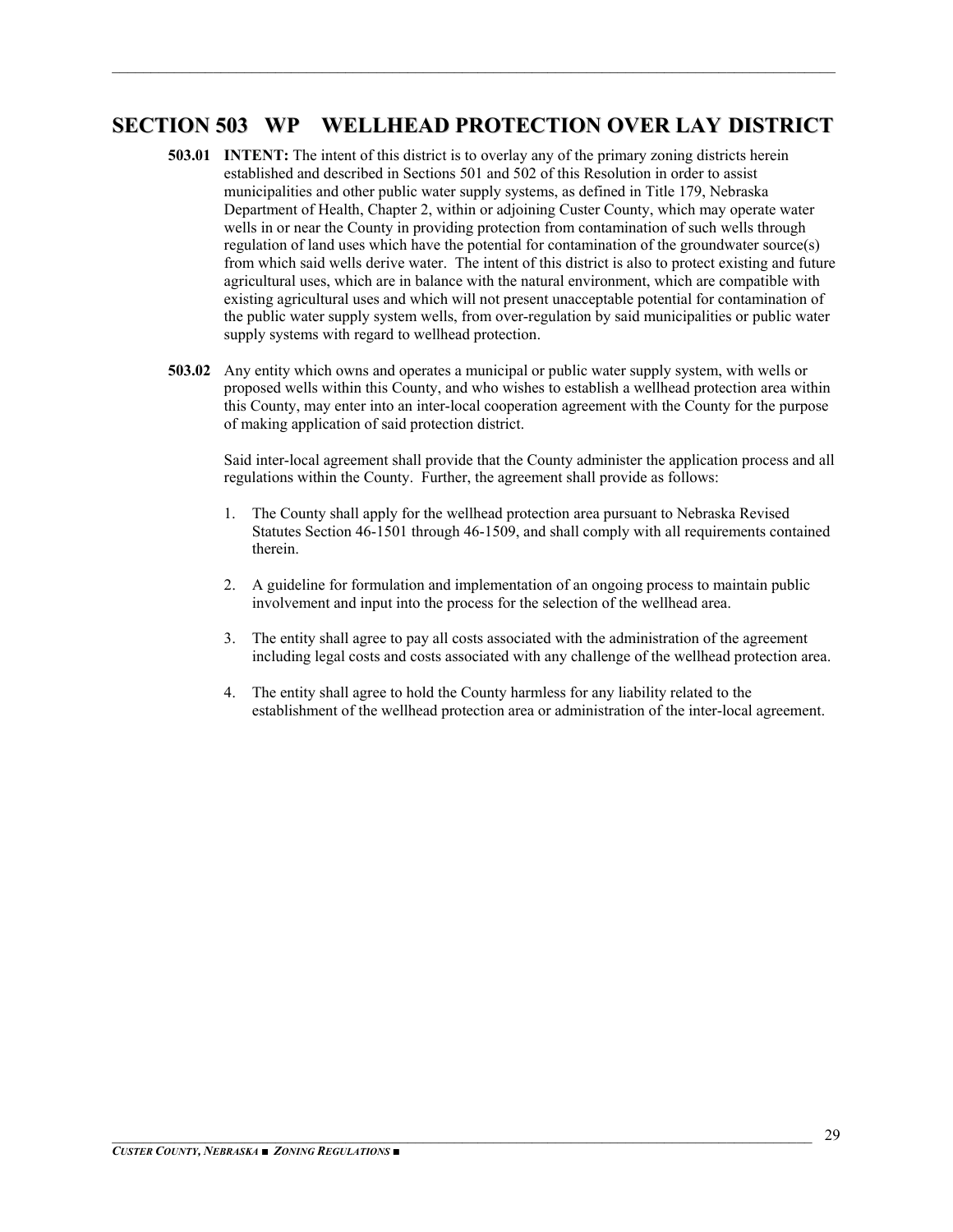(This page left blank for future amendments)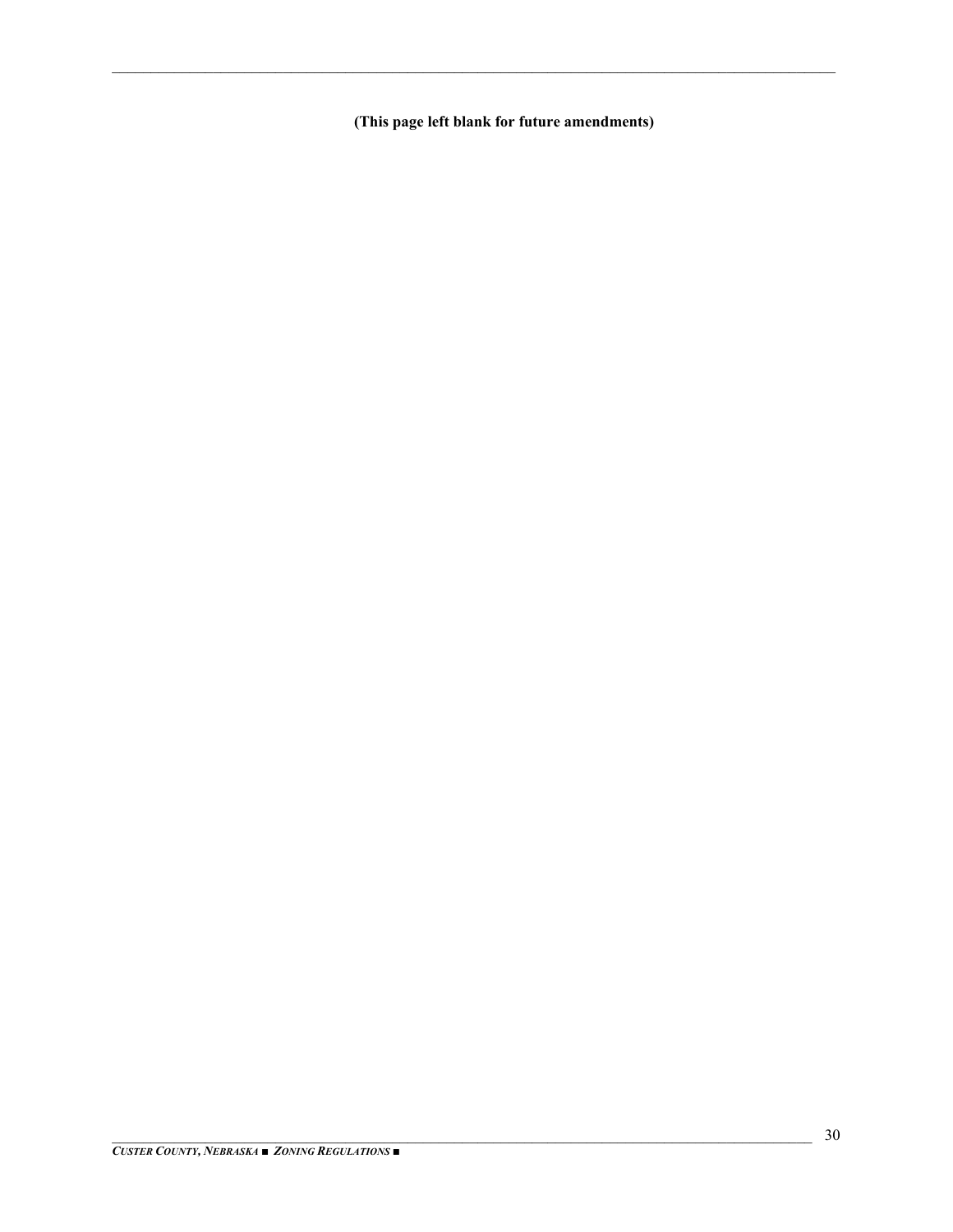## **SECTION 504 AA, AIRPORT/AIRSTRIP APPROACH DISTRICTS DEFINITIONS**

**AIRCRAFT** shall mean any device capable of flight.

**AIRPORT HAZARD** shall mean any structure or use of land which obstructs the airspace required for the flight of aircraft in landing and taking off at the airport or is otherwise hazardous to such landing or taking off of aircraft.

 $\mathcal{L}_\mathcal{L} = \mathcal{L}_\mathcal{L} = \mathcal{L}_\mathcal{L} = \mathcal{L}_\mathcal{L} = \mathcal{L}_\mathcal{L} = \mathcal{L}_\mathcal{L} = \mathcal{L}_\mathcal{L} = \mathcal{L}_\mathcal{L} = \mathcal{L}_\mathcal{L} = \mathcal{L}_\mathcal{L} = \mathcal{L}_\mathcal{L} = \mathcal{L}_\mathcal{L} = \mathcal{L}_\mathcal{L} = \mathcal{L}_\mathcal{L} = \mathcal{L}_\mathcal{L} = \mathcal{L}_\mathcal{L} = \mathcal{L}_\mathcal{L}$ 

**AIRPORT, PUBLIC** shall mean any publicly or privately owned airport licensed by the State of Nebraska operated as a public airport or area which is used or is intended to be used for the general flying public for taking off and landing of aircraft, including helicopters, and any appurtenant areas which are used or are intended to be used for airport buildings or facilities, including open spaces, taxiways, and tie-down areas. Such public airports, including all airports in Custer County, have in place an airport approach overlay district to prevent interference of objects, structures and uses with the safe and efficient operation of the airport.

**PRIVATE AIRPORT / AIRSTRIP:** A privately owned parcel of land used for take-off and landing of small aircraft which is duly registered with the Nebraska Department of Aeronautics.

#### *SECTION 504 AA, AIRPORT/AIRSTRIP APPROACH DISTRICTS*

#### SECTION 504.01 LOCATION, BOUNDARIES, ZONES AND HEIGHT RESTRICTIONS.

Purpose: The intent of this district is that it is to be appended and to overlay any of the primary zoning districts as described in Sections 501 and 502 of this Resolution to protect the safe use of public airports in the County by limiting the location and height of structures within the operation, approach, transition and turning zones around public airports, as designated on the Official Zoning Map of Custer County, Nebraska**.** Such airport overlay districts shall include the airport hazard areas, which shall include the operation, transition, turning and approach zones for the Broken Bow Municipal Airport and Sargent Municipal Airport in the County. The areas located within the Airport Hazard Area as described in this Section are hereby zoned as follows:

#### **504.02 Airport Hazard Area Description.**

 A. The **Airport Hazard Area** shall consist of Operation Zones, Approach Zones, Turning Zones and Transition Zones as described in this section.

#### **504.03 Zone Descriptions.**

- A. The **Operation Zones** are longitudinally centered on each existing or proposed runway.
	- 1. **Length**. For existing and proposed paved runways, the operation zones begin and end 200 feet beyond the end of each runway. For existing and proposed turf runways, the operation zones begin and end at the runway ends.
	- 2. **Width**. For existing and proposed instrument runways, the operation zones are 1,000 feet wide. For all other existing and proposed runways, the operation zones are 500 feet wide.
	- 3. **Height**. The height limit of the operation zones is the same as the height of the nearest point on an existing or proposed runway or the surface of the ground, whichever is higher.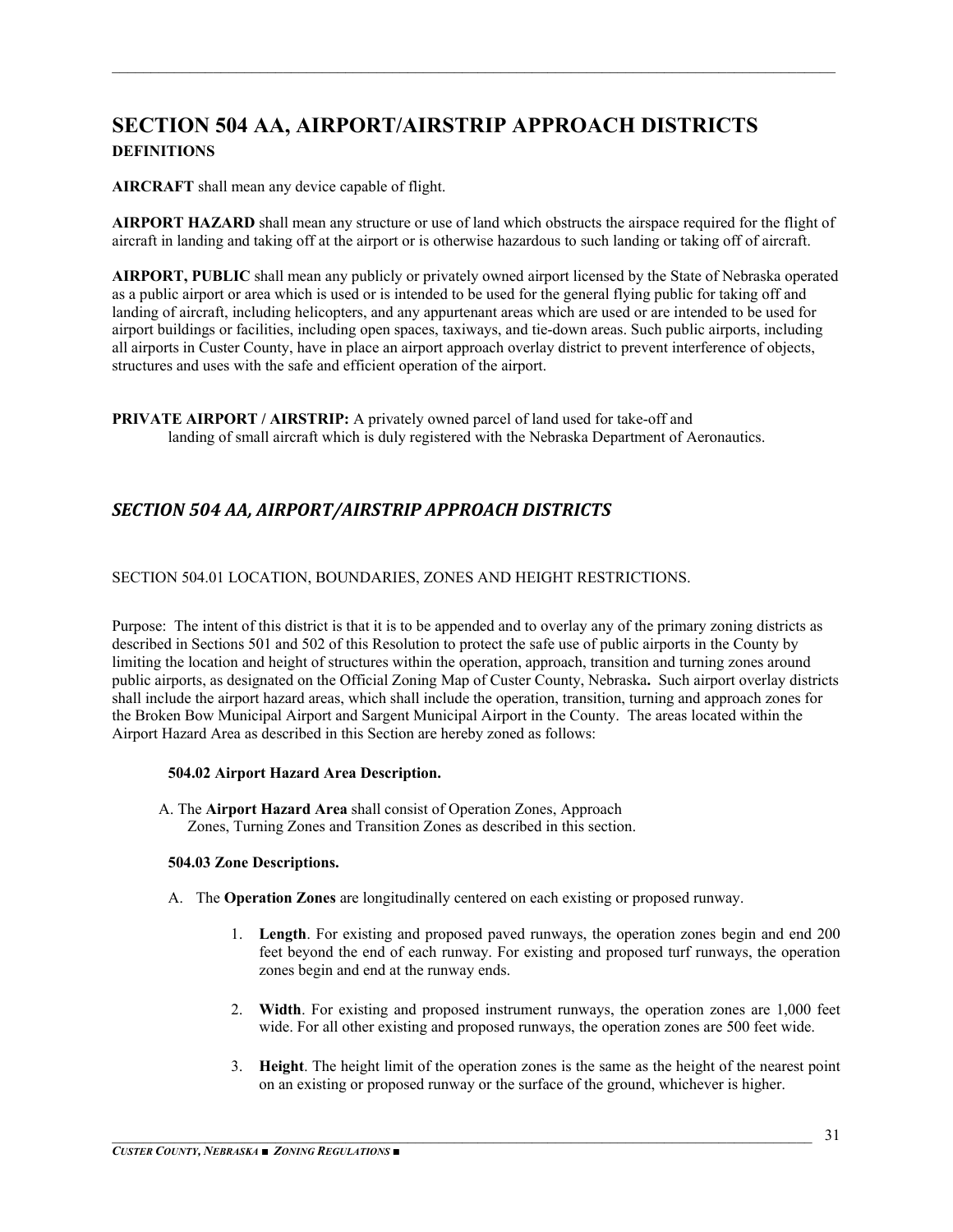B. The **Approach Zones** extend from the end of each operation zone and are centered along the extended runway centerlines. The zones' dimensions are:

 $\mathcal{L}_\mathcal{L} = \mathcal{L}_\mathcal{L} = \mathcal{L}_\mathcal{L} = \mathcal{L}_\mathcal{L} = \mathcal{L}_\mathcal{L} = \mathcal{L}_\mathcal{L} = \mathcal{L}_\mathcal{L} = \mathcal{L}_\mathcal{L} = \mathcal{L}_\mathcal{L} = \mathcal{L}_\mathcal{L} = \mathcal{L}_\mathcal{L} = \mathcal{L}_\mathcal{L} = \mathcal{L}_\mathcal{L} = \mathcal{L}_\mathcal{L} = \mathcal{L}_\mathcal{L} = \mathcal{L}_\mathcal{L} = \mathcal{L}_\mathcal{L}$ 

- 1. Instrument Runways
	- a. Length and Width**.** The approach zone extends ten miles from the Operation Zone, measured along the extended runway centerline. The approach zones is one thousand (1,000) feet wide at the end nearest the runway (i.e., adjacent to the operation zone) and expands uniformly to sixteen thousand eight hundred forty (16,840) feet wide at the farthest end of the zone (i.e., ten miles (10) from the operation zone).
	- b. Height Limit**.** The height limit of the approach zones begins at the elevation of the runway end for which it is the approach and rises one (1) foot vertically for every 50 feet horizontally (50:1), except that the height limit shall not exceed one hundred fifty (150) feet above the nearest existing or proposed runway end elevation within three (3) miles of the end of the operation zone at that runway end. At three (3) miles from said operation zone, the height limit resumes sloping one foot vertically for every fifty feet horizontally (50:1) and continues to the ten (10) mile limit.

#### 4. **Visual Runways**

- a. **Length and Width**. The approach zones extend from the Operation Zone to the limits of the Turning Zone, measured along the extended runway centerline. The approach zones are 500 feet wide at the end nearest the runway and expand uniformly so that at a point on the extended runway centerline three (3) miles from the Operation Zone, the Approach Zone is 3,700 feet wide.
- b. **Height.** The height limit of the approach zones begins at the elevation of the runway end for which it is the approach and rises one (1) foot vertically for every forty (40) feet horizontally, except that the height limit shall not exceed one hundred and fifty (150) feet above the nearest existing or proposed runway end elevation within three miles of the end of the operation zone at that runway end.

-The height limit of the approach zones begins at the elevation of the operation zone and rises one (1) foot vertically for every 40 feet horizontally (40:1) up to a maximum of 150 feet above the nearest existing or proposed runway end.

- C. The **Transition Zones** extend outward at right angles to the runway centerline and upward at a rate of one (1) foot vertically for every seven (7) feet horizontally (7:1). The height limit of these zones begins the height limit of the adjacent Operation Zones or Approach Zones. The Transition Zones end at a height of 150 feet above the nearest existing or proposed runway end.
- D. The **Turning Zones** outer limit means the area located at a distance of three miles as a radius from the corners of the operation zone of each runway and connecting adjacent areas with tangent lines, excluding any area within the approach zone, operation zone, or transition zone. The height limit of the turning zone is one hundred fifty feet above the highest elevation on the existing or proposed runway.

#### **504.04 Height Restrictions.**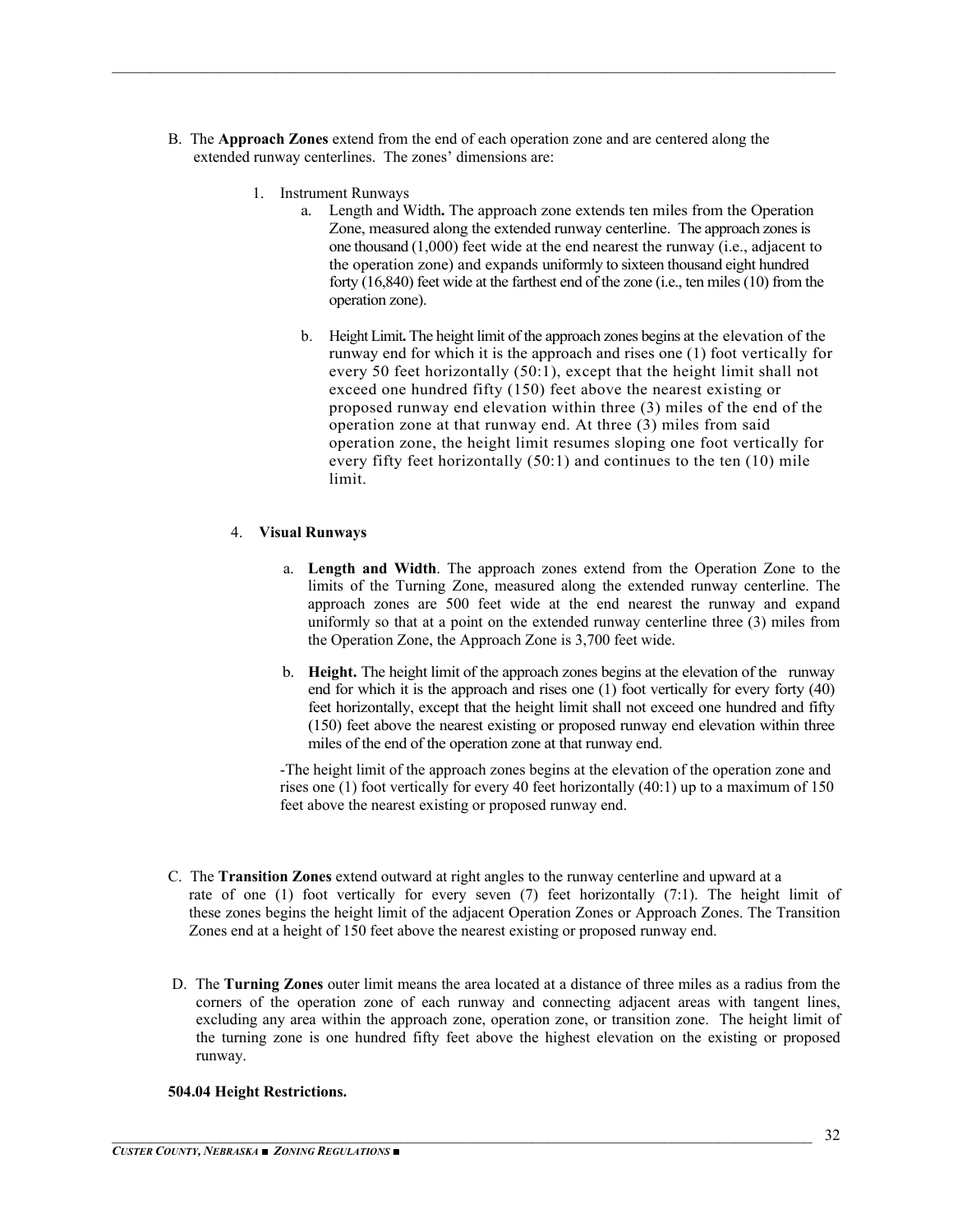No building, transmission line, pole, tower, chimney, wires, or other structure or appurtenance of any kind or character shall hereafter be erected, constructed, repaired or established, nor shall any tree or other object of natural growth be allowed to grow, above the heights described in above 504.03.

 $\mathcal{L}_\mathcal{L} = \mathcal{L}_\mathcal{L} = \mathcal{L}_\mathcal{L} = \mathcal{L}_\mathcal{L} = \mathcal{L}_\mathcal{L} = \mathcal{L}_\mathcal{L} = \mathcal{L}_\mathcal{L} = \mathcal{L}_\mathcal{L} = \mathcal{L}_\mathcal{L} = \mathcal{L}_\mathcal{L} = \mathcal{L}_\mathcal{L} = \mathcal{L}_\mathcal{L} = \mathcal{L}_\mathcal{L} = \mathcal{L}_\mathcal{L} = \mathcal{L}_\mathcal{L} = \mathcal{L}_\mathcal{L} = \mathcal{L}_\mathcal{L}$ 

#### **504.05 LOCATION SKETCH AND ZONING MAP.**

The boundaries, operation zones, approach zones, transition zones, and turning zones of the airports are indicated in the official Sargent Municipal Airport Zoning Map, dated 9/04/14, and Broken Bow Municipal Airport Zoning Map, dated 10/09/14 and all other airports in Custer County, and amended from time to time. A copy of the zoning maps shall at all times be on file in the office of the Custer County Clerk, Broken Bow, Nebraska.

#### **504.06 PERMIT REQUIRED AND EXCEPTIONS.**

#### **A. Permit Required.**

It shall hereafter be unlawful to erect, construct, reconstruct, repair, or establish any building, transmission line, pole, tower, chimney, wires, or any other structure or appurtenance within the Zoned Areas per the Airport Zoning Drawing without first obtaining a DETERMINATION OF NO HAZARD TO AIR NAVIGATION through the Federal Aviation Administration's Part 77, 7460 process for Obstruction Evaluation. The Determination will require review and approval by the appropriate Airport Authority Board. After the Authority approval, applicable permits will be issued by the Custer County Zoning Office. It shall also be unlawful to plant or replant any tree or other object of natural growth without review and approvals of the locations by the Airport Authority and Custer County Zoning Board.

#### **504.07 NON-CONFORMING STRUCTURES.**

Within the Airport Hazard Area, no non-conforming building, transmission line, pole, tower, chimney wires, or other structure or appurtenance of any kind or character or object of natural growth; and no such structures or objects of natural growth that have been torn down, destroyed, deteriorated or decayed to an extent of 50% or more of their original condition, or abandoned for a period of twelve (12) months or more; shall hereafter be replaced, substantially reconstructed, repaired, altered, replanted, or allowed to grow as the case may be, to a height above the heights permitted by these regulations. Transmission lines and other communication lines shall be interpreted as poles, wires, guys and all other equipment necessary for the operation and maintenance of the same within the regulated zone.

#### **504.08 MARKING OF NON-CONFORMING STRUCTURES.**

Whenever the Custer County Zoning Administrator determines that a specific structure or object exceeds the height restrictions and existed prior to the enactment of these regulations, the owner(s) and the lessor(s) of the premises on which the structure or object is located shall be notified in writing by the Custer County Zoning Administrator. The owner(s) and lessor(s) shall, within a reasonable time, permit the marking and lighting of the structure or object. The Custer County Zoning Administrator shall specify the required marking and lighting, based on the recommendations of the Nebraska Department of Aeronautics. The cost of marking or lighting shall be paid for by the owner or lessor of said premise.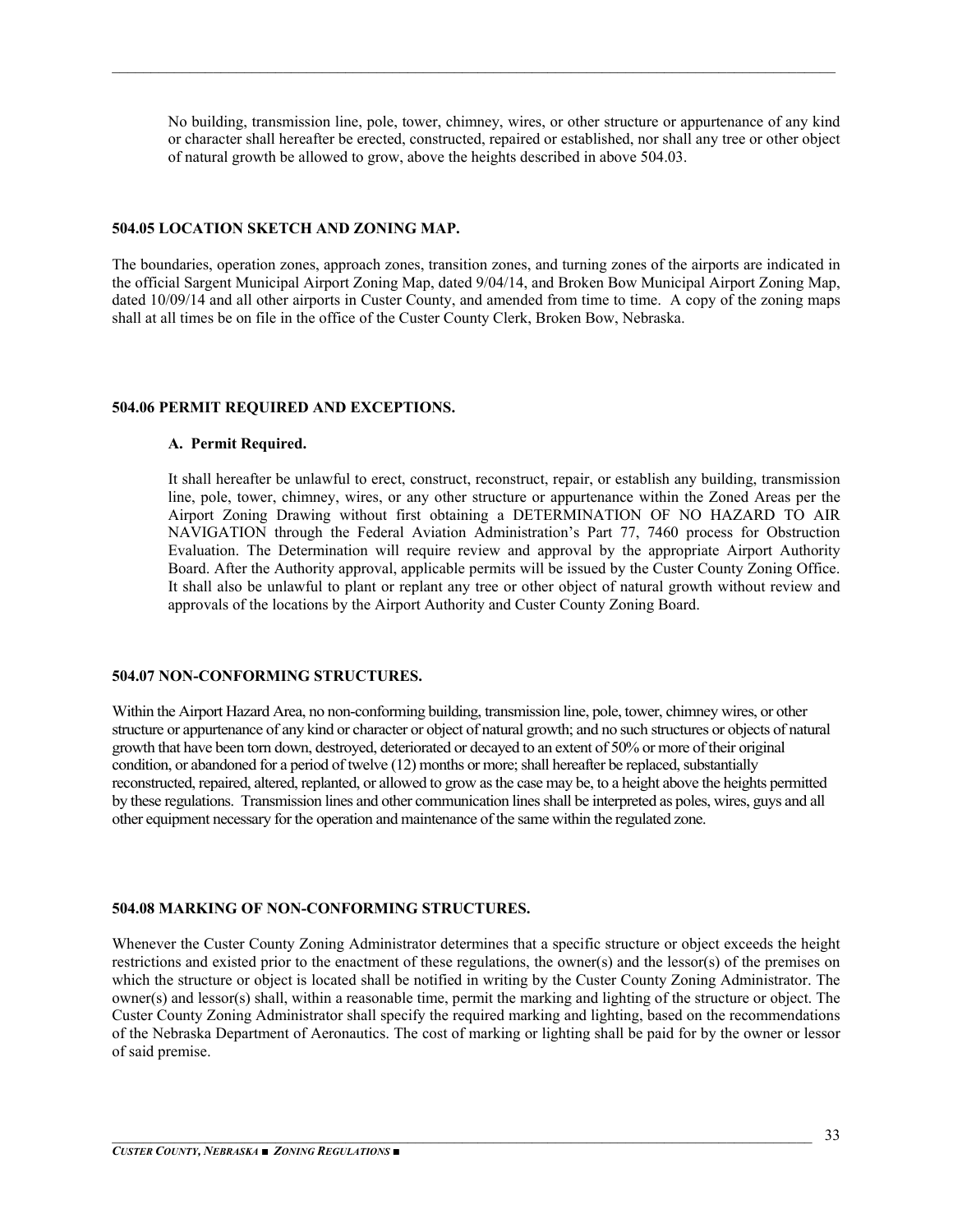#### **504.09 ADMINISTRATIVE AGENCY.**

The Zoning Administrator of Custer County, Nebraska shall administer and enforce these regulations and shall be the administrative agency provided for in Section 3-319 R.R.S. 1943, and shall have all the powers and perform all the duties of the administrative agency as provided by the Airport Zoning Act.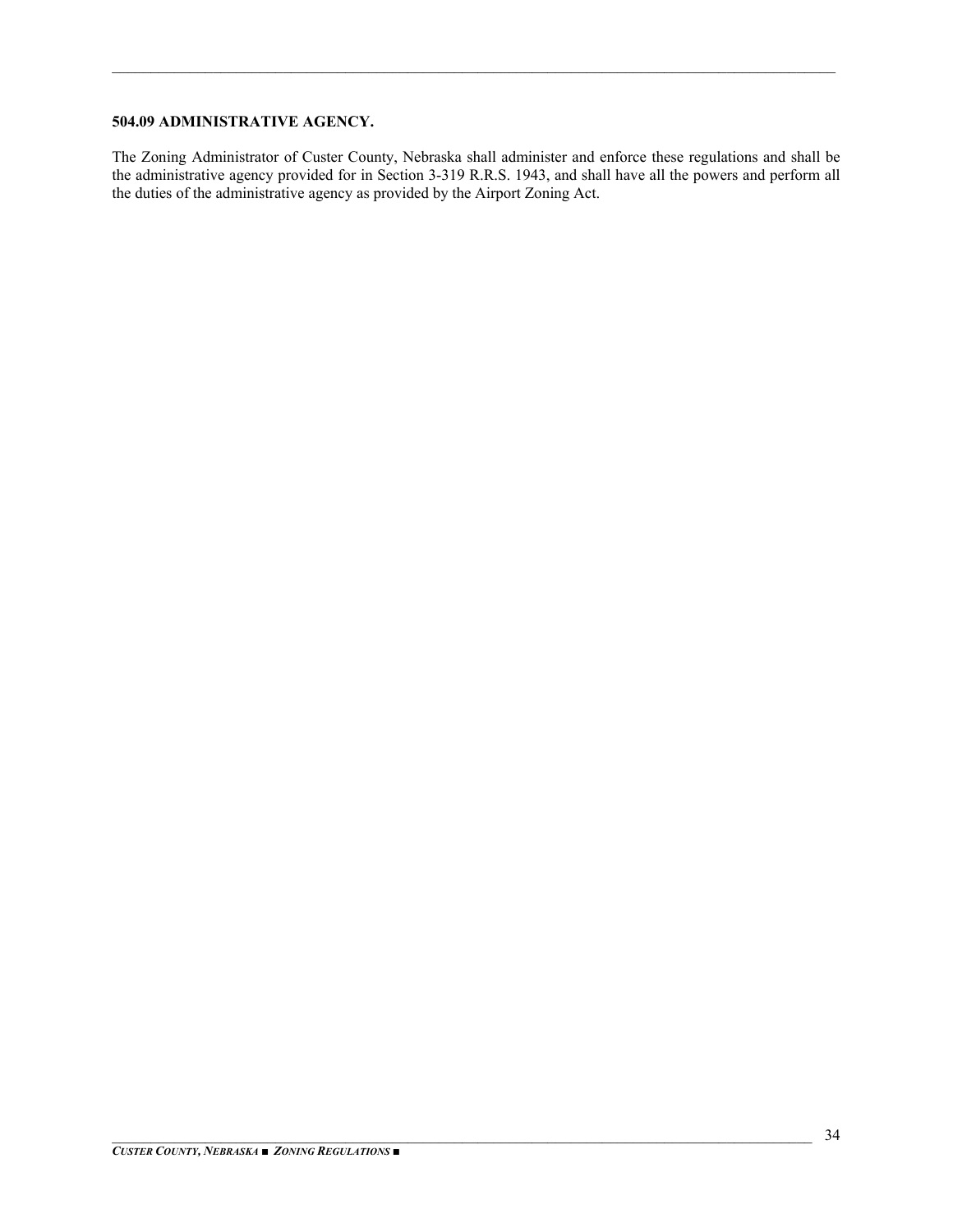(This page left blank for future amendments)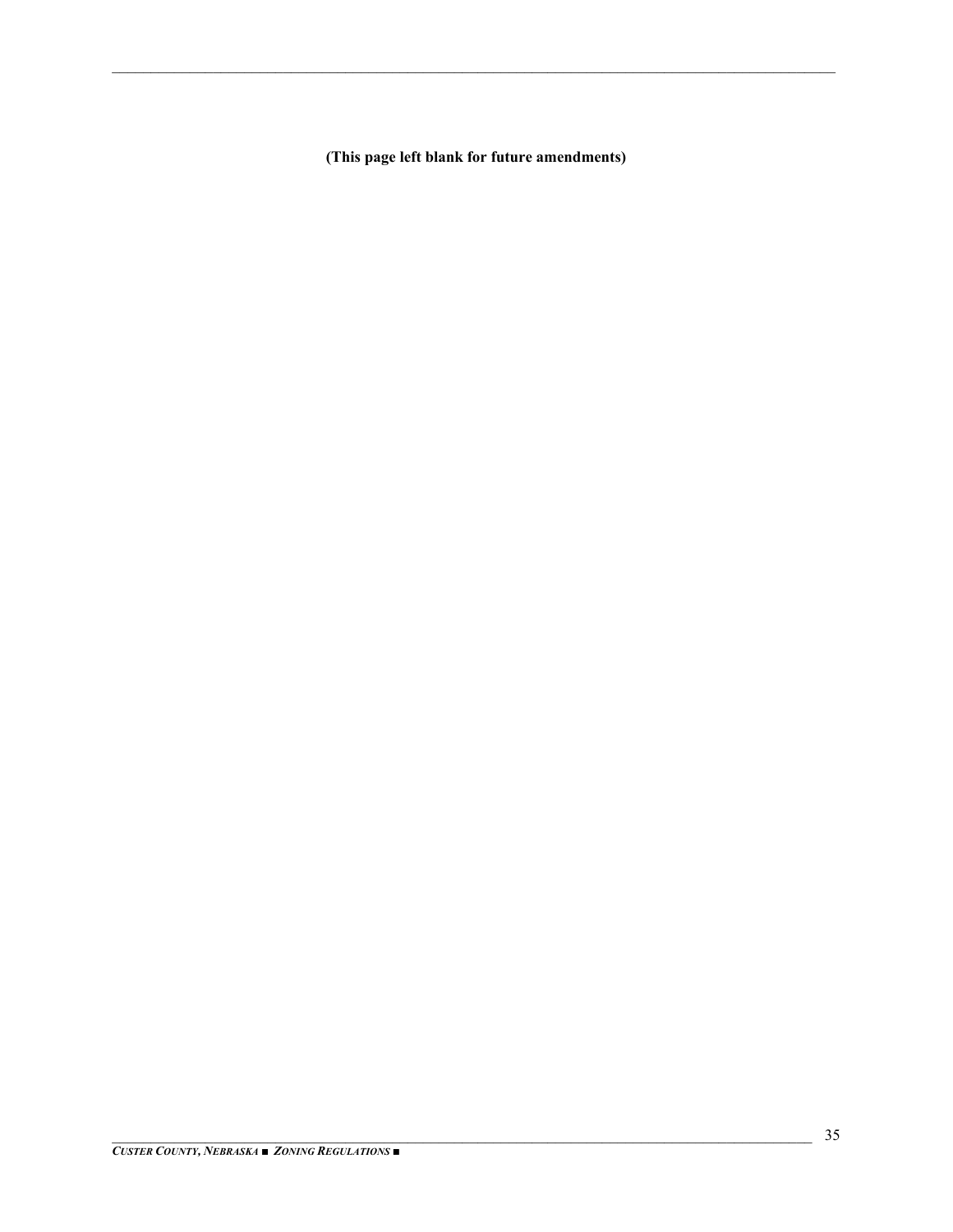#### **ARTICLE 6 SUPPLEMENTAL REGULATIONS**

**SECTION 601** APPLICATION: The supplemental regulations set forth in this Article qualify and supplement all zoning district regulations and are declared to be part of this Resolution and applicable to all uses and structures in all zoning districts.

- **SECTION 602 SETBACK REQUIREMENTS:** Minimum building setbacks shall be required along all public roadways as set forth in the district regulations. An open space abutting a roadway shall be deemed a front setback for purposes of determining setback (yard) depth requirements. Setbacks equal to or exceeding the minimum setback requirements of each district shall be provided with the following qualifications:
	- **602.01** Any setback so placed or oriented that none of the specific setback definitions contained in this Resolution are applicable shall necessitate a determination by the Zoning Administrator of a suitable setback dimension which will be consistent with the intent of the setback requirements within the applicable zoning district.
	- **602.02** No structure shall project into a required front, side or rear setback. All parts of a structure shall be in compliance with the required setbacks including any eave, cornice, overhang, awning, balcony, or bay window, projection of belt courses, sills, lintels, chimneys and other similar ornamental or architectural features, but excluding unenclosed, uncovered steps, entrance platforms, ramps, terraces or landings which are at or below grade level.
- **SECTION 603 FENCES AND WALLS:** Nothing in this Resolution shall be deemed to prohibit the erection and maintenance of any fence in connection with agricultural uses or any retaining wall in association with any use in any zoning district and any ornamental fence, wall or structural screen fence shall be permitted in any yard. Nothing in this Resolution shall be deemed to prohibit the installation of living screens consisting of trees, shrubs or other plant material.
- **SECTION 604 SETBACK EXEMPTIONS:** Such appurtenant features as sidewalks, walkways, driveways, curbs, drainage and erosion control installations, mail boxes, lamp posts, bird baths, and similar installations are permitted accessory uses on any lot.
- **SECTION 605 DIVISION OF LOTS:** After any portion of a lot has been developed under the provisions of this Resolution, such lot may be divided into smaller lots only if each resulting lot and any buildings thereon comply in all respects to all regulations of the zoning district in which said lot is located.
- **SECTION 606 CONVERSIONS OF USE:** Any use of land, which is converted to another use, shall comply in all respects with the requirements of this Resolution.
- **SECTION 607 ACCESSORY USES:** Accessory uses shall be permitted as specified in all zoning districts in accordance with the following provisions:
	- **607.01** Any accessory use shall be incidental to, subordinate to and commonly associated with the primary use of the lot.
	- **607.02** Any accessory use shall be operated and maintained under the same ownership and control and on the same lot as the primary use of the lot.
	- **607.03** Any accessory use shall be clearly subordinate to the primary use of the lot in height, area, bulk and extent.
	- **607.04** Any accessory use shall be permitted only after the erection and operation of a primary use of the lot.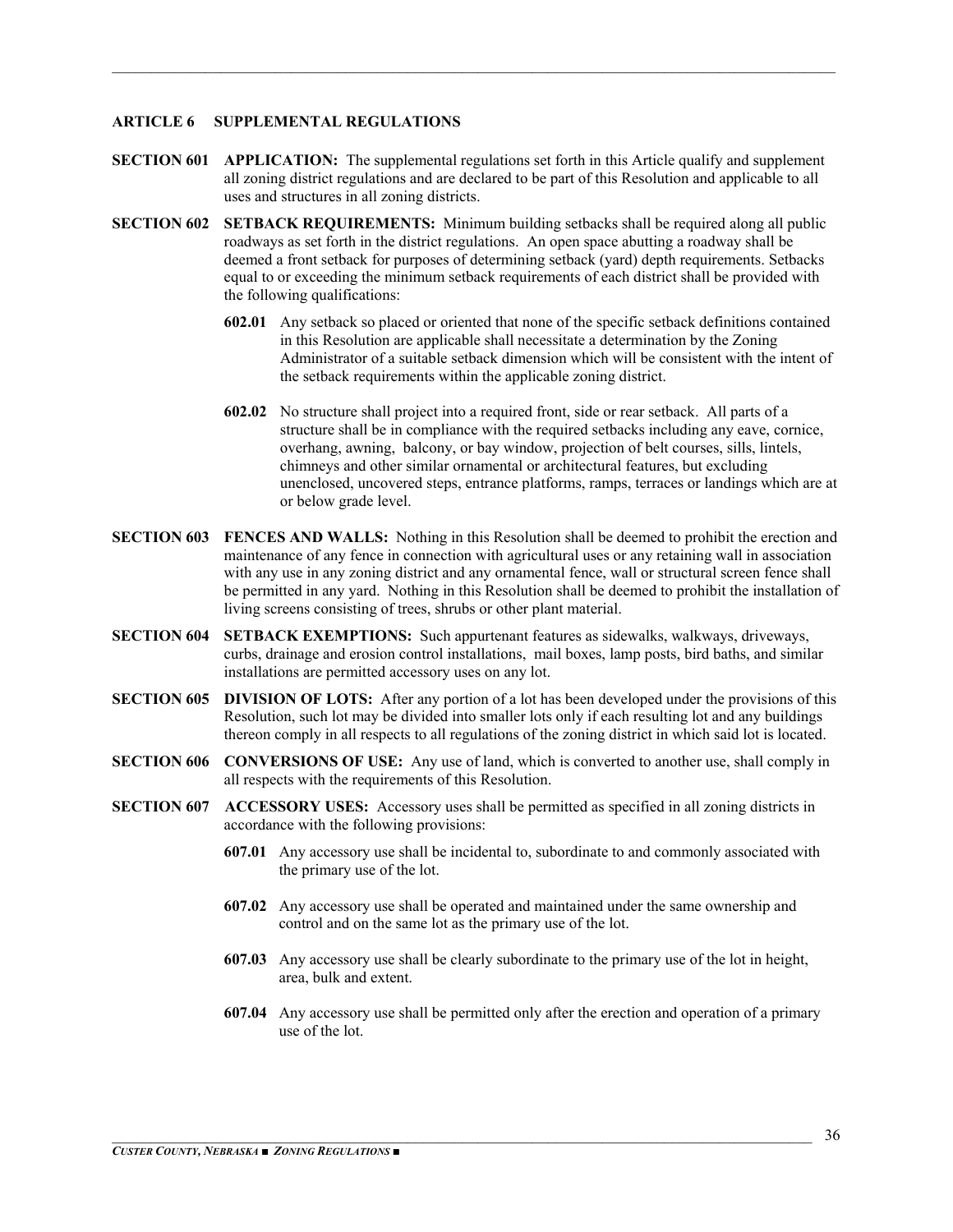**SECTION 608 HOME OCCUPATIONS AND HOME BASED BUSINESSES:** A home occupation or home based business, conducted in compliance with the following restrictions, shall be allowed with a zoning permit or certificate of zoning compliance to accompany residential (agricultural or non agricultural) use:

 $\mathcal{L}_\mathcal{L} = \mathcal{L}_\mathcal{L} = \mathcal{L}_\mathcal{L} = \mathcal{L}_\mathcal{L} = \mathcal{L}_\mathcal{L} = \mathcal{L}_\mathcal{L} = \mathcal{L}_\mathcal{L} = \mathcal{L}_\mathcal{L} = \mathcal{L}_\mathcal{L} = \mathcal{L}_\mathcal{L} = \mathcal{L}_\mathcal{L} = \mathcal{L}_\mathcal{L} = \mathcal{L}_\mathcal{L} = \mathcal{L}_\mathcal{L} = \mathcal{L}_\mathcal{L} = \mathcal{L}_\mathcal{L} = \mathcal{L}_\mathcal{L}$ 

- **608.01** The home occupation shall be owned by the occupants of the dwelling unit or accessory building and conducted within the dwelling unit or accessory building by a member or members of the occupants of the dwelling unit and not more than three (3) additional employees who reside other than in said dwelling unit.
- **608.02** The home occupation is clearly subordinate to the residential / agricultural use of the lot and does not change the residential / agricultural character of the lot nor infringe upon the right of neighboring owners to enjoy their property.
- **608.03** Any business or industrial use not meeting the limitations of this Section shall be considered a commercial or industrial use and shall be subject to conditional use authorization in accordance with the requirements and procedures of this Resolution.

#### **SECTION 609 ADULT ENTERTAINMENT**

- 609.01 INTENT: The intent of this section is to provide for guidelines and criteria for the regulation, not the elimination of Adult Entertainment Establishments. The overall intent is to regulate the secondary effects of these uses within the community.
- 609.02 DEFINITIONS: The following definitions have been adopted by Custer County, and amended from time to time:

**ADULT CABARET** shall mean a nightclub, bar, restaurant, or similar establishment that regularly features live performances that are characterized by the exposure of specified anatomical areas or by specified sexual activities or films, motion pictures, video cassettes, slides, or other photographic reproductions in which more than ten percent (10) of the total presentation time is devoted to the showing of material that is characterized by any emphasis upon the depiction of specified sexual activities or specified anatomical areas.

**ADULT COMPANIONSHIP ESTABLISHMENT** shall mean an establishment which provides the service of engaging in or listening to conversation, talk or discussion between an employee of the establishment and a customer, if such service is distinguished or characterized by an emphasis on "specified sexual activities" or "specified anatomical areas."

**ADULT ESTABLISHMENT** shall mean any establishment offering its patrons services or entertainment characterized by an emphasis on matter depicting, exposing, describing, discussing or relating to "specified sexual activities" or "specified anatomical areas," including, but without limitation, adult bookstores, adult motion picture theaters, adult saunas, adult companionship establishments, adult health clubs, adult cabarets, adult novelty establishments, adult motion picture arcades, adult modeling studios, adult hotel or motel, and adult body painting studios.

**ADULT HOTEL OR MOTEL** shall mean a hotel or motel from which minors are specifically excluded from patronage and wherein material is presented which is distinguished or characterized by an emphasis on matter depicting, describing or relating to "specified sexual activities" or "specified anatomical areas."

**ADULT MASSAGE PARLOR, HEALTH CLUB** shall mean a massage parlor or health club which restricts minors by reason of age, and which provides the services of massage,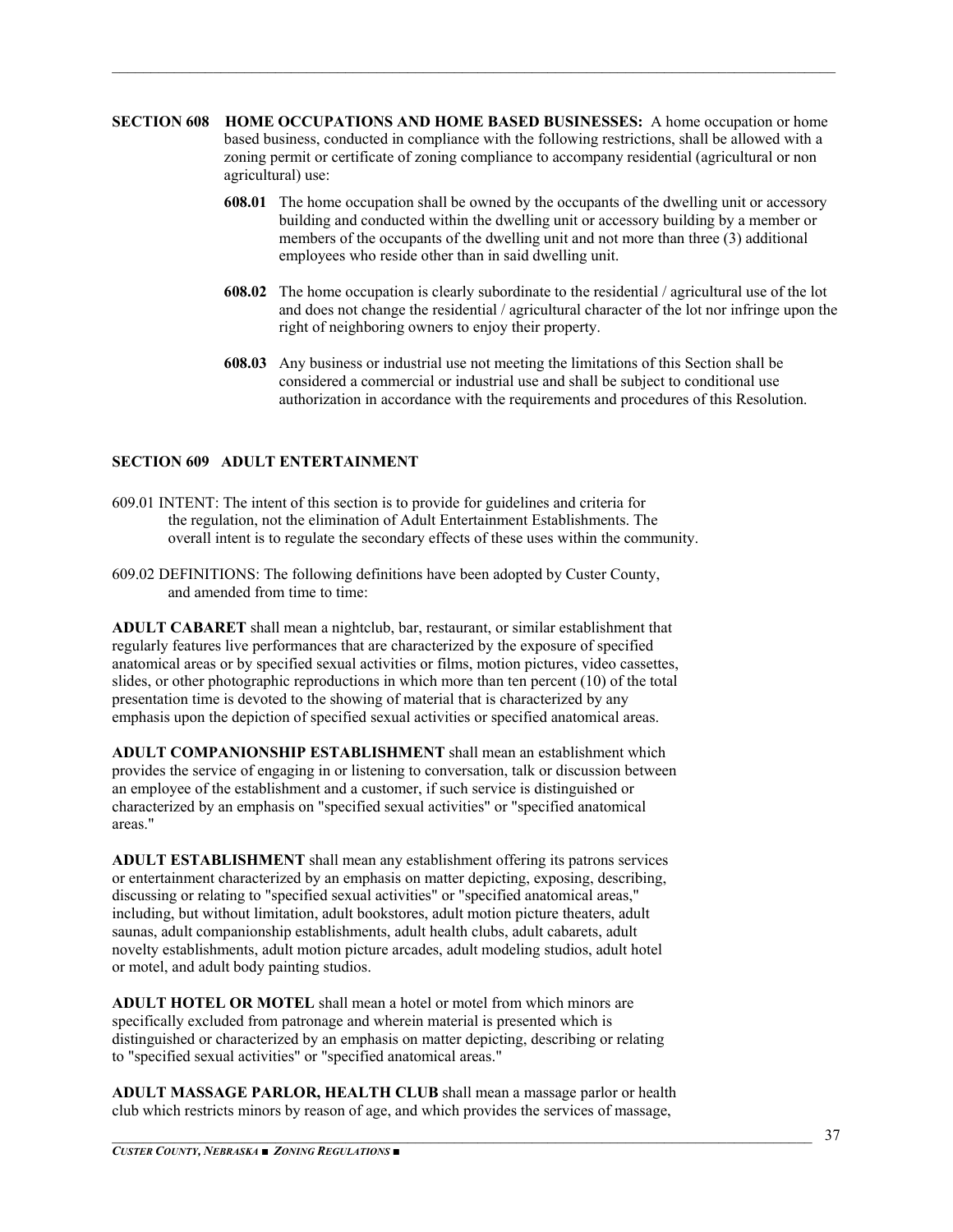if such service is distinguished or characterized by an emphasis on "specified sexual activities" or "specified anatomical areas."

**ADULT MINI-MOTION PICTURE THEATER** shall mean an establishment premises within an enclosed building with a capacity for less than fifty (50) persons used for presenting visual-media material if such establishment has a prevailing practice excludes minors by virtue of age, or if said material is distinguished or characterized by an emphasis on the depiction or description of "specified sexual activities" or "specified anatomical areas" for observation by patrons therein.

**ADULT MOTION PICTURE ARCADE** shall mean any place to which the public is permitted or invited wherein coin or slug-operated or electronically, electrically or mechanically controlled still or motor picture machines, projectors or other imageproducing devices are maintained to show images to five or fewer persons per machine at any one time, and where the images so displayed are distinguished or characterized by an emphasis on depicting or describing "specified sexual activities" or "specified anatomical areas."

 $\mathcal{L}_\mathcal{L} = \mathcal{L}_\mathcal{L} = \mathcal{L}_\mathcal{L} = \mathcal{L}_\mathcal{L} = \mathcal{L}_\mathcal{L} = \mathcal{L}_\mathcal{L} = \mathcal{L}_\mathcal{L} = \mathcal{L}_\mathcal{L} = \mathcal{L}_\mathcal{L} = \mathcal{L}_\mathcal{L} = \mathcal{L}_\mathcal{L} = \mathcal{L}_\mathcal{L} = \mathcal{L}_\mathcal{L} = \mathcal{L}_\mathcal{L} = \mathcal{L}_\mathcal{L} = \mathcal{L}_\mathcal{L} = \mathcal{L}_\mathcal{L}$ 

**ADULT MOTION PICTURE THEATERS** shall mean an establishment premises within an enclosed building with a capacity of fifty (50) or more persons used for presenting visual media material if said establishment has a prevailing practice excludes minors by virtue of age, or if said material is distinguished or characterized by an emphasis on the depiction of description of "specified sexual activities" or "specified anatomical areas" for observation by patrons therein.

**ADULT NOVELTY BUSINESS** shall mean an establishment which has as a principal activity the sale of devices which simulate human genitals or devices, which are designed for sexual stimulation.

**ADULT SAUNA** shall mean a sauna which excludes minors by reason of age, or which provides a steam bath or heat bathing room used for the purpose of bathing, relaxation, or reducing, utilizing steam or hot air as a cleaning, relaxing or reducing agent, if the service provided by the sauna is distinguished or characterized by an emphasis on "specified sexual activities" or "specified anatomical areas."

**SPECIFIED ANATOMICAL AREAS** shall mean anatomical areas consisting of less than completely and opaquely covered human genitals, buttock, or female breast(s) below a point immediately above the top of the areola.

**SPECIFIED SEXUAL ACTIVITIES** shall mean activities consisting of the following:

- 1. Actual or simulated sexual intercourse, oral copulation, anal intercourse, oralanal copulation, bestiality, direct physical stimulation of unclothed genitals, flagellation or torture in the context of a sexual relationship, or the use ofexcretory functions in the context of a sexual relationship, and any of the following sexually-oriented acts of conduct: Anilingus, buggery, coprophagy, coprophilia, cunnilingus, fellatio, necrophilia, pederasty, pedophilia, piquerism, sapphism, zooerasty; or clearly depicted human genitals in the state of sexual stimulation, arousal, or tumescence; or
- 2. Use of human or animal ejaculation, sodomy, oral copulation, coitus, or masturbation; or
- 3. Fondling or touching of nude human genitals, pubic region, buttocks, or female breast(s); or
- 4. Situation involving a person or persons, any of whom are nude, clad in undergarments or in sexually revealing costumes, and who are engaged in activities involving the flagellation, torture, fettering, binding, or other physical restraint or any such persons; or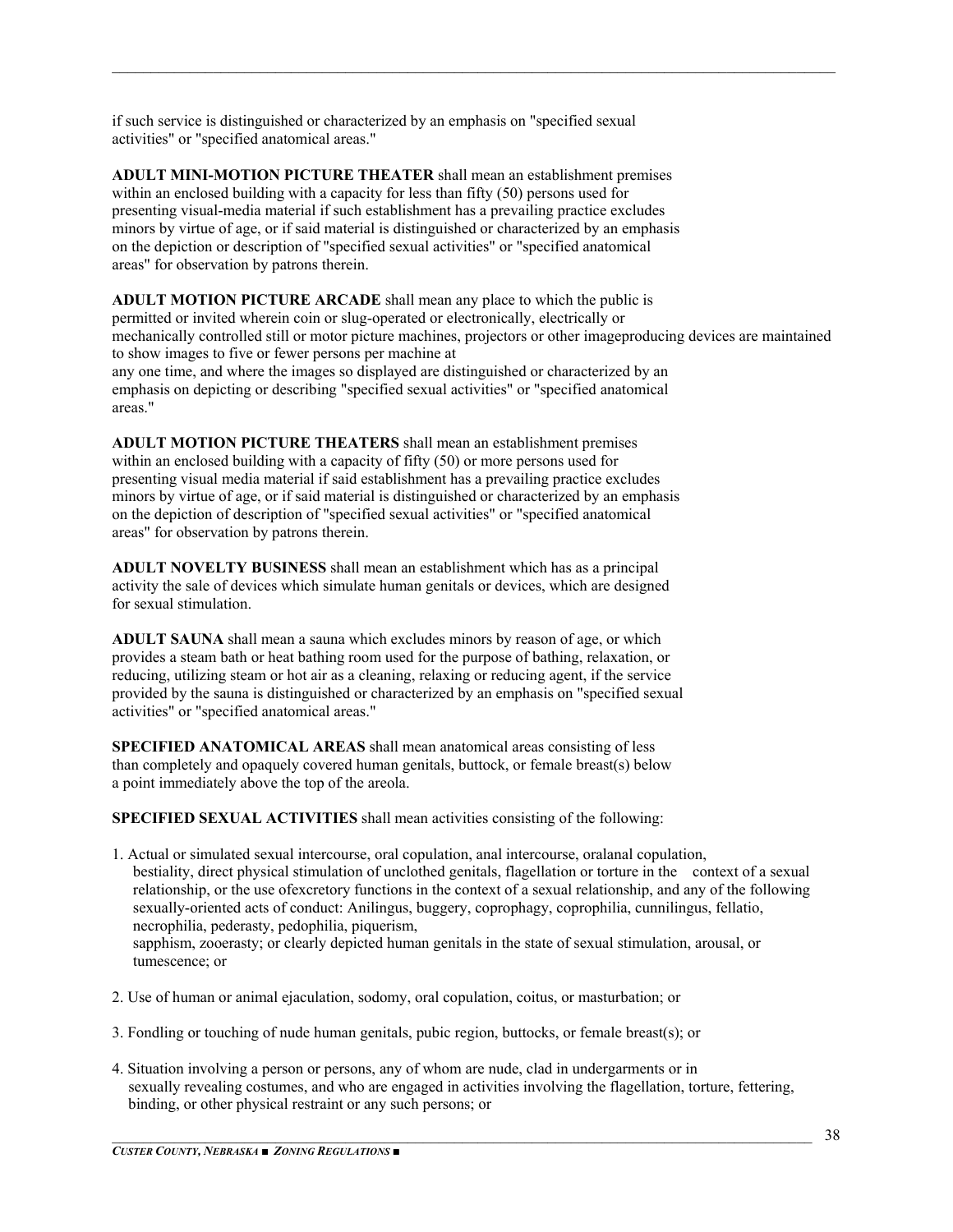- 5. Erotic or lewd touching, fondling, or other sexually-oriented contact with an animal by a human being; or
- 6. Human excretion, urination, menstruation, vaginal, or anal irrigation.
- 7. Activities conducted for the purpose of medical diagnosis or treatment under the care of a licensed physician or when involved within teaching materials as part of an accredited education institution shall not be considered a "Specified Sexual Activity" herein.

 $\mathcal{L}_\mathcal{L} = \mathcal{L}_\mathcal{L} = \mathcal{L}_\mathcal{L} = \mathcal{L}_\mathcal{L} = \mathcal{L}_\mathcal{L} = \mathcal{L}_\mathcal{L} = \mathcal{L}_\mathcal{L} = \mathcal{L}_\mathcal{L} = \mathcal{L}_\mathcal{L} = \mathcal{L}_\mathcal{L} = \mathcal{L}_\mathcal{L} = \mathcal{L}_\mathcal{L} = \mathcal{L}_\mathcal{L} = \mathcal{L}_\mathcal{L} = \mathcal{L}_\mathcal{L} = \mathcal{L}_\mathcal{L} = \mathcal{L}_\mathcal{L}$ 

#### **609.03 Geography**

Uses defined as Adult Entertainment Establishments are allowed in a limited manner within Custer County and are strictly allowed in those districts that will minimize the secondary effects upon the community at large.

#### **609.04 REGULATIONS**

1. No adult establishment shall be closer than one thousand (1,000) feet to any similar use and no closer than one thousand (1,000) feet to a residential district/use, religious uses, public uses, educational uses and recreational uses. Measurements shall be made in a straight line, without regard to intervening structures or objects, from the main entrance of such adult establishment to the point on the property line of such other adult establishment, residential

district/use, religious use, public uses, educational uses and recreational use.

- 2. Said establishments shall be screened along adjoining property lines as to prevent any direct visual contact of the adult establishment at the perimeter.
- 3. Doors, curtains, and any other means of obstruction to the opening of all booths and other preview areas, including but not limited to Adult Novelty Establishments, Adult Motion Picture Arcades, Adult Mini-Motion Picture Theaters, and Adult Motion Picture Theaters shall be removed and kept off at all times during the execution of this Permit. Failure to comply with this condition shall result in revocation of the Conditional Use Permit.
- 4. No adult establishment shall be open for business between the hours of twelve (12) midnight and six  $(6)$  a.m.
- 5. The proposed location, design, construction and operation of the particular use adequately safeguards the health, safety, and general welfare of persons residing or working in adjoining or surrounding property.
- 6. Such use shall not impair an adequate supply of light and air to surrounding property,
- 7. Such use shall not unduly increase congestion in the streets or public danger of fire and safety,
- 8. Such use shall not diminish or impair established property values in adjoining or surrounding property,
- 9. Such use shall be in accord with the intent, purpose and spirit of this Resolution and the Comprehensive Development Plan of Custer County.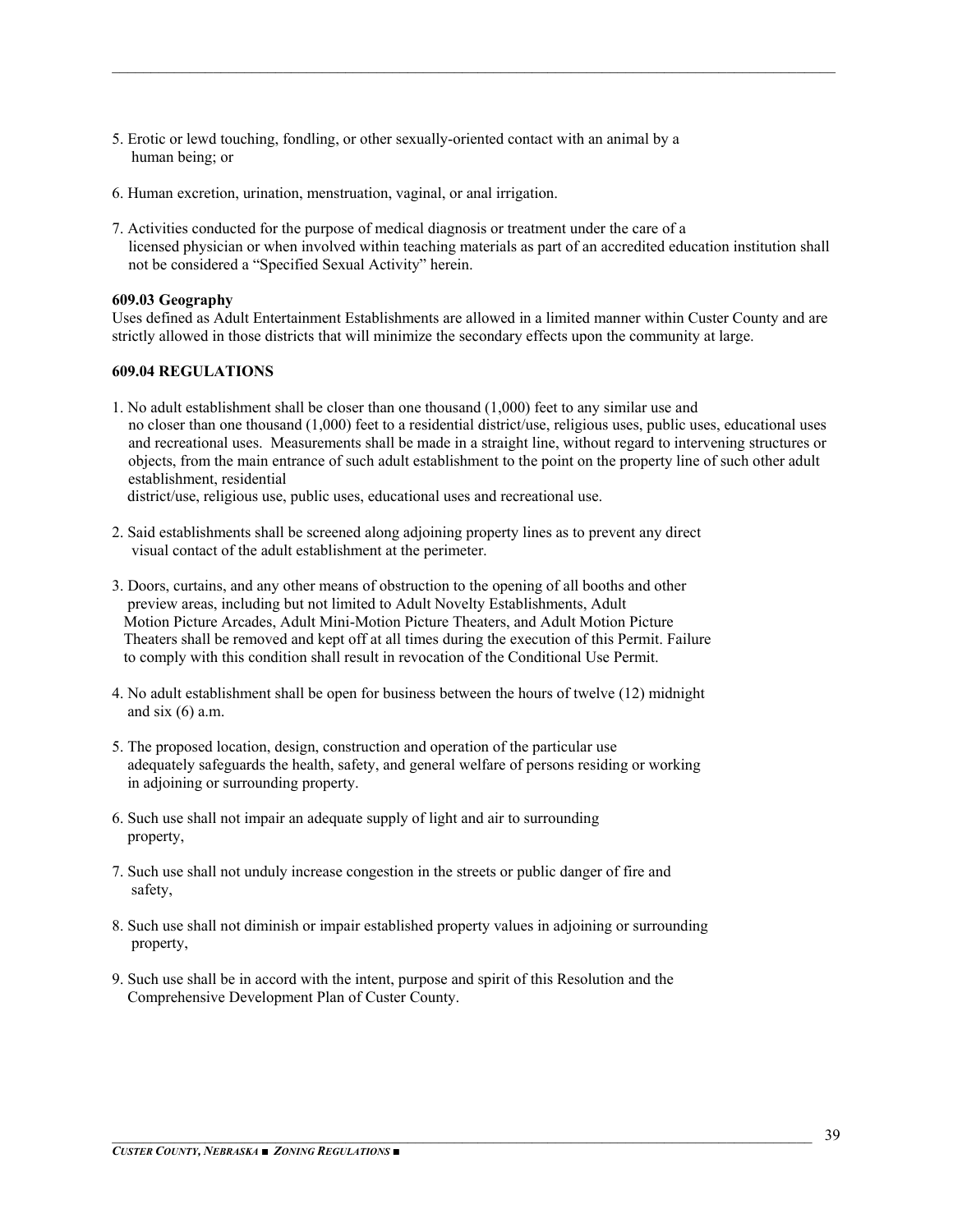10. Applications for adult businesses under the terms of this Section shall be accompanied by evidence concerning the feasibility of the proposed request and its effect on surrounding property and shall include a site plan defining the areas to be developed for buildings and structure, the areas to be developed for parking, driveways and points of ingress and egress, the location and height of walls, the location and type of landscaping, the location, size and number of signs and the manner of providing water supply and sewage treatment facilities.

- 11. An adult establishment shall post a sign at the entrance of the premises which shall state the nature of the establishment and shall state that no one under the age of eighteen (18) of age is allowed on the premises. This Section shall not be construed to prohibit the owner from establishing an older age limitation for coming on the premises.
- 12. Prohibited Activities of Adult Establishments:
- A. No adult establishment shall employ any person under eighteen (18) years of age.
- B. No adult establishment shall furnish any merchandise or services to any person who is under eighteen (18) years of age.
- C. No adult establishment shall be conducted in any manner that permits the observation of any model or any material depicting, describing or relating to specified sexual activities or specified anatomical areas by display, decoration, sign, show window or other opening from any public way or from any property not licensed as an adult use. No operator of an adult establishment or any officer, associate, member, representative, agent, owner, or employee of such establishment shall engage in any activity or conduct in or about the premises which is prohibited by resolution of Custer County or any other laws of the State.
- 13. No part of the interior of the adult establishment shall be visible from the pedestrian sidewalk, walkway, street, or other public or semi-public area.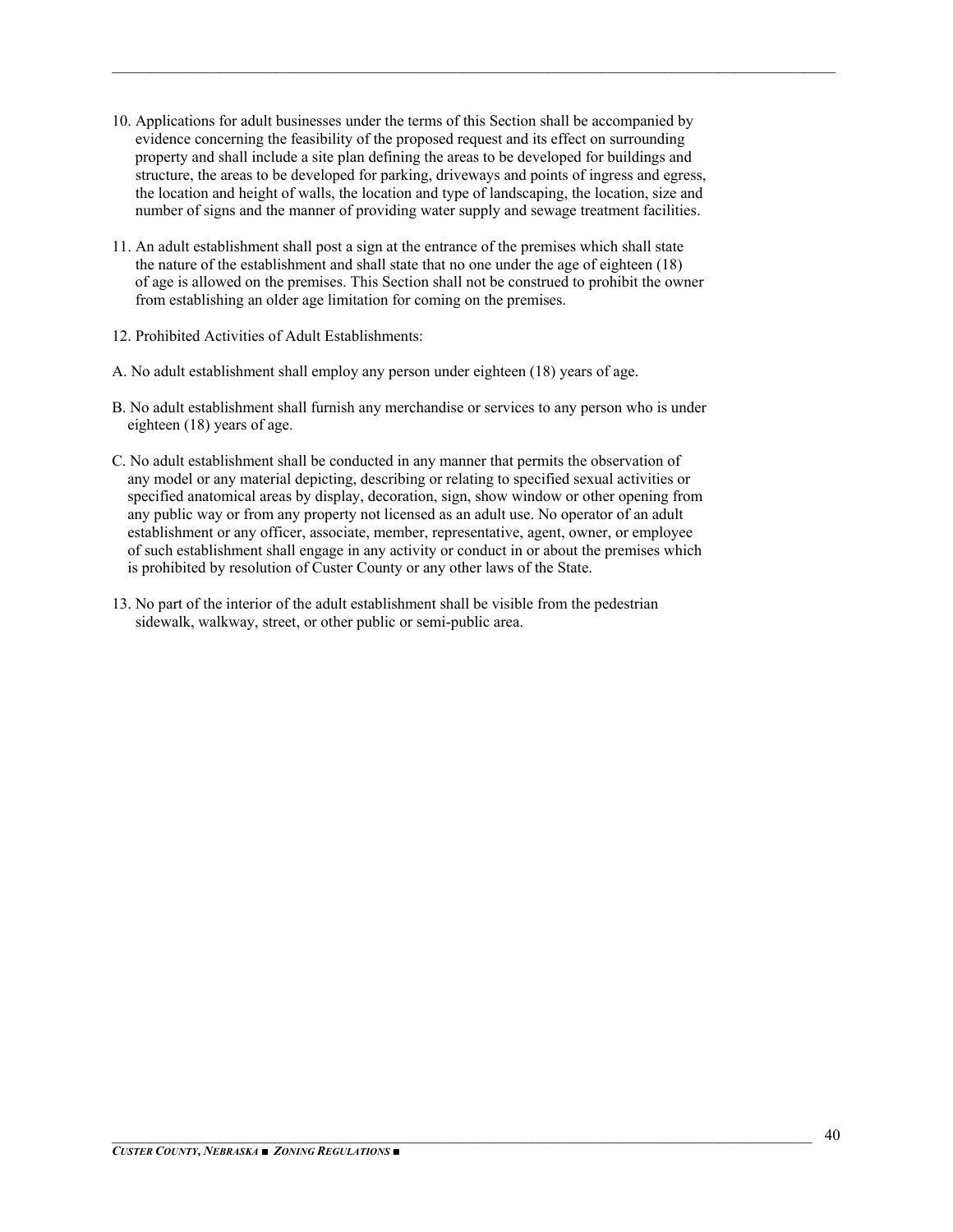## **ARTICLE 7 - NON-CONFORMING USES AND STRUCTURES**

#### **SECTION 701 INTENT**

Within the zoning districts established by this Resolution or future amendments to such districts, there exists 1) lots, 2) buildings or structures, 3) uses of land and buildings or structures, and 4) characteristics of use which were lawful prior to the adoption or future amendment of this Resolution, but which would be prohibited, regulated or restricted under the terms of this Resolution or future amendment. It is the intent of this Resolution to permit these non-conformities to continue until they are removed. It is further the intent of this Resolution that, with the exception of existing residential structures, non-conformities shall not be enlarged, expanded or extended, nor be used as grounds for adding other buildings, structures or uses prohibited in the zoning district in which such nonconformities are located, except as specifically authorized in this Resolution.

 $\mathcal{L}_\mathcal{L} = \mathcal{L}_\mathcal{L} = \mathcal{L}_\mathcal{L} = \mathcal{L}_\mathcal{L} = \mathcal{L}_\mathcal{L} = \mathcal{L}_\mathcal{L} = \mathcal{L}_\mathcal{L} = \mathcal{L}_\mathcal{L} = \mathcal{L}_\mathcal{L} = \mathcal{L}_\mathcal{L} = \mathcal{L}_\mathcal{L} = \mathcal{L}_\mathcal{L} = \mathcal{L}_\mathcal{L} = \mathcal{L}_\mathcal{L} = \mathcal{L}_\mathcal{L} = \mathcal{L}_\mathcal{L} = \mathcal{L}_\mathcal{L}$ 

#### **SECTION 702 LIMITATIONS ON EXPANSION**

Non-conforming buildings, structures and uses are declared by this Resolution to be incompatible with the intent of the zoning districts and the permitted uses in the zoning districts. A non-conforming use of a building or structure, a non-conforming use of land, or a non-conforming use of a building or structure and land in combination, except existing residential structures, shall not be extended, or enlarged as to size or capacity after adoption of this Resolution or amendment thereto, except as specifically authorized in this Resolution.

#### **SECTION 703 HARDSHIP**

To avoid any undue hardship, nothing in this Resolution shall be deemed to require a change in the plans, construction or designated use of any building or structure for which actual construction has been lawfully initiated prior to the effective date of the Resolution or amendment thereto where actual construction activity has been carried on diligently. Actual construction is defined to be the placing of substantial construction materials, other than earth, in a permanent position and fastened in a permanent manner. "Carried on diligently" shall be defined to mean that construction has been on-going except through the winter months, defined as being November 1 through April 1 of the following year.

#### **SECTION 704 EXCEPTIONS**

Notwithstanding other requirements of this Section, a lawfully established residential use rendered non-conforming by adoption of this Resolution or amendment thereto, may be enlarged, altered, or reconstructed, subject to the following restrictions:

- **704.01** Such residential use shall comply with Section 705 of this Resolution.
- **704.02** This provision shall not be construed to include more than one use on a lot.

#### **SECTION 705 NON-CONFORMING LOTS OF RECORD**

In any zoning district, primary and customary accessory buildings of the type permitted in each zoning district may be erected on any single lot of record after the effective date of this Resolution or amendment thereto notwithstanding limitations imposed by this Resolution or amendment thereto subject to the following conditions:

- **705.01** Such lot must be in separate ownership and not of continuous frontage with other lots in the same ownership. This provision shall apply even though such lot fails to meet the requirements for area or width or both that are applicable to the zoning district in which such lot is located, provided that erection of any building or structure shall comply with all setback (yard) requirements of the zoning district in which said lot is located. Variance of said minimum setback requirements shall be obtained only through action of the Board of Adjustment and only if a hardship related to the land, as set forth in the requirements for findings of a hardship in Section 907.03 of this Resolution, is determined by said Board to exist.
- **705.02** If two (2) or more lots or combination of lots and portions of lots with continuous frontage in the same ownership are of record on the effective date of this Resolution or amendment thereto and if all or part of the lots do not meet the requirements established for lot width and area, the land involved shall be considered to be an undivided parcel for the purposes of this Resolution and no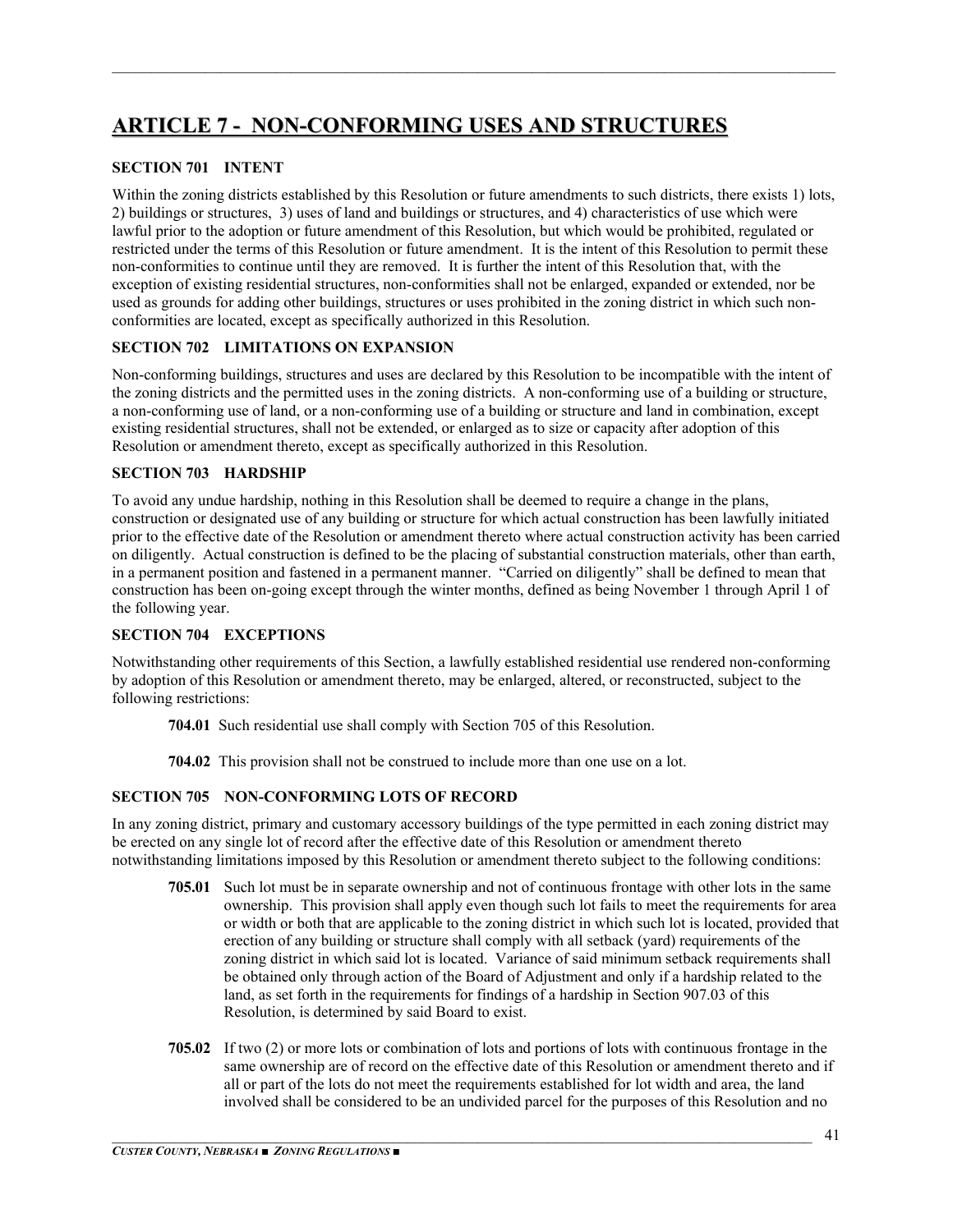portion of said parcel shall be used or sold in any manner which diminishes compliance with the minimum lot width and area requirements of the zoning district in which said parcel is located nor shall any division of any parcel be made which creates a lot with width or area which is less than the requirements set forth in the zoning district in which said parcel is located.

**705.03** Where a lawfully established undeveloped lot, tract or parcel less than five (5) acres in area was in existence and under separate ownership as of the effective date of this Resolution and the entirety of such lot, tract or parcel lies within the minimum separation distances from an existing intensive/confined feeding uses, as set forth in Section 501.03, Subsection 7, Paragraph A or Section 501.05 of this Resolution, one (1) residential dwelling may be established on said lot, tract or parcel notwithstanding other requirements of this Resolution.

 $\mathcal{L}_\mathcal{L} = \mathcal{L}_\mathcal{L} = \mathcal{L}_\mathcal{L} = \mathcal{L}_\mathcal{L} = \mathcal{L}_\mathcal{L} = \mathcal{L}_\mathcal{L} = \mathcal{L}_\mathcal{L} = \mathcal{L}_\mathcal{L} = \mathcal{L}_\mathcal{L} = \mathcal{L}_\mathcal{L} = \mathcal{L}_\mathcal{L} = \mathcal{L}_\mathcal{L} = \mathcal{L}_\mathcal{L} = \mathcal{L}_\mathcal{L} = \mathcal{L}_\mathcal{L} = \mathcal{L}_\mathcal{L} = \mathcal{L}_\mathcal{L}$ 

- **705.04** Where a lawfully established undeveloped lot, tract or parcel five (5) acres or more in area was in existence and under separate ownership as of the effective date of this Resolution and the entirety of such lot, tract or parcel lies within the minimum separation distances from an existing intensive/confined feeding uses, as set forth in Section 501.03, Subsection 7, Paragraph A or Section 501.05 of this Resolution, such lot, tract or parcel shall be considered a farm and may be farmed, but no residential dwelling may be established on said lot, tract or parcel notwithstanding other requirements of this Resolution.
- **705.05** Where a lawfully established undeveloped lot, tract or parcel five (5) acres or more in area was in existence and under separate ownership as of the effective date of this Resolution and a portion of such lot, tract or parcel lies within the minimum separation distances from an existing intensive/confined feeding uses, as set forth in Section 501.03, Subsection 7, Paragraph A or Section 501.05 of this Resolution, one (1) residential dwelling may be established on said lot, tract or parcel notwithstanding other requirements of this Resolution, provided that such residential dwelling is located on that portion of said lot, tract or parcel which is beyond the minimum separation distances set forth in said in Section 501.03, Subsection 7, Paragraph A or Section 501.05 of this Resolution.

#### **SECTION 706 NON-CONFORMING USES OF LAND**

Where on the effective date of this Resolution or amendment thereto, a lawful use of land exists which would not be permitted under the requirements of this Resolution or amendment thereto and where such use involves no buildings or structures with a replacement cost exceeding two hundred fifty dollars (\$250), the use may be continued so long as it remains otherwise lawful in accordance with the following conditions.

- **706.01** If any such non-conforming use of land ceases for any reason for a period of more than twelve (12) consecutive months, any subsequent use of such land shall conform with the requirements of this Resolution or amendments thereto.
- **706.02** No additional building or structure not conforming to the use restrictions and other regulations of the Resolution or amendment thereto shall be erected in connection with such non-conforming use.
- **706.03** No such non-conforming use shall be moved in whole or in part to any portion of the lot or parcel of land on which it is located that has not been used in connection with such non-conforming use.
- **706.04** No such non-conforming use shall be enlarged or expanded to occupy a greater area of the lot or parcel of land on which it is located than was used in association with such use on the effective date of this Resolution or amendment thereto.

#### **SECTION 707 NON-CONFORMING USES OF BUILDINGS / STRUCTURES AND LAND IN COMBINATION**

If a lawful use involving individual buildings or structures and land in combinations, exists at the effective date of this Resolution or amendment thereto that would not be permitted in the zoning district in which said non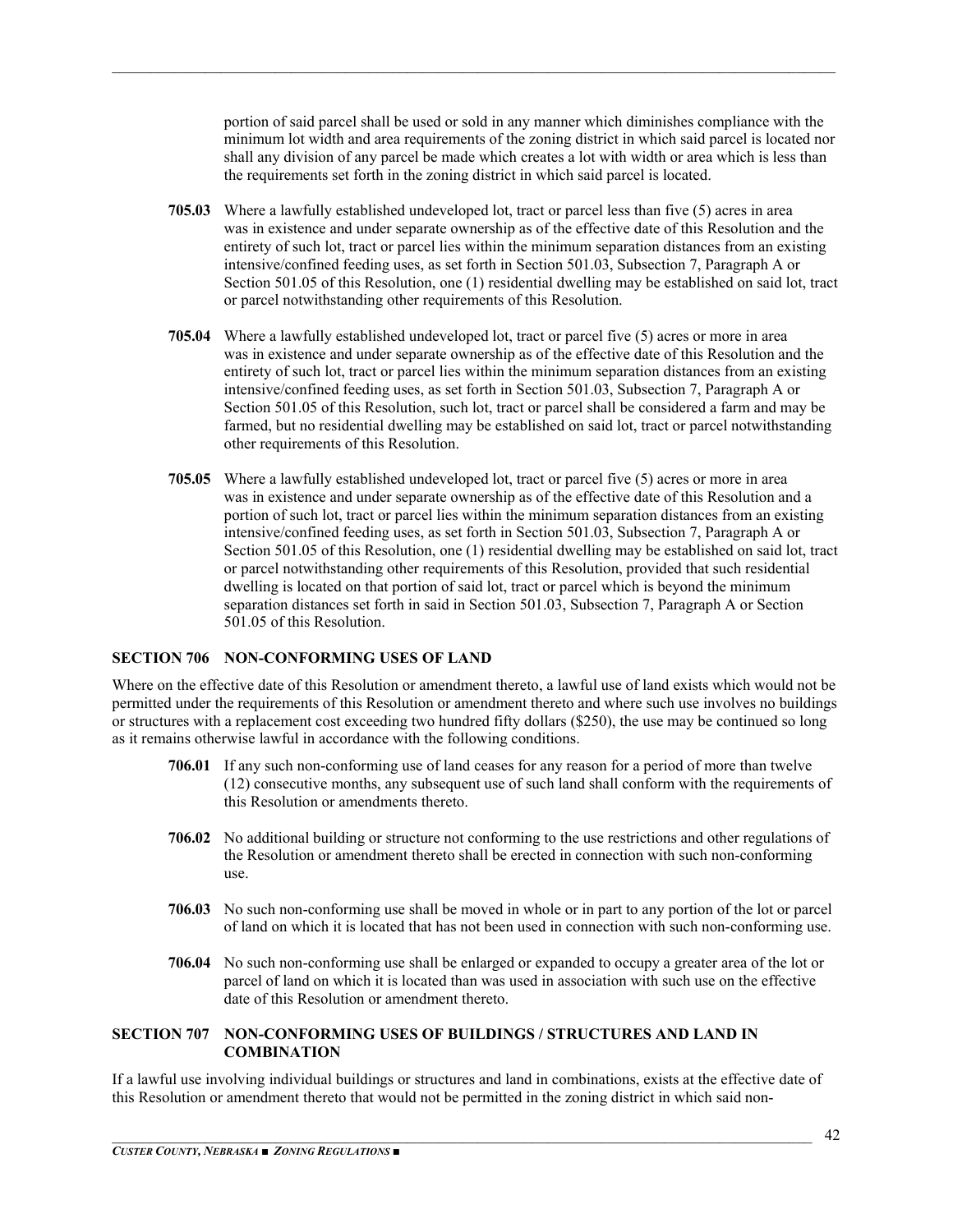conforming use of building or structures and land in combination is located, the lawful use, buildings and structures may be continued so long as it remains otherwise lawful, subject to the following provisions:

 $\mathcal{L}_\mathcal{L} = \mathcal{L}_\mathcal{L} = \mathcal{L}_\mathcal{L} = \mathcal{L}_\mathcal{L} = \mathcal{L}_\mathcal{L} = \mathcal{L}_\mathcal{L} = \mathcal{L}_\mathcal{L} = \mathcal{L}_\mathcal{L} = \mathcal{L}_\mathcal{L} = \mathcal{L}_\mathcal{L} = \mathcal{L}_\mathcal{L} = \mathcal{L}_\mathcal{L} = \mathcal{L}_\mathcal{L} = \mathcal{L}_\mathcal{L} = \mathcal{L}_\mathcal{L} = \mathcal{L}_\mathcal{L} = \mathcal{L}_\mathcal{L}$ 

- **707.01** With the exceptions set forth in Section 704 of this Resolution, no existing building or structure devoted to a use not permitted in the zoning district in which it is located shall be enlarged, extended, or moved, except in changing the use permitted in the zoning district as a permitted use, an accessory use or a conditional use.
- **707.02** With the exceptions set forth in Section 704 of this Resolution, any non-conforming use may be extended throughout any parts of a building or structure which were arranged or designed for such use as of the effective date of this Resolution or amendment thereto, but no such use shall be extended to occupy any land outside such building or structure which was not in use as of the effective date of this Resolution or amendment thereto.
- **707.03** If no structural alterations are made, any non-conforming use of a building or structure and land in combination, may through authorization of a conditional use in accordance with the procedures and requirements of this Resolution, be changed to another non-conforming use provided that the County Board of Supervisors, in authorizing said conditional use, shall find that the proposed use is equally appropriate or more appropriate to the intent of the zoning district than is the existing use. In authorizing such conditional use, the Board of Supervisors may set conditions for such proposed use to assure that such use will remain appropriate for location in the zoning district.
- **707.04** Buildings and facilities which are part of a non-conforming use may be remodeled, repaired or reconstructed, and the capacity of an intensive/confined feeding use may be replenished, provided that any non-conforming use does not expand geographically or as to capacity.
- **707.05** When a non-conforming use of a building or structure or building or structure and land in combination is voluntarily discontinued or abandoned for twelve (12) consecutive months, except when governmental action impedes access to the premises, the building(s), structure(s) and land shall not thereafter be used for any use that is not in compliance with this Resolution or amendment thereto. In the event a intensive/confined feeding uses, as defined in this Resolution, is discontinued or abandoned for a period of twelve (12) consecutive months, such use may be reestablished within the confines of the area in which the previous feeding operation was conducted, but such use shall be considered permanently abandoned and shall not be re-established if its use is discontinued for a period of thirty six (36) consecutive months or longer.
- **707.06** Where non-conforming use status applies to a building or structure, a building or structure and land in combination, which is involuntarily removed or destroyed, and the involuntary removal or destruction of the structure shall not eliminate the non-conforming status of the land if said building or structure is rebuilt or replaced. Such replacement shall be allowed, but no such use shall be extended to occupy any land outside such building or structure which was not in use as of the effective date of this Resolution or amendment thereto.

#### **SECTION 708 REPAIRS AND MAINTENANCE**

Maintenance and ordinary repairs, replacement of walls or members, fixtures, heating and cooling equipment, wiring or plumbing within any non-conforming building or structure may be performed notwithstanding any other requirements of this Resolution or amendment thereto.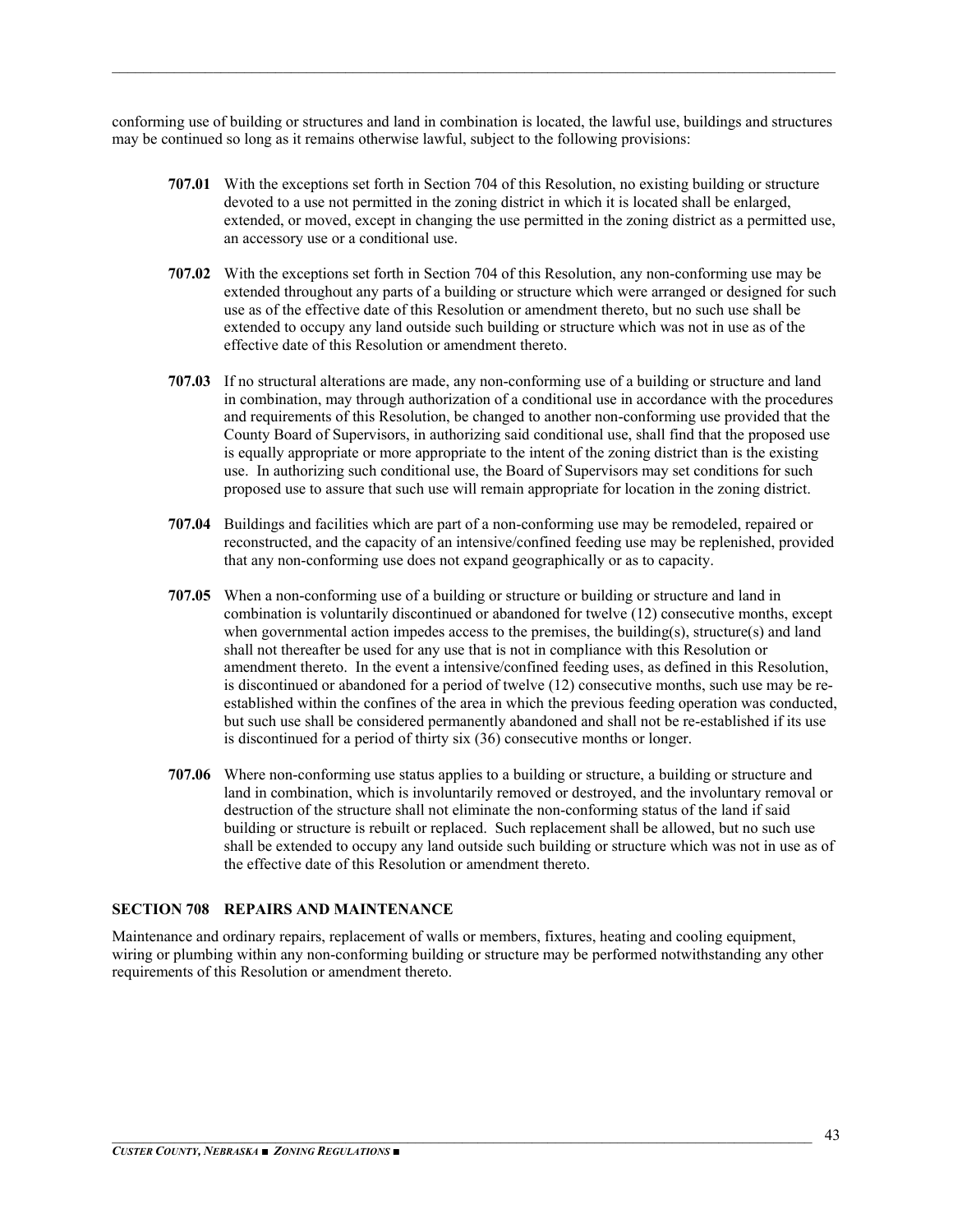## **ARTICLE 8 - ADMINISTRATION AND ENFORCEMENT**

#### **SECTION 801 ORGANIZATION**

The administration and enforcement of this Resolution is hereby vested in the Custer County Planning Commission, the Custer County Board of Adjustment, the Custer County Board of Supervisors, the Zoning Administrator designated by the Board of Supervisors, the Custer County Attorney and such other persons as may be designated by the Board of Supervisors.

 $\mathcal{L}_\mathcal{L} = \mathcal{L}_\mathcal{L} = \mathcal{L}_\mathcal{L} = \mathcal{L}_\mathcal{L} = \mathcal{L}_\mathcal{L} = \mathcal{L}_\mathcal{L} = \mathcal{L}_\mathcal{L} = \mathcal{L}_\mathcal{L} = \mathcal{L}_\mathcal{L} = \mathcal{L}_\mathcal{L} = \mathcal{L}_\mathcal{L} = \mathcal{L}_\mathcal{L} = \mathcal{L}_\mathcal{L} = \mathcal{L}_\mathcal{L} = \mathcal{L}_\mathcal{L} = \mathcal{L}_\mathcal{L} = \mathcal{L}_\mathcal{L}$ 

#### **SECTION 802 AUTHORITIES**

#### **Planning Commission:**

With regard to the proper administration and enforcement of this Resolution, the Custer County Planning Commission shall have the following authorities:

- **802.01** Hear and recommend action by the Board of Supervisors regarding all applications for amendments to the text of this Resolution and / or changes (rezoning) to the Custer County Official Zoning Map.
- **802.02** Hear and recommend action by the Board of Supervisors regarding all applications for conditional uses, as set forth in this Resolution.
- **802.03** Prescribe uniform rules of procedure pertaining to applications, public hearings and issuance of permits.
- **802.04** Periodically review the effectiveness of this Resolution and initiate amendments or make recommendations in conjunction therewith.
- **802.05** Invoke any authorized remedy for the enforcement of this Resolution.

#### **Board of Adjustment:**

With regard to proper administration and enforcement of this Resolution, the Custer County Board of Adjustment shall have the following authorities:

- **802.06** Hear and decide appeals from and review any order, requirement, decision or determination made by the Zoning Administrator when such order, requirement, decision, or determination is appealed by the person(s) affected by such order, requirement, decision or determination.
- **802.07** Hear and authorize specific appeals at variance with the requirements of this Resolution that would not be contrary to the public interest, where owing to special conditions demonstrated and after written findings of legitimate hardship, as defined and specified in Section 907.03 of this Resolution, a literal enforcement of the provisions of this Resolution would result in a legitimate and unnecessary hardship and not merely an inconvenience.
- **802.08** Hear and decide appeals regarding interpretation of zoning district boundaries, as indicated on the Official Zoning Map, in accordance with the requirements and limitations of this Resolution.
- **802.09** Prescribe uniform rules of procedure pertaining to investigations, findings of fact, applications, appeals and public hearings.
- **802.10** Invoke any legal remedy for the enforcement of this Resolution including full power to order discontinuance of any use and stays or work (stop work orders) on any premises in violation of the requirements of this Resolution.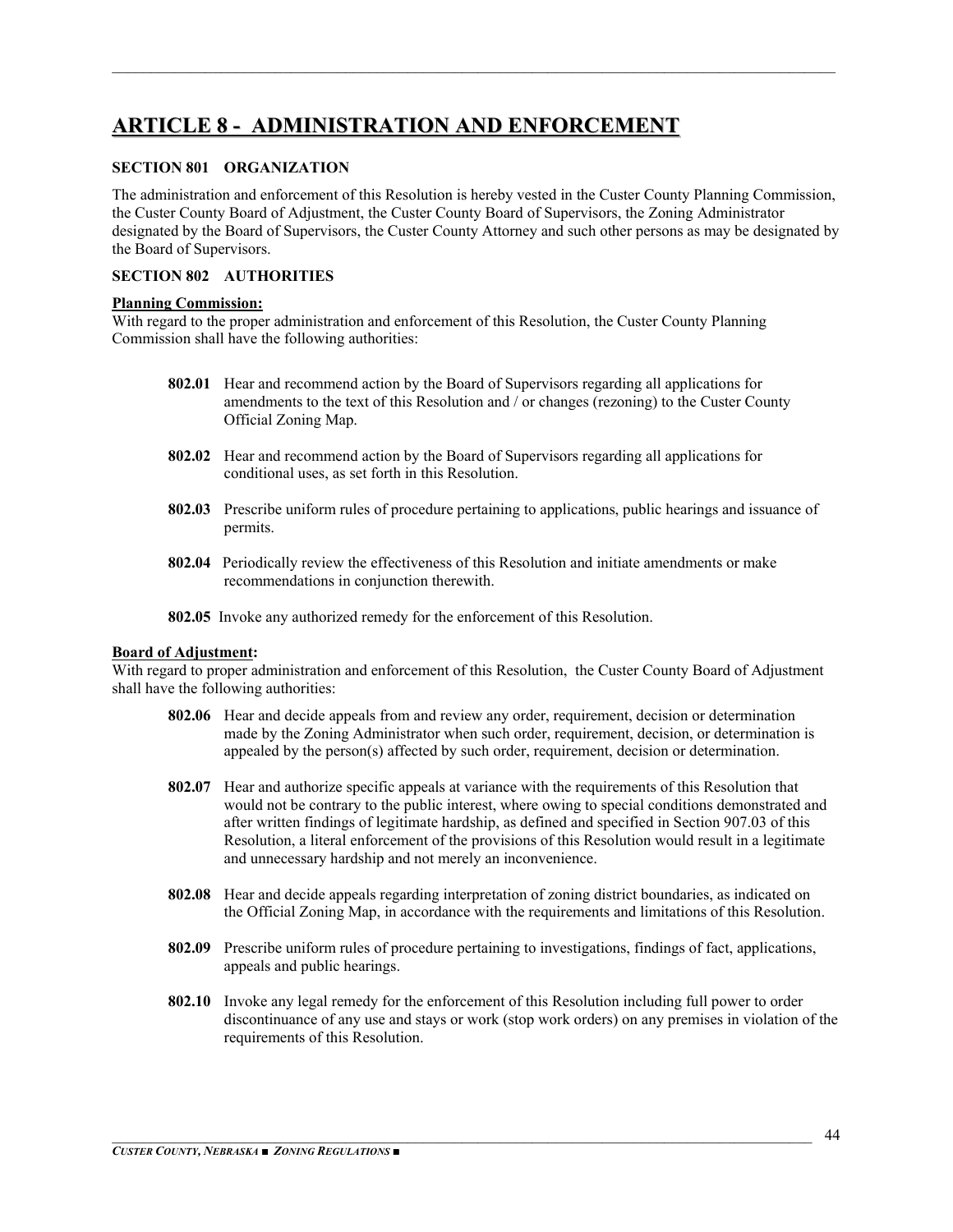#### **Board of Supervisors:**

With regard to proper administration and enforcement of this Resolution, the Custer County Board of Supervisors shall have the following authorities:

 $\mathcal{L}_\mathcal{L} = \mathcal{L}_\mathcal{L} = \mathcal{L}_\mathcal{L} = \mathcal{L}_\mathcal{L} = \mathcal{L}_\mathcal{L} = \mathcal{L}_\mathcal{L} = \mathcal{L}_\mathcal{L} = \mathcal{L}_\mathcal{L} = \mathcal{L}_\mathcal{L} = \mathcal{L}_\mathcal{L} = \mathcal{L}_\mathcal{L} = \mathcal{L}_\mathcal{L} = \mathcal{L}_\mathcal{L} = \mathcal{L}_\mathcal{L} = \mathcal{L}_\mathcal{L} = \mathcal{L}_\mathcal{L} = \mathcal{L}_\mathcal{L}$ 

- **802.11** Hear and decide conditional use applications upon which it is required to act under the terms of this Resolution, after recommendation from the Planning Commission.
- **802.12** Consider and adopt amendments to the text of this Resolution and / or changes (re-zonings) to the Custer County Official Zoning Map, after review and recommendation by the Planning Commission.
- **802.13** Consider and adopt a schedule of permit and application fees for administration of this Resolution, after review and recommendation by the Planning Commission.
- **802.14** Provide for the proper and constant enforcement of this Resolution through appointment of a Zoning Administrator and sufficient budget to enable the Planning Commission, the Board of Adjustment, the Board of Supervisors, the Zoning Administrator, the County Attorney and any other persons designated by the Board of Supervisors to carry out the responsibilities assigned to them by adoption of this Resolution.

#### **Zoning Administrator:**

With regard to proper administration and enforcement of this Resolution, the Custer County Zoning Administrator shall have the following authorities:

- **802.15** Make available to the public application forms for amendments to this Resolution and / or Official Zoning Map, for appeals to the Board of Adjustment, and conditional use requests to the Board of Supervisors and to issue zoning permits and certificates of zoning compliance (occupancy permits) as required by the Resolution and to maintain records of all such applications and permits issued.
- **802.16** Conduct inspections of buildings, structures, premises and the uses of land to determine compliance with the terms of this Resolution. Where violations are determined to exist, the Zoning Administrator shall have the authority to issue letters of violation, stop work orders and any other legal remedy to assure compliance with the requirements of this Resolution.
- **802.17** Provide interpretation of the text of this Resolution and the Official Zoning Map when necessary and such other technical and clerical assistance as the public, the Planning Commission, Board of Adjustment and Board of Supervisors may require.
- **802.18** Maintain and provide information to the public regarding the requirements of this Resolution and provide for the timely publishing of legal notices and other notifications relative to administration of this Resolution as prescribed by law.
- **802.19** Maintain permanent and current records with regard to this Resolution, including but not limited to all maps, amendments, zoning permits, certificates of zoning compliance, variances, appeals, conditional uses and applications thereof together with all records of meetings and public hearings pertaining to this Resolution.

#### **SECTION 803 RESPONSIBILITES**

The following shall be the responsibilities of the various entities involved in the proper administration and enforcement of this Resolution:

**803.01** It is the intent of this Resolution that all questions of interpretation and enforcement regarding this Resolution shall first be presented to the Zoning Administrator and that such questions shall be presented to the Board of Adjustment only on appeal from a decision of the Zoning Administrator and that recourse from the decisions of the Board of Adjustment shall be to the courts, as prescribed by law.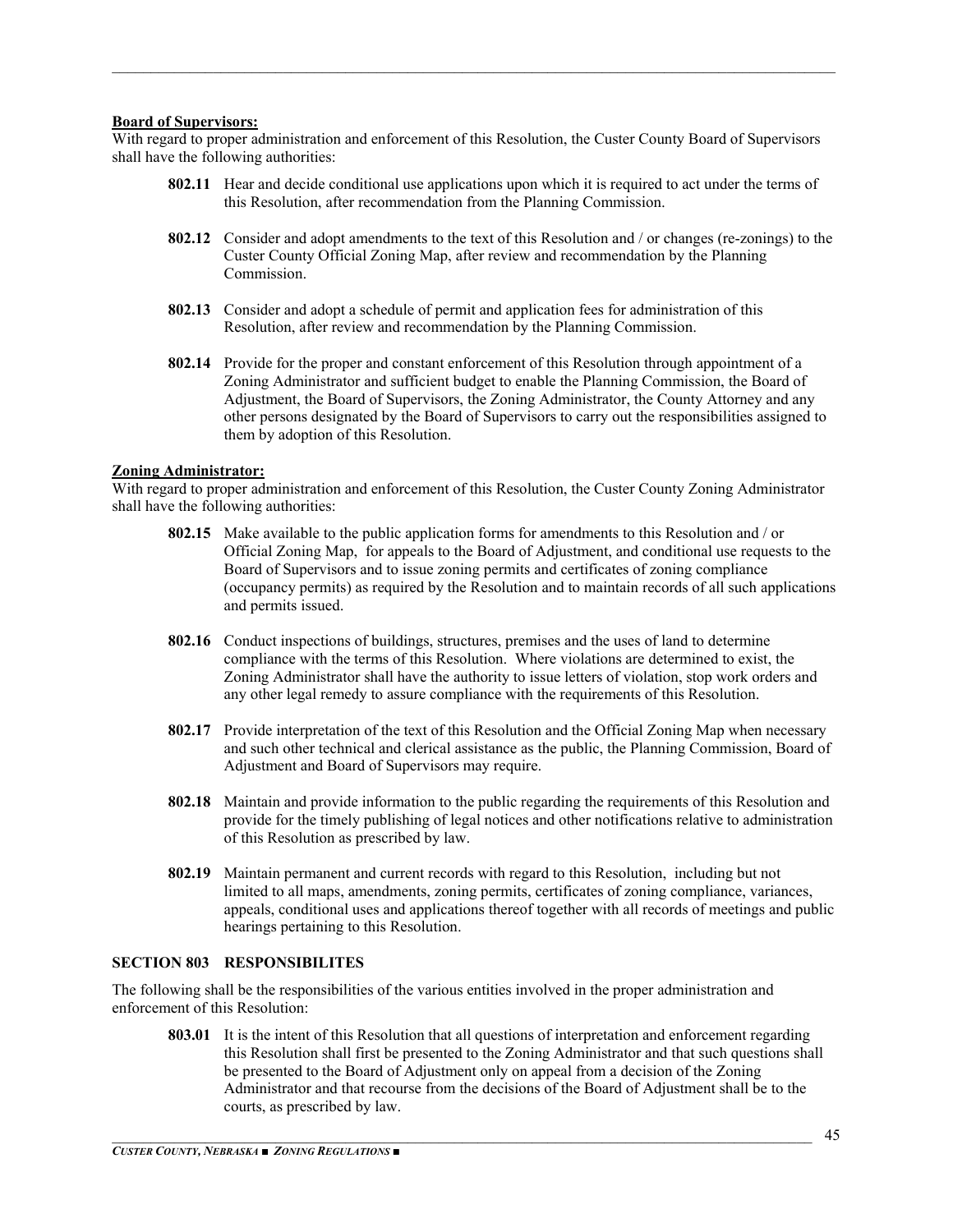**803.02** It is further the intent of this Resolution that the duties of the Board of Supervisors relative to this Resolution shall be limited to those specified in Section 802.11 through 802.14 of this Resolution and shall not include the hearing and deciding questions of interpretation and enforcement that may arise. The procedure of deciding such questions shall be as stated in this Resolution.

 $\mathcal{L}_\mathcal{L} = \mathcal{L}_\mathcal{L} = \mathcal{L}_\mathcal{L} = \mathcal{L}_\mathcal{L} = \mathcal{L}_\mathcal{L} = \mathcal{L}_\mathcal{L} = \mathcal{L}_\mathcal{L} = \mathcal{L}_\mathcal{L} = \mathcal{L}_\mathcal{L} = \mathcal{L}_\mathcal{L} = \mathcal{L}_\mathcal{L} = \mathcal{L}_\mathcal{L} = \mathcal{L}_\mathcal{L} = \mathcal{L}_\mathcal{L} = \mathcal{L}_\mathcal{L} = \mathcal{L}_\mathcal{L} = \mathcal{L}_\mathcal{L}$ 

- **803.03** If the Zoning Administrator shall find that any of the provisions of this Resolution are being violated, he / she shall notify the person(s) responsible for such violation in writing, indicating the nature of the violation and ordering the action or actions necessary to correct and eliminate such violation. The Zoning Administrator shall have the full authority to order discontinuance of prohibited or unauthorized uses of land, buildings or structures, removal of prohibited or unauthorized buildings or structures or prohibited or unauthorized additions thereto, discontinuance of any work being done in violation of the requirements of the Resolution, and the taking of any other legal action necessary to ensure compliance with or prevent violation of the provisions of this Resolution.
- **803.04** The Zoning Administrator, operating through the County or other designated Attorney, shall have express authority to initiate and carry out any and all legal actions appropriate and necessary to enforce the provisions of this Resolution and any orders of the Board of Adjustment, without further authorization by the Board of Supervisors. Adoption of this provision by the Custer County Board of Supervisors is expressly intended to authorize the Zoning Administrator and County or other designated Attorney to initiate and carry out all legal actions appropriate and necessary to enforce the provisions of this Resolution that is or may be applicable under the laws of the State of Nebraska.

#### **SECTION 804 ZONING PERMITS REQUIRED**

No building or other structure shall be used or occupied and no building or structure or part thereof shall hereafter be erected, constructed, reconstructed, enlarged, moved, or structurally altered without a zoning permit therefore, first being issued by the Zoning Administrator, provided that:

- A. A farm building housing a commercial, industrial or other non-agricultural use, as defined in Section 303.04 of this Resolution, shall not be considered a farm building and shall be subject to these zoning permit and/or certificate of zoning certificate requirements;
- B. A building housing an agricultural use, as defined in Section 303.04 of this Resolution, which is located on a lot, plot or parcel of land which does not meet the definition of a farm, as defined in Section 303.34 of this Resolution, shall be considered a non-farm building and shall be subject to these zoning permit requirements.
- C. Governmental entities shall be required to obtain building permits for buildings and other land uses, but shall not be required to obtain zoning permits for the construction, repair, and/or erection of road signs, traffic signs, bridges, culverts and other structures upon and within the public road rights-of-way or easements of record.

#### **SECTION 805 APPLICATION FOR A ZONING PERMIT**

The following requirements shall apply to all requests for a zoning permit:

- **805.01** All applications for a zoning permit shall be made on forms prescribed for such application by the Board of Supervisors and shall have incorporated into said forms a place for drawing of a plot plan showing the actual dimensions and shape of the lot to be built upon, the sizes and locations of all existing and proposed parking areas, water supply and sewage disposal facility locations, and such other information as may be pertinent to said application.
- **805.02** The application shall include, the name(s), address(es) and telephone number(s) of the applicant and such other information as may be lawfully required by the Zoning Administrator, including existing and proposed uses of land, buildings and structures, existing or proposed building or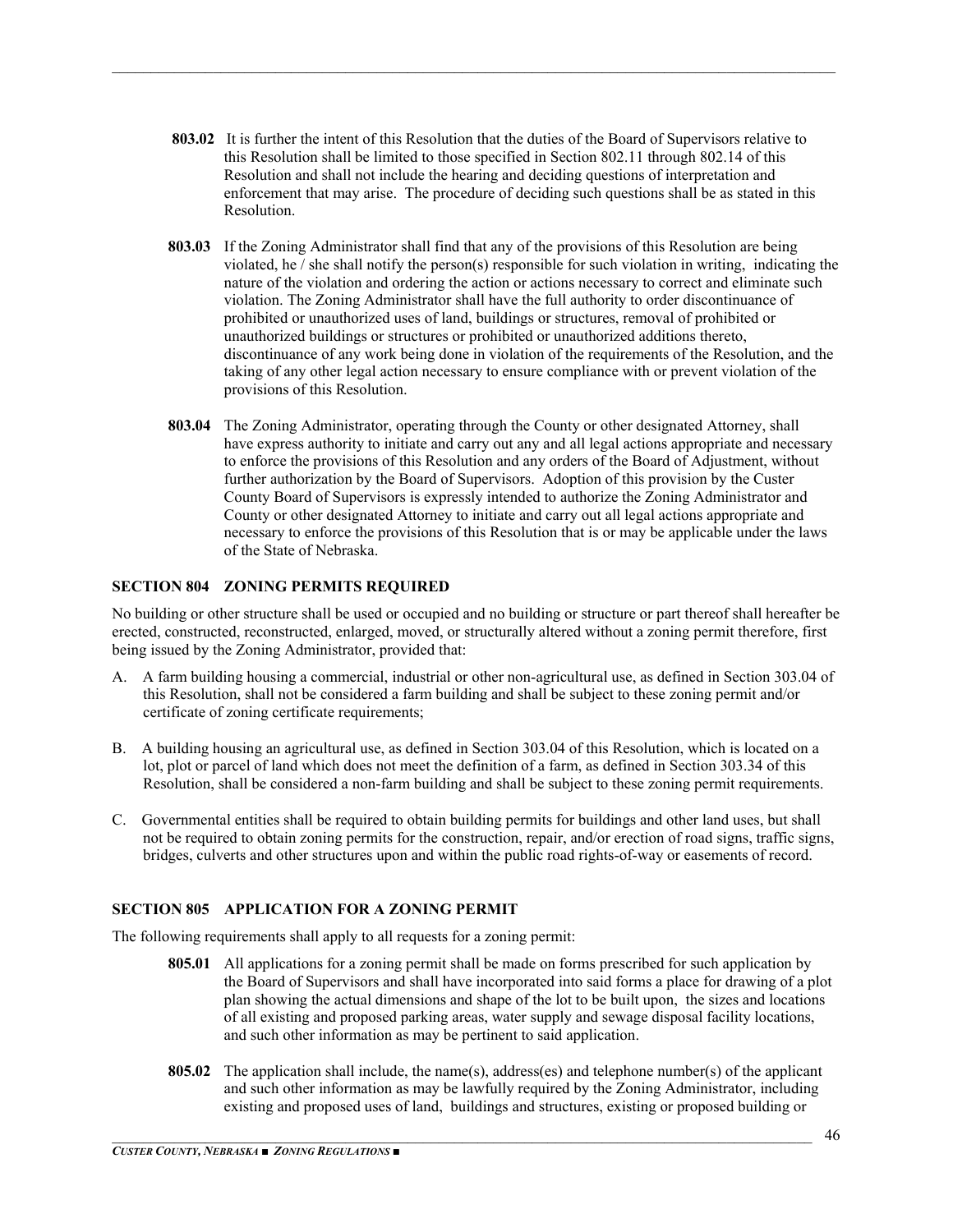structure alterations, the number of families, housekeeping units on the premises, conditions existing on the premises, provisions for water supply, sewage disposal and erosion control, soil conditions and permeability and such other information as may be necessary to determine conformance with the requirements of the Resolution and enforcement thereof.

 $\mathcal{L}_\mathcal{L} = \mathcal{L}_\mathcal{L} = \mathcal{L}_\mathcal{L} = \mathcal{L}_\mathcal{L} = \mathcal{L}_\mathcal{L} = \mathcal{L}_\mathcal{L} = \mathcal{L}_\mathcal{L} = \mathcal{L}_\mathcal{L} = \mathcal{L}_\mathcal{L} = \mathcal{L}_\mathcal{L} = \mathcal{L}_\mathcal{L} = \mathcal{L}_\mathcal{L} = \mathcal{L}_\mathcal{L} = \mathcal{L}_\mathcal{L} = \mathcal{L}_\mathcal{L} = \mathcal{L}_\mathcal{L} = \mathcal{L}_\mathcal{L}$ 

- **805.03** Upon receipt of a complete zoning permit application and receipt of any applicable application fee, the Zoning Administrator shall make two (2) copies of the zoning permit application and return one (1) copy to the applicant after he / she has marked the copy of the permit as approved or disapproved and attested to same by his / her dated signature. If a zoning permit application is denied, the Zoning Administrator shall state the reason(s) for such denial in writing and attach the same to the applicant's copy of the application. The Zoning Administrator shall mark the original of the zoning permit application as approved or disapproved in the same manner as the copy and shall maintain said original together with written reason(s) for denial of said application in the permanent files of the County.
- **805.04** When the Zoning Administrator approves a zoning permit for erection of any building or structure or erection of any addition to or alteration thereof, he / she shall issue one (1) copy of such approved zoning permit to the Custer County Assessor.
- **805.05** Zoning permits issued on the basis of plot plans and information presented by the applicant and approved by the Zoning Administrator shall authorize only the use, arrangement and construction set forth in such plot plan and permit and no other use, arrangement or construction. If the Zoning Administrator determines that the use, arrangement or construction developed under any approved permit is not proceeding according to the approved permit and applicable regulations or conditions, the Zoning Administrator shall revoke said permit and issue a written stop work order and require that such use, arrangement or construction be brought into conformance with the approved permit.

#### **SECTION 806 LIMITATION OF ISSUANCE OF ZONING PERMIT**

Notwithstanding of provisions of this Resolution, in the event a conditional use application has been duly filed with the zoning administrator and the use and/or location of such use proposed in said conditional use application would, due to setback or other requirements of this Resolution, restrict or otherwise prohibit the issuance of a zoning permit for another use on any neighboring property, a zoning permit for any use on neighboring property which would be restricted or prohibited by the authorization of said conditional use shall not be issued by the Zoning Administrator until the application for conditional use has been decided by the County Board of Supervisors in accordance with the requirements of this Resolution. In the event such conditional use is authorized, a zoning permit for a use which would be restricted or prohibited on neighboring property shall be issued only in conformance with the resulting restriction(s) or shall not be issued if the requested use would then be prohibited.

#### **SECTION 807 EXPIRATION OF ZONING PERMIT**

If the work described in any approved zoning permit, for a permitted use, which does not require a state or federal permit, has not been commenced, as defined in 303.21, within ninety (90) calendar days of the date of approval of such permit or if work described in any approved permit has not been completed within two (2) years of the date of approval of such permit, the said permit shall expire and be canceled by the Zoning Administrator and written notice of such cancellation shall be provided to the person(s) affected together with written notice that further work, as described in the canceled permit is prohibited, unless the applicant can qualify for a new zoning permit.

If the work described in any approved zoning permit, for a permitted use, which does require a state or federal permit, has not been commenced, as defined in 303.21, within sixty (60) calendar days of the date of approval by the appropriate state or federal licensing agency, or if work described in any approved permit has not been completed within two (2) years of the date of approval of such permit, the said permit shall expire and be canceled by the zoning administrator and written notice of such cancellation shall be provided to the person(s) affected, together with written notice that further work, as described in the canceled permit, is prohibited, unless the applicant can qualify for a new zoning permit.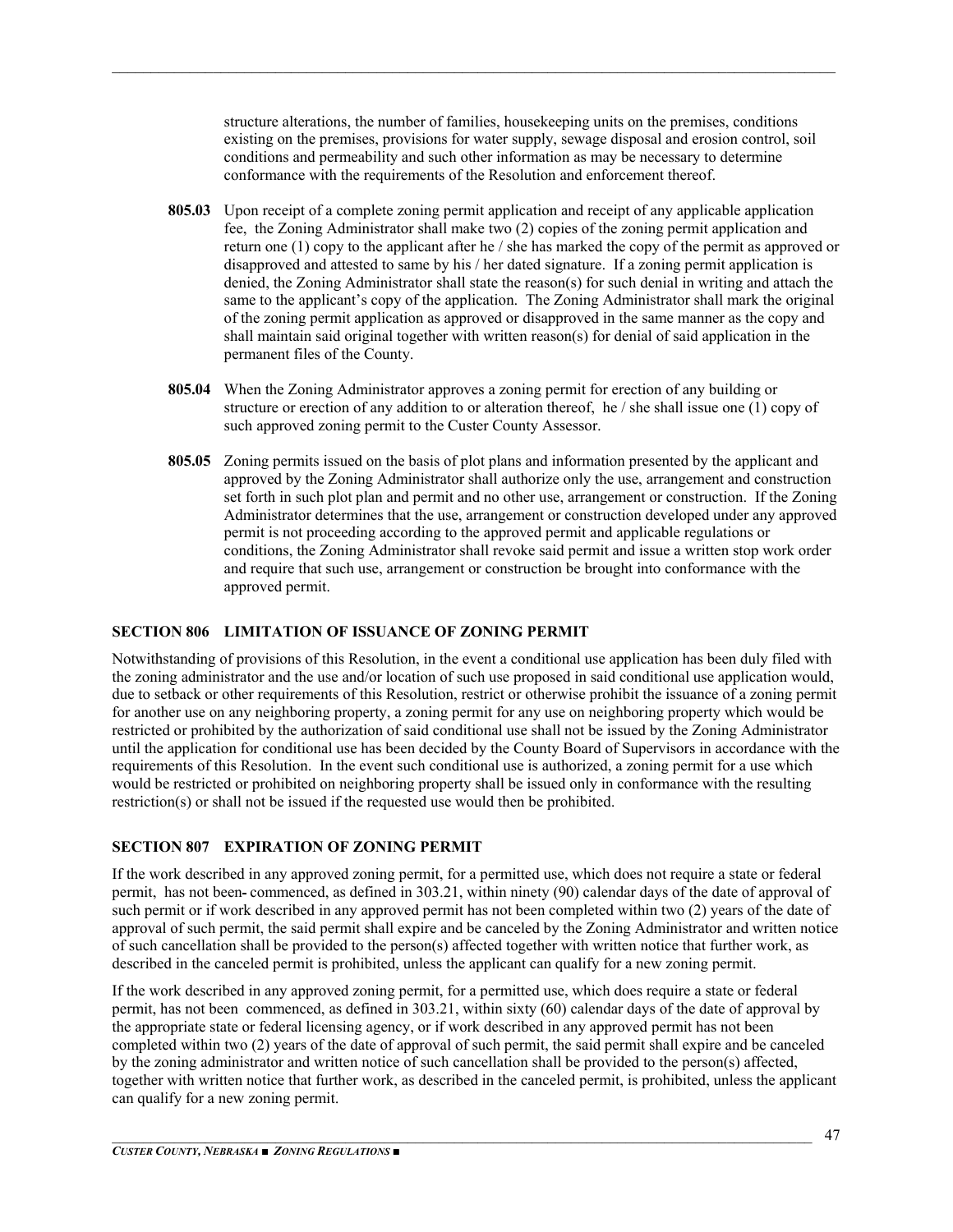Commencement and completion of work on a conditional use permit shall be governed by the requirements of Section 1010 of this regulation.

 $\mathcal{L}_\mathcal{L} = \mathcal{L}_\mathcal{L} = \mathcal{L}_\mathcal{L} = \mathcal{L}_\mathcal{L} = \mathcal{L}_\mathcal{L} = \mathcal{L}_\mathcal{L} = \mathcal{L}_\mathcal{L} = \mathcal{L}_\mathcal{L} = \mathcal{L}_\mathcal{L} = \mathcal{L}_\mathcal{L} = \mathcal{L}_\mathcal{L} = \mathcal{L}_\mathcal{L} = \mathcal{L}_\mathcal{L} = \mathcal{L}_\mathcal{L} = \mathcal{L}_\mathcal{L} = \mathcal{L}_\mathcal{L} = \mathcal{L}_\mathcal{L}$ 

#### **SECTION 808 CERTIFICATES OF ZONING COMPLIANCE FOR NEW USE OR CHANGE OF USE**

The following requirements shall apply to the issuance of all certificates of zoning compliance (occupancy permits):

- **808.01** It shall be unlawful to use or occupy or permit the use or occupancy of any building or premises or both or part thereof hereafter created, erected, changed, converted or wholly or partly altered or enlarged in its use until a Certificate of Zoning Compliance shall have been issued therefore by the Zoning Administrator
- **808.02** No Certificate of Zoning Compliance shall be issued by the Zoning Administrator except in conformity with all provisions of this Resolution unless the Zoning Administrator shall receive written authorization from the Board of Zoning Adjustment in the form of an administrative appeal review or approved variance or a written authorization from the Board of Supervisors in the form of an approved conditional use, as provided for in this Resolution.
- **808.03** Zoning permits issued on the basis of plot plans and information presented by the applicant and approved by the Zoning Administrator shall authorize only the use, arrangement and construction set forth in such approved plot plans and permit and no other use, arrangement or construction developed under any approved permit is not according to the approved zoning permit and applicable regulations or conditions, the Zoning Administrator shall not issue a Certificate of Zoning Compliance, but shall instead inform the applicant in writing of the violations and specify the actions necessary to bring such use, arrangement or construction into compliance with the approved zoning permit.
- **808.04** A Certificate of Zoning Compliance, once issued, shall remain in effect so long as the use of the land, buildings and structures is used in accordance with said Certificate.
- **808.05** The determination of the number of animal units in any intensive/confined feeding use shall be based upon the number of animal units set forth in a permit issued by the Nebraska Department of Environmental Quality, or in the event such a permit is not required, such determination shall be by written declaration of the one-time capacity of such use to the County by the owner of such use. In the event of any dispute over the number of animal units being confined, such determination shall be by actual counting of the animal units by the Zoning Administrator or other duly appointed person at the time of such dispute.

#### **SECTION 809 FAILURE TO OBTAIN ZONING PERMIT/CERTIFICATE OF ZONING COMPLIANCE**

Failure to obtain required Zoning Permits and Certificates of Zoning Compliance or failure to comply with the plans and application information under which such permits or certificates were issued shall be a violation of this Resoluti

on and be punishable as provided in Section 1202 if this Resolution.

## **ARTICLE 9 - BOARD OF ADJUSTMENT**

#### **SECTION 901 ESTABLISHMENT AND PROCEDURE**

A Board of Adjustment is hereby created and shall be known as the Custer County Board of Adjustment. The Board of Adjustment shall be appointed by the Board of Supervisors and shall consist of five (5) members, plus one (1) additional member designated as an alternate member who shall attend meetings and serve only when one of the regular members is unable to attend for any reason. One (1) member of the Board of Adjustment shall be appointed from the membership of the Custer County Planning Commission by the Board of Supervisors and the loss of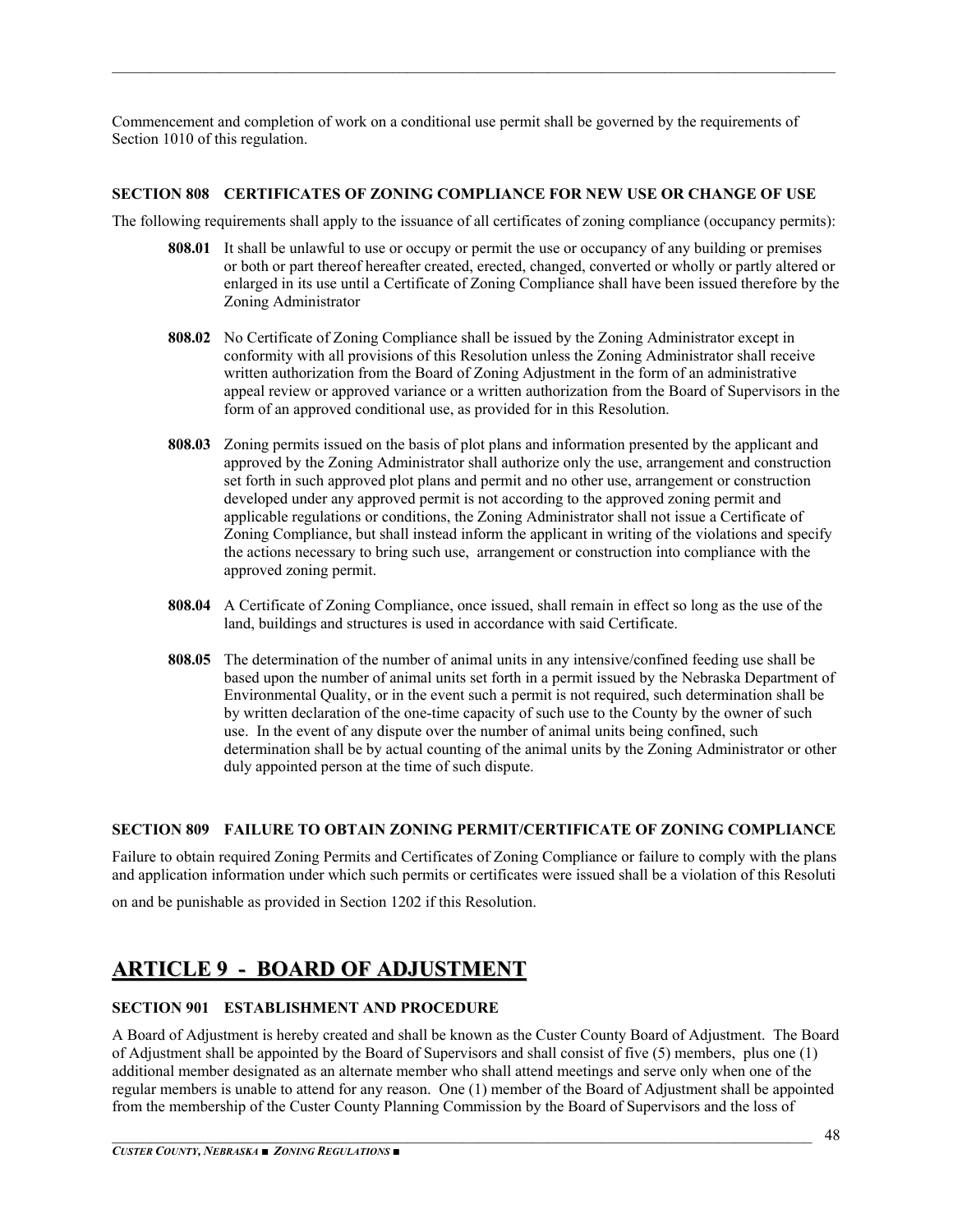membership on the Planning Commission shall also result in the immediate loss of membership on the Board of Adjustment and the appointment of another Planning Commission member to the Board of Adjustment by the Board of Supervisors. No member of the Board of Supervisors shall be a member of the Board of Adjustment.

 $\mathcal{L}_\mathcal{L} = \mathcal{L}_\mathcal{L} = \mathcal{L}_\mathcal{L} = \mathcal{L}_\mathcal{L} = \mathcal{L}_\mathcal{L} = \mathcal{L}_\mathcal{L} = \mathcal{L}_\mathcal{L} = \mathcal{L}_\mathcal{L} = \mathcal{L}_\mathcal{L} = \mathcal{L}_\mathcal{L} = \mathcal{L}_\mathcal{L} = \mathcal{L}_\mathcal{L} = \mathcal{L}_\mathcal{L} = \mathcal{L}_\mathcal{L} = \mathcal{L}_\mathcal{L} = \mathcal{L}_\mathcal{L} = \mathcal{L}_\mathcal{L}$ 

#### **SECTION 902 TERMS OF OFFICE**

The members appointed to the Board of Adjustment shall be appointed for a term of three (3) years and be removable for cause by the Board of Supervisors upon written charges and after public hearing to consider and decide on such charges. Vacancies shall be filled by appointment for the unexpired term of a member whose term becomes vacant.

#### **SECTION 903 ELECTION OF OFFICERS**

The Board of Adjustment shall annually elect one (1) of its members as Chairperson and another as Vice Chairperson, who shall act as Chairperson in the elected Chairperson's absence. Each member shall serve until a successor has been selected.

#### **SECTION 904 SECRETARY OF THE BOARD OF ADJUSTMENT**

The Board of Adjustment shall annually elect one (1) of its members as Secretary / Treasurer or shall appoint the Zoning Administrator to serve as Secretary / Treasurer to the Board of Adjustment.

#### **SECTION 905 RECORDS OF THE BOARD OF ADJUSTMENT**

The Board of Adjustment shall adopt bylaws and rules of procedure in accordance with the provisions of this Resolution necessary to conduct its affairs. Meetings of the Board of Adjustment shall be held at the call of the Chairperson and at such other times as a majority of the Board shall determine. The Chairperson, or in his / her absence the Vice Chairperson may administer oaths and compel attendance of witnesses. All meetings of the Board of Adjustment shall be open to the public. The Board shall keep written minutes of its proceedings, indicating evidence presented, findings of fact made by the Board, decisions of the Board, the attendance of members, and the vote of each member upon each question. Records of all actions of the Board shall be kept in the office of the County Clerk and shall be open to public inspection.

#### **SECTION 906 QUORUM AND VOTING**

A quorum for the Board of Adjustment shall be three (3) members. Action by the Board on any question other than an appeal from the decision of the Zoning Administrator or a variance application shall require a concurring vote of three (3) members of the Board. Action by the Board on an appeal to overturn a decision of the Zoning Administrator or for approval or denial of a variance application shall require the concurring vote of four (4) members.

#### **SECTION 907 POWERS AND DUTIES**

The Board of Adjustment shall have the following powers and **ONLY** the following powers:

- **907.01** Administrative Review: To hear and decide appeals where it is alleged by the appellant that there is an error in order, requirement, decision or refusal made by the Zoning Administrator or official based on or made in the enforcement of this Resolution or any regulation relating to the location of structures.
- **907.02** Zoning Map Interpretation: To hear and decide, in accordance with the provisions of this Resolution, requests for interpretation of Official Zoning Map of the County.
- **907.03** Variances: To hear applications for and authorize, in specific cases, a variance from the specific terms of this Resolution which will not be contrary to the public interest and where, owing to special conditions, a literal enforcement of the provisions of this Resolution would result in unnecessary hardship, and provided that the spirit of this Resolution shall be observed, public safety and welfare secured and substantial justice done. A variance shall not be granted by the Board of Adjustment unless and until the Board shall have made written findings that **all** of the following conditions exist or have been met:
	- 1. Where by reason of exceptional narrowness, shallowness or shape of a specific piece of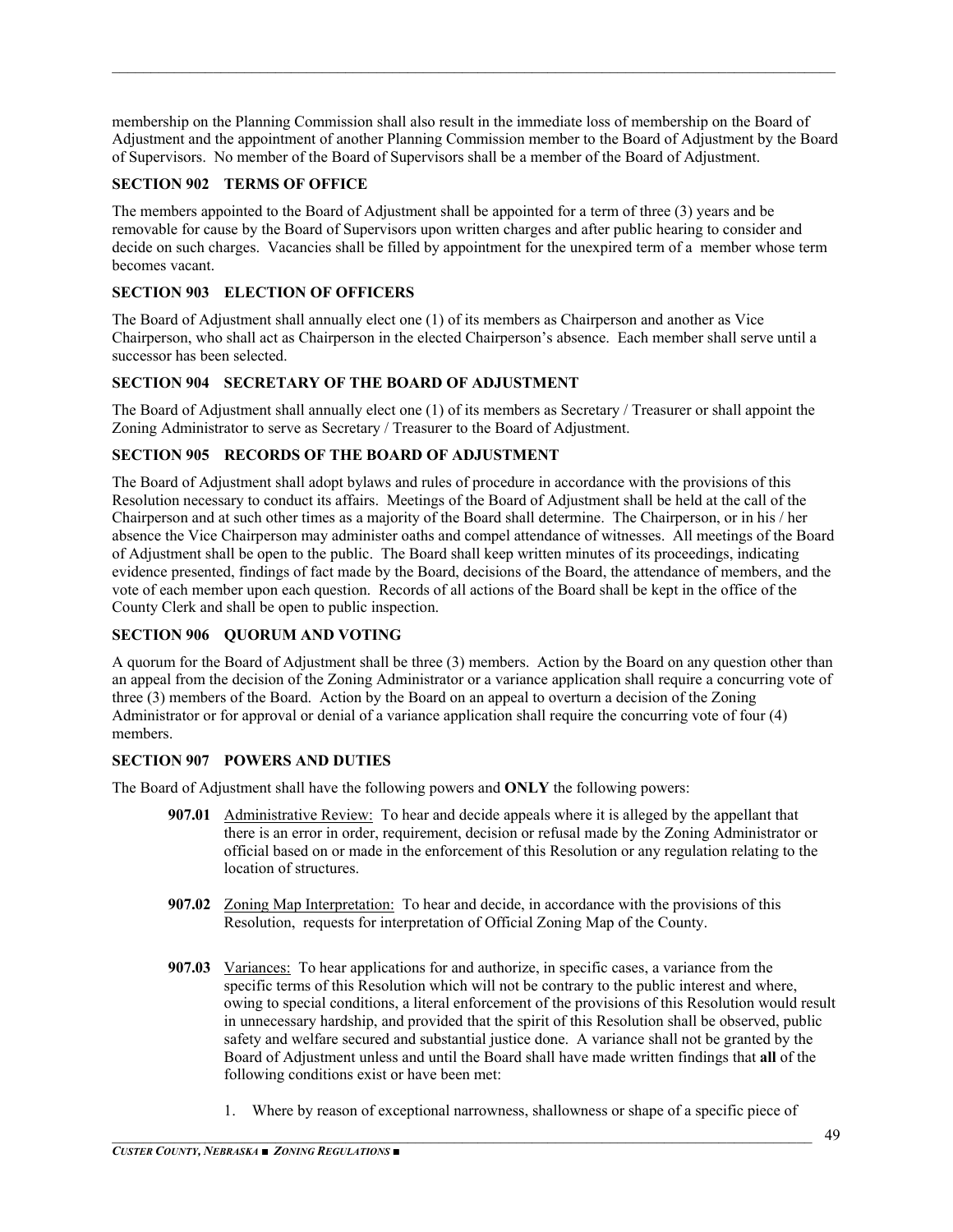property at the time of adoption of this Resolution, or by reason of exceptional topography conditions or other extraordinary and exceptional situation or condition of such piece of property, the strict application of particular requirements of this Resolution would result in peculiar and exceptional practical difficulties to, or exceptional and undue hardship on the owner of such property, the Board of Adjustment, upon an appeal relating to such property, shall have the power to authorize a variance from such strict application so as to relieve such difficulties or hardship, if such relief may be granted without substantial detriment to the public good and without substantially impairing the intent and purpose of this Resolution, but no variance shall be authorized by the Board of Adjustment unless the Board finds that:

- A. The strict application of the regulations would produce undue hardship;
- B. Such hardship is not shared generally by other properties in the same zoning district and the same vicinity;
- C. The authorization of such variance shall not be of substantial detriment to adjacent properties and the character of the district will not be changed by the granting of such variance;
- D. The granting of such variance is based upon reasons of demonstrable and exceptional hardship as distinguished from variations for purposes of the owner's convenience, profit or caprice.
- 2. No variance shall be authorized unless the Board finds that the condition or situation of the property concerned or the intended use of the property is not of so general or recurring nature as to make reasonably practical the formulation of a general regulation to be adopted as an amendment to this Resolution.
- **907.04** Requirement for Written Application and Conditions: A variance from the terms of this Resolution shall not be granted by the Board of Adjustment unless and until a written application for a variance is submitted to the Zoning Administrator on an application form prescribed by the Board of Adjustment and payment of an applicable fee and such application shall demonstrate that special conditions and circumstances exist which are peculiar to the land, building or structure involved and that said special conditions and circumstances are not applicable to other lands, building, or structures in the same zoning district and vicinity, that the literal enforcement of the provisions of this Resolution would deprive the applicant and that granting of the variance requested will not confer on the applicant any special privilege that is denied by this Resolution to other lands, buildings or structures in the same zoning district and vicinity.
- **907.05** Effect of Non-Conformance: Non-conformance use of lands, buildings or structures in the same zoning district and vicinity and permitted or non-conforming use of lands, buildings or structures in other zoning districts shall not be considered grounds for a determination that the applicant would be deprived of rights enjoyed by other properties and shall not be grounds for granting a variance.
- **907.06** Findings of the Board of Adjustment on Variances: Prior to taking any action to authorize or deny a variance application, the Board of Adjustment shall:
	- 1. Make a finding that the application for a variance is complete and in compliance with the requirements of this Resolution. Such finding shall be recorded in the minutes of the Board;
	- 2. Make findings that the particular reasons set forth in the application for a variance justify the granting of the variance in accordance with the limitations for granting such variance as described in Section 907.03 of this Resolution and that the variance is the minimum variance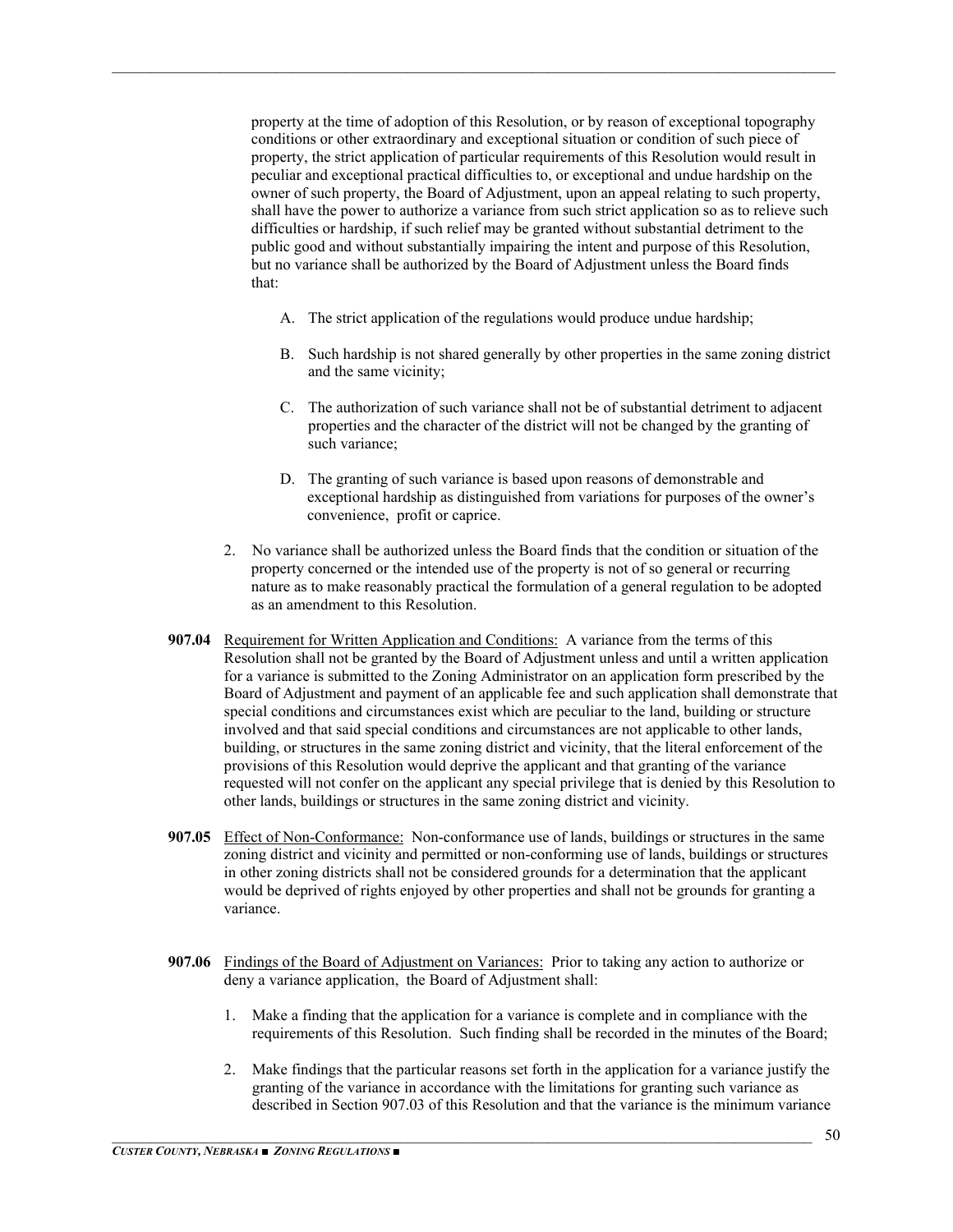that will make possible the reasonable use of the land, building or structures involved and such findings shall be recorded in the minutes of the Board;

 $\mathcal{L}_\mathcal{L} = \mathcal{L}_\mathcal{L} = \mathcal{L}_\mathcal{L} = \mathcal{L}_\mathcal{L} = \mathcal{L}_\mathcal{L} = \mathcal{L}_\mathcal{L} = \mathcal{L}_\mathcal{L} = \mathcal{L}_\mathcal{L} = \mathcal{L}_\mathcal{L} = \mathcal{L}_\mathcal{L} = \mathcal{L}_\mathcal{L} = \mathcal{L}_\mathcal{L} = \mathcal{L}_\mathcal{L} = \mathcal{L}_\mathcal{L} = \mathcal{L}_\mathcal{L} = \mathcal{L}_\mathcal{L} = \mathcal{L}_\mathcal{L}$ 

- 3. Make a finding that the granting of the variance will be in harmony with the purpose and intent of the Resolution and will not be injurious to adjacent lands or otherwise detrimental to the public welfare. Such finding shall be recorded in the minutes of the Board.
- **907.07** Conditions of Approval Imposed: In authorizing any variance, the Board of Adjustment may prescribe appropriate conditions and safeguards in conformity with this Resolution to assure continued acceptability of variance. Violations of such conditions or safeguards when made part of written terms under which the variance is authorized shall be deemed a violation of this Resolution and punishable as set forth in Section 1202 of this Resolution and any other applicable laws. In addition, the Board of Adjustment shall attach a condition to any variance authorized by the Board that such authorization shall be acted upon by the applicant within one (1) year from the date of authorization of such variance and that if such authorized variance has not been acted upon by the applicant within this time limitation such authorization shall automatically be revoked.
- **907.08** Use Variances: Under no circumstances shall the Board of Adjustment grant a variance to allow a use not permissible in the zoning district involved or grant a variance for any use expressly or by implication prohibited by terms of this Resolution in the zoning district involved.

#### **SECTION 908 PUBLIC HEARINGS**

Prior to acting on any powers granted to it under this Resolution, the Board of Adjustment shall give public notice of a public hearing. Such notice shall be published in the legal newspaper of general circulation in the County one (1) time at least ten (10) calendar days prior to such public hearing and such notice shall fix the date, time, place and subject of the public hearing. In addition, a copy of such notice shall also be given to the Chairperson of any municipal, county or any joint planning commission, having jurisdiction over land within three (3) miles of the property effected by the petition, such notice shall be given to the clerks of units of local governments having jurisdiction over land within three (3) miles of the property affected by such action. A copy of such notice shall be mailed to the applicant and, in addition, a copy of said notice shall be mailed by first class mail to all property owners of record who own property adjacent to the property effected by such action at least ten (10) days prior to the date of such public hearing. Any party may appear in person or be represented by an agent or attorney at the public hearing and be heard.

#### **SECTION 909 BOARD HAS POWERS OF ADMINISTRATIVE OFFICIAL ON APPEALS**

In exercising the above mentioned powers, the Board of Adjustment may reverse or affirm, wholly or partially, or modify the order, requirement, decision or determination as ought to be made and to that end shall have all the powers of the administrative official from whom the appeal is taken. The concurring vote of four (4) members of the Board of Adjustment shall be necessary to reverse any order, requirement, decision or determination of any such administrative official, or to decide in favor of the applicant on any matter upon which it is required to pass under this Resolution or to effect any variance under this Resolution.

#### **SECTION 910 APPEALS**

Any person or persons, jointly or severally, aggrieved by any decision of the Board of Adjustment, or any officer, department, board or bureau of the County, may appeal as provided by State law.

## **ARTICLE 10 - CONDITIONAL USES**

#### **SECTION 1001 GENERAL POWERS**

The Custer County Board of Supervisors may grant conditional uses to property owners for the use of their property in conformance and compliance with the limitations and procedures set forth herein. Granting of a conditional use shall only allow property owners to put their property to a conditional use if such use is listed among those uses specifically identified in the zoning district in which the subject property is located as a conditional use. The power to grant conditional uses shall be the exclusive authority of the Board of Supervisors and the Board of Supervisors has formally adopted and shall comply with the following standards and procedures: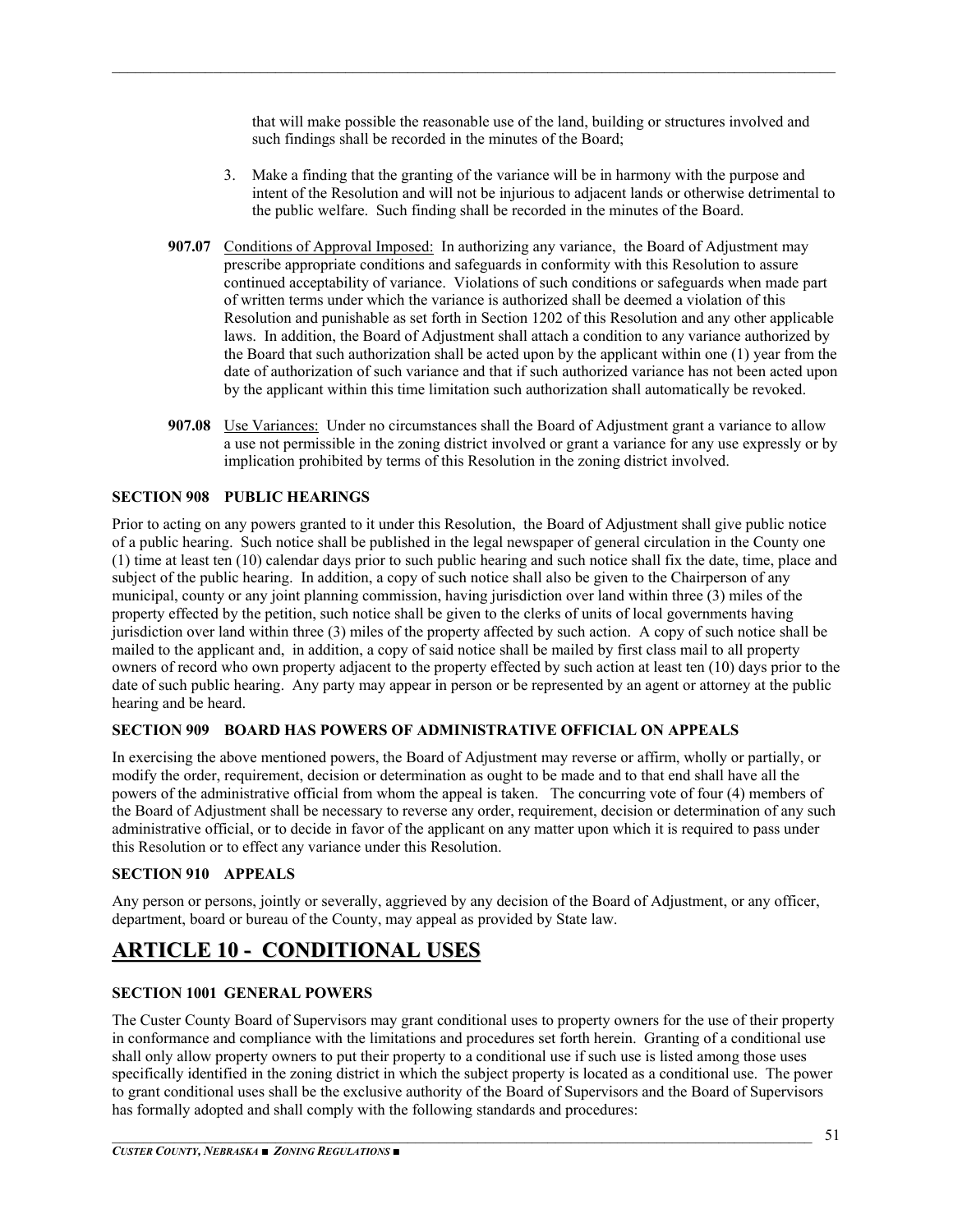#### **SECTION 1002 APPLICATION REQUIREMENTS**

A written application and site plan for a conditional use shall be initiated by a property owner or authorized agent of such owner(s) and shall be submitted to the Zoning Administrator on forms prescribed by the Board of Supervisors. Said application shall be signed by the applicant or the applicant's authorized agent and the applicant shall pay any applicable application fee. Such application shall indicate the Section of this Resolution under which the conditional use is being sought and, at a minimum, shall indicate the following:

 $\mathcal{L}_\mathcal{L} = \mathcal{L}_\mathcal{L} = \mathcal{L}_\mathcal{L} = \mathcal{L}_\mathcal{L} = \mathcal{L}_\mathcal{L} = \mathcal{L}_\mathcal{L} = \mathcal{L}_\mathcal{L} = \mathcal{L}_\mathcal{L} = \mathcal{L}_\mathcal{L} = \mathcal{L}_\mathcal{L} = \mathcal{L}_\mathcal{L} = \mathcal{L}_\mathcal{L} = \mathcal{L}_\mathcal{L} = \mathcal{L}_\mathcal{L} = \mathcal{L}_\mathcal{L} = \mathcal{L}_\mathcal{L} = \mathcal{L}_\mathcal{L}$ 

- **1002.01** A legal description of the property on which the proposed conditional use is requested, including the specific size and dimension of the area on which the proposed conditional use would be located if less than the total property owned by the applicant;
- **1002.02** The size and locations of all existing and proposed buildings and structures;
- **1002.03** A detailed description of the use proposed and the activities involved in such use;
- **1002.04** The location(s) of access to public roadway(s);
- **1002.05** The type and locations of easements effecting the property;
- **1002.06** A description of the provisions made for adequate water supply, sewage disposal, public utilities and erosion control;
- **1002.07** The extent and location of parking, loading and refuse disposal and collection facilities;
- **1002.08** The locations of residential dwellings and other non-agricultural land uses within two (2) miles of the property in question;
- **1002.09** An indication of surface water drainage onto, through and off of the subject property which would occur after development of the proposed conditional use;
- **1002.10** For industrial uses, intensive/confined feeding uses, a description of how the use or uses proposed will address the compatibility issues of traffic generation, noise, odor, dust, radiation or potential air, water or soil pollution or explosion hazards; (For intensive/confined feeding uses, refer to requirements in Section 501.05 of the this Resolution.)
- **1002.11** Any areas on the property subject to flooding or considered to be a wetland.

#### **SECTION 1003 REFERRAL TO PLANNING COMMISSION**

Prior to consideration of a conditional use application, the Board of Supervisors shall refer a conditional use application to the Custer County Planning Commission for review, research and recommendation.

#### **SECTION 1004 PLANNING COMMISSION PUBLIC NOTICE**

Prior to consideration of a conditional use application by the Planning Commission, shall give public notice of a public hearing. Such notice shall be published in the legal newspaper of general circulation in the County one (1) time at least ten (10) calendar days prior to such public hearing and such notice shall fix the date, time, place and subject of the public hearing. In addition, a copy of such notice shall also be given to the Chairperson of any municipal, county or any joint planning commission, having jurisdiction over land within three (3) miles of the property effected by the petition. In the absence of a planning commission, such notice shall be given to the clerks of units of local governments having jurisdiction over land within three (3) miles of the property affected by such action. A copy of such notice shall be mailed to the applicant and, in addition, a copy of said notice shall be mailed by first class mail to all property owners of record who own property adjacent to the property effected by such action at least ten (10) days prior to the date of such public hearing. Any party may appear in person or be represented by an agent or attorney at the public hearing and be heard.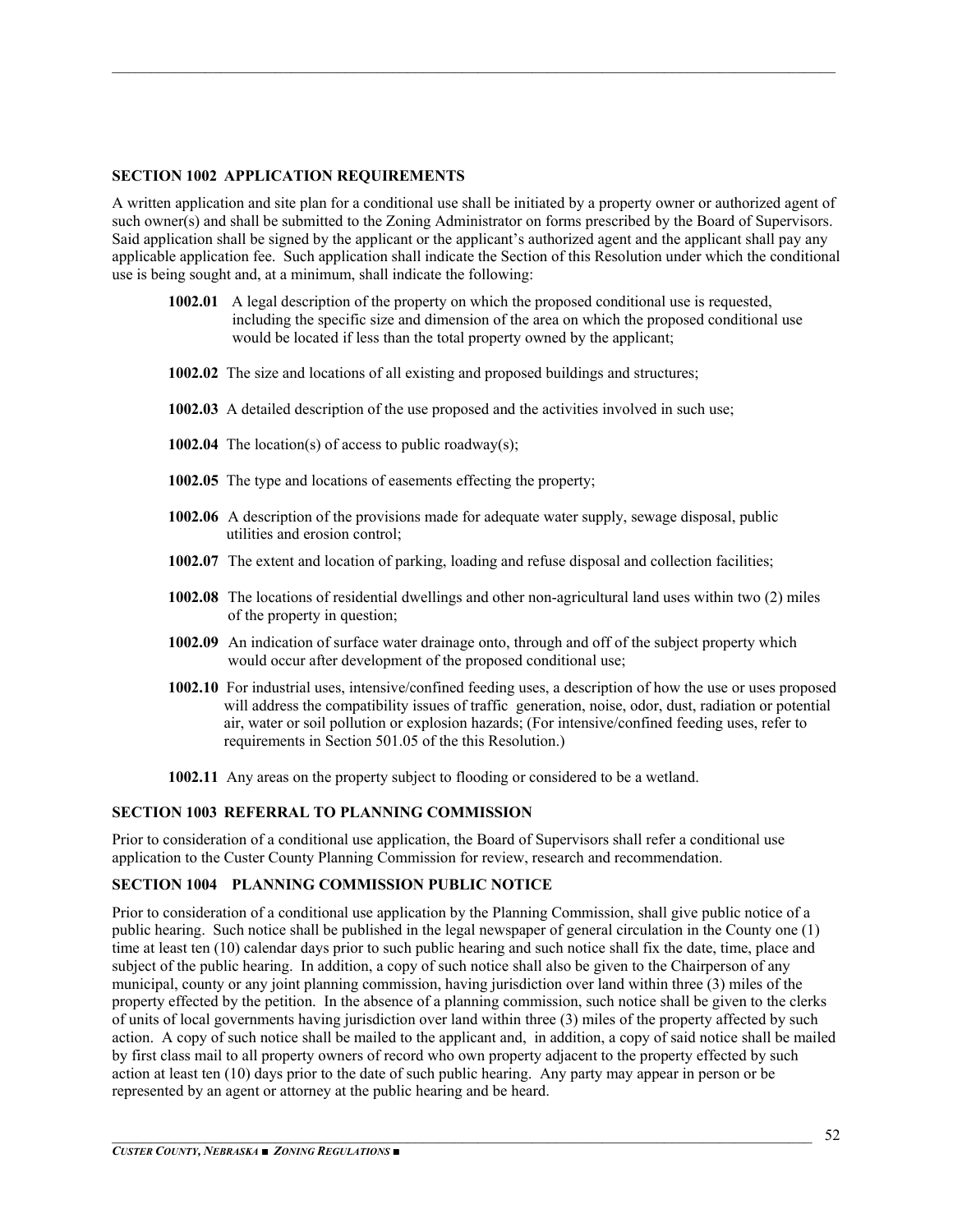#### **SECTION 1005 PUBLIC HEARING, CONSIDERATION AND PROCEDURES**

At public hearing, the Planning Commission, shall hear the applicant's petition and all comments by the public in attendance and shall review the conditional use request in accordance with the requirements set forth in Section 1008 of this Resolution. The Planning Commission, after review and research of the application, shall act to recommend approval or disapproval of the application, provided that if the Commission recommends approval of such application it shall specify conditions and limitations which it recommends to assure compliance with the requirements set forth in Section 1008 of this Resolution. If the Commission recommends disapproval of an application, it shall state the reason(s) for such disapproval. The recommendations of the Planning Commission, together with recommended conditions of approval or recommended reasons for disapproval shall immediately be forwarded in writing by the Zoning Administrator to the County Board of Supervisors for its consideration and the Zoning Administrator shall provide the same written statement to the applicant within seven (7) calendar days of the date of action by the Planning Commission.

 $\mathcal{L}_\mathcal{L} = \mathcal{L}_\mathcal{L} = \mathcal{L}_\mathcal{L} = \mathcal{L}_\mathcal{L} = \mathcal{L}_\mathcal{L} = \mathcal{L}_\mathcal{L} = \mathcal{L}_\mathcal{L} = \mathcal{L}_\mathcal{L} = \mathcal{L}_\mathcal{L} = \mathcal{L}_\mathcal{L} = \mathcal{L}_\mathcal{L} = \mathcal{L}_\mathcal{L} = \mathcal{L}_\mathcal{L} = \mathcal{L}_\mathcal{L} = \mathcal{L}_\mathcal{L} = \mathcal{L}_\mathcal{L} = \mathcal{L}_\mathcal{L}$ 

#### **SECTION 1006 COUNTY BOARD OF SUPERVISORS PUBLIC NOTICE**

Prior to consideration of a conditional use application, the Board of Supervisors shall give public notice of a public hearing. Such notice shall be published in the legal newspaper of general circulation in the County one (1) time at least ten (10) calendar days prior to such public hearing and such notice shall fix the date, time, place and subject of the public hearing. In addition, a copy of such notice shall also be given to the Chairperson of any municipal, county or any joint planning commission, having jurisdiction over land within three (3) miles of the property effected by the petition. In the absence of a planning commission, such notice shall be given to the clerks of units of local governments having jurisdiction over land within three (3) miles of the property affected by such action. A copy of such notice shall be mailed to the applicant and, in addition, a copy of said notice shall be mailed by first class mail to all property owners of record who own property adjacent to the property effected by such action at least ten (10) days prior to the date of such public hearing. Any party may appear in person or be represented by an agent or attorney at the public hearing and be heard.

#### **SECTION 1007 PUBLIC HEARING, CONSIDERATION AND PROCEDURES**

At public hearing, the Board of Supervisors, shall hear the applicant's petition, shall review and consider the recommendations of the Planning Commission and all comments by the public in attendance and shall review the conditional request in accordance with the requirements set forth in Section 1008 of this Resolution. The Board of Supervisors shall act to approve or disapprove the request, provided that if the Board approves such request it shall specify conditions and limitations to assure compliance with the requirements set forth in Section 1008 of this Resolution. Upon approval of a conditional use, notice of the approval, including all conditions of approval shall be mailed to the applicant within seven (7) calendar days of the date of such approval. If the Board disapproves a request, it shall state the reason(s) for such disapproval and shall provide a written statement specifying the reason(s) for the disapproval to the applicant within seven (7) calendar days of the date of such disapproval.

#### **SECTION 1008 REQUIREMENTS GOVERNING REVIEW / APPROVAL OF CONDITIONAL USES**

In reviewing any conditional use application, the Planning Commission and Board of Supervisors shall consider all aspects of the proposed use including, at a minimum, those aspects of use listed below to determine the acceptability of the proposed use and its location. At the option of the Planning Commission and/or the Board of Supervisors, the Planning Commission and/or Board of Supervisors may request technical support from any public or private agency or entity in the review of any conditional use application. Such technical support may take any form including, but not limited to technical data and advice, comments or recommendations. In authorizing any conditional use, the Board of Supervisors shall attach specific conditions, requirements or limitations regarding each aspect of use listed below to assure continued acceptability of the conditional use. Such conditions shall be made either by reference to a site plan for the proposed use or by attaching specific written statements. At a minimum, the aspects of acceptability include:

- **1008.01** Both ingress and egress to the property and conditional use thereon and the existing and proposed buildings and structures thereon is appropriate with particular reference to automobile and truck safety, traffic flow, site distance, roadway and bridge capacities, convenience and access in case of fire or catastrophe;
- **1008.02** Off-street parking, including spaces for handicapped persons, is adequate for the use proposed and will not create any safety hazards relative to public roadways;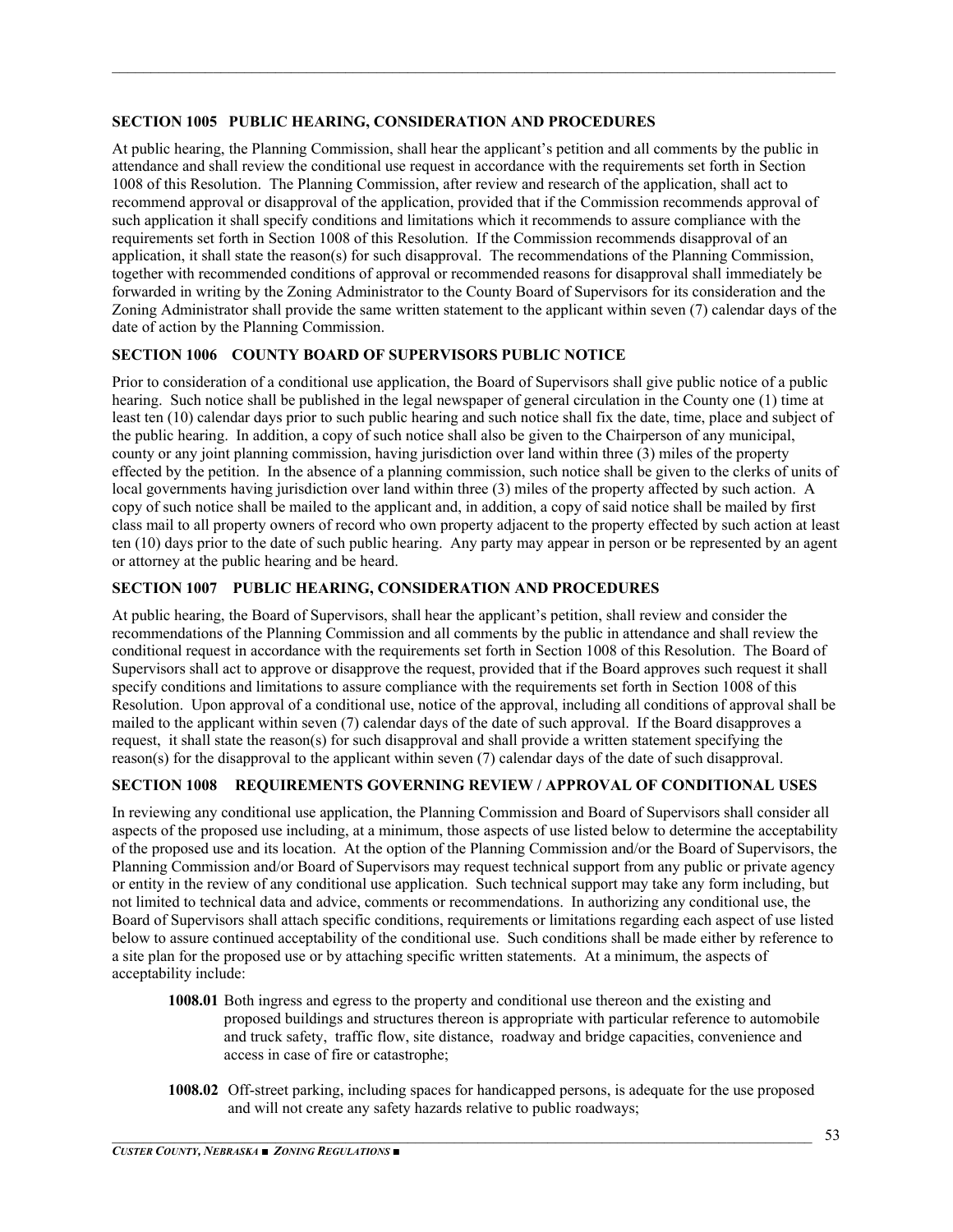- **1008.03** Refuse disposal or manure collection and disposal facilities and operations and other service facilities and water supply, sewage disposal facilities or manure collection, storage, treatment and land application methods have been approved by the Department of Environmental Quality  $(DEO)$ ;
- **1008.04** The number, location, size and use of buildings and structures is appropriate relative to the size of the site and protection of adjoining properties and scenic views.

 $\mathcal{L}_\mathcal{L} = \mathcal{L}_\mathcal{L} = \mathcal{L}_\mathcal{L} = \mathcal{L}_\mathcal{L} = \mathcal{L}_\mathcal{L} = \mathcal{L}_\mathcal{L} = \mathcal{L}_\mathcal{L} = \mathcal{L}_\mathcal{L} = \mathcal{L}_\mathcal{L} = \mathcal{L}_\mathcal{L} = \mathcal{L}_\mathcal{L} = \mathcal{L}_\mathcal{L} = \mathcal{L}_\mathcal{L} = \mathcal{L}_\mathcal{L} = \mathcal{L}_\mathcal{L} = \mathcal{L}_\mathcal{L} = \mathcal{L}_\mathcal{L}$ 

- **1008.05** Front, side and rear setbacks meet or exceed the minimum setback requirements of the zoning district in which the conditional use is located.
- **1008.06** Provisions to avoid development within any area subject to flooding and / or to avoid modification of any wetlands.
- **1008.07** For proposed commercial and industrial uses, the types of operations to be conducted on the site will not result in inappropriate levels of traffic, noise, dust, odor, or undue potentials for air or surface or groundwater contamination or explosion hazards.
- **1008.08** For intensive/confined feeding uses, the type of use to be conducted will comply with the requirements in Section 501.05 of the this Resolution.

#### **SECTION 1009 CONDITIONS, SAFEGUARDS AND LIMITATIONS OF USE**

In consideration of any conditional use application, the Planning Commission may recommend and the Board of Supervisors may prescribe any additional conditions, safeguards or limitations appropriate to assure the compatibility of Class D and E intensive/confined feeding uses with adjacent lands, with the intent of the zoning district in which such use is to be located, and with the spirit of this Resolution.

#### **SECTION 1010 EXPIRATION OF CONDITIONAL USE AUTHORIZATIONS**

Development of any authorized conditional use shall be commenced within one (1) year of the date of approval of such conditional use by the Board of Supervisors, unless a State or Federal permit is required If a State or Federal permit is required, commencement shall begin within (1) year of the issuance of said permits. Development of said authorized conditional use shall be completed according to a schedule outlined by the applicant in the conditional use application and approved by the Board of Supervisors.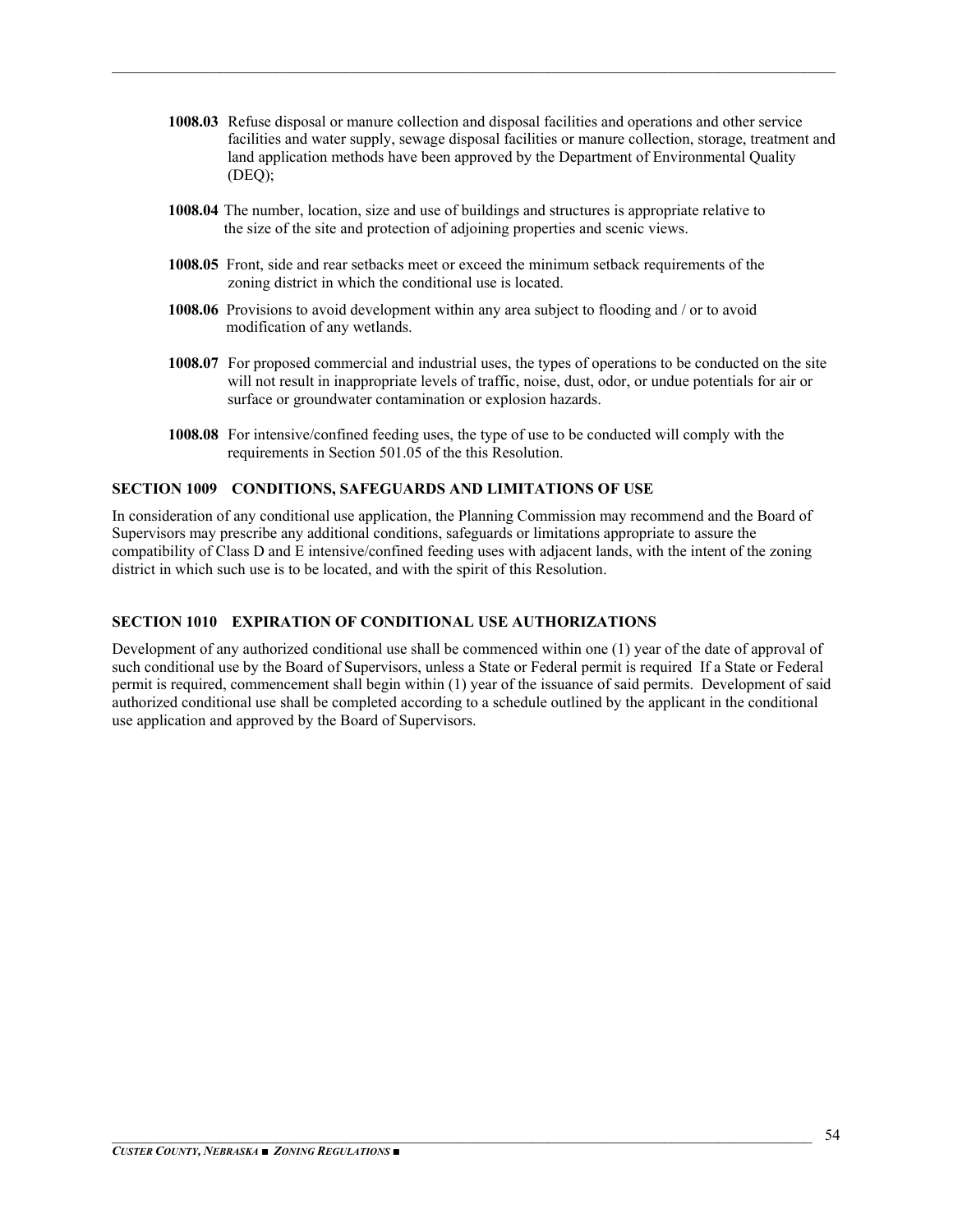## **ARTICLE 11 - AMENDMENTS**

#### **SECTION 1101 AUTHORITY**

The County Board of Supervisors may from time to time amend, supplement, modify the zoning district boundaries or repeal the regulations contained in this Resolution, provided no such amendment, supplement, modification, change of boundaries or repeal shall become effective until such proposed modification shall have been submitted to the Planning Commission for recommendation and report and after public notice has been provided and public hearings have been held by both the Planning Commission and Board of Supervisors. A proposal for modification or repeal may be initiated by the Planning Commission, the Board of Supervisors or upon application of any owner of property under the jurisdiction of this Resolution. A filing fee, as established by the County Board of Supervisors shall be paid for each application to modify this Resolution prior to action on such application by the Planning Commission and Board of Supervisors, provided that such fee shall be waived where the proposed modifications is initiated by the Planning Commission or the Board of Supervisors.

 $\mathcal{L}_\mathcal{L} = \mathcal{L}_\mathcal{L} = \mathcal{L}_\mathcal{L} = \mathcal{L}_\mathcal{L} = \mathcal{L}_\mathcal{L} = \mathcal{L}_\mathcal{L} = \mathcal{L}_\mathcal{L} = \mathcal{L}_\mathcal{L} = \mathcal{L}_\mathcal{L} = \mathcal{L}_\mathcal{L} = \mathcal{L}_\mathcal{L} = \mathcal{L}_\mathcal{L} = \mathcal{L}_\mathcal{L} = \mathcal{L}_\mathcal{L} = \mathcal{L}_\mathcal{L} = \mathcal{L}_\mathcal{L} = \mathcal{L}_\mathcal{L}$ 

#### **SECTION 1102 PUBLIC NOTICE AND PUBLIC HEARINGS**

Prior to consideration of amending, supplementing, changing, modifying or repealing of all or part of this Resolution, notice of public hearings by the Planning Commission and Board of Supervisors shall each be provided as follows:

- **1102.01** Such notice shall be published in the legal newspaper of general circulation in the County one (1) time at least ten (10) calendar days prior to such public hearing and such notice shall fix the date, time, place and subject of the public hearing. In addition, a copy of such notice shall also be given to the Chairperson of any municipal, county or any joint planning commission, having jurisdiction over land within three (3) miles of the property effected by the petition. In the absence of a planning commission, such notice shall be given to the clerks of units of local governments having jurisdiction over land within three (3) miles of the property affected by such action. Any party may appear in person or be represented by an agent or attorney at the public hearing and be heard.
- **1102.02** If such proposed modification is not a general revision of an existing provision of this Resolution and will affect only a specific property, the public notice shall include the general location and a legal description of such specific property and, in addition, notice of the public hearing(s) shall be mailed by first class mail to the applicant and the owners of record of real estate that is located adjacent to or immediately across a road from the property affected by such modification at least ten (10) calendar days prior to such public hearings.
- **1102.03** The provisions of this Section regarding notification by first class mail shall not apply to:
	- 1. A proposed modification of this Resolution where such modification will apply throughout the County or throughout an existing zoning district;
	- 2. Additional or different types of zoning districts are proposed, whether or not such additional or different zoning districts are made applicable to areas or parts of areas already within a zoning district of the County;
	- 3. In these instances only the publication of public notice in the newspaper, and notice to other planning commissions having jurisdiction over lands within three (3) miles of lands which will be effected by such modification and notification of local units of government, as set forth in Section 1102 above, shall be required.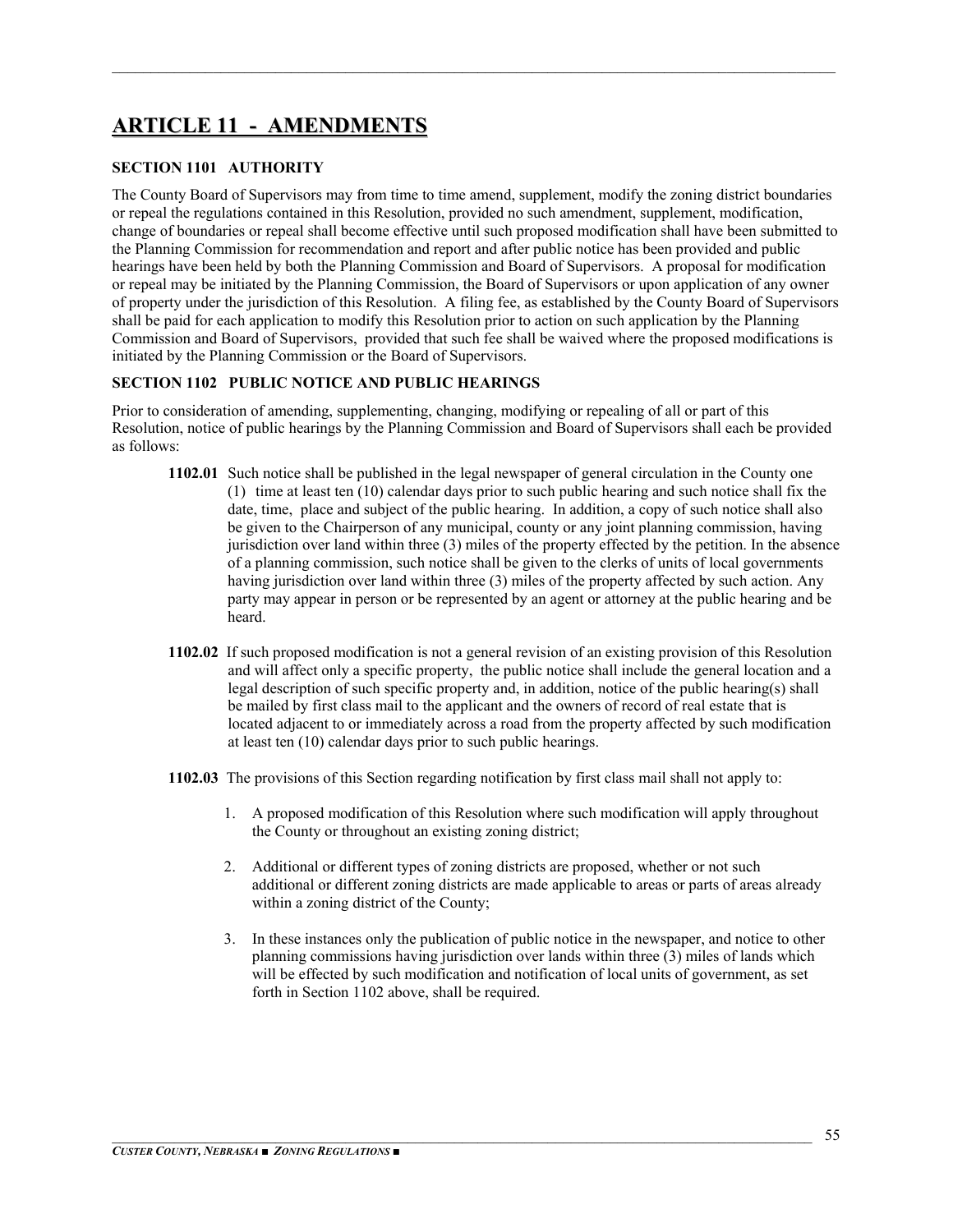#### **SECTION 1103 AMENDMENT CONSIDERATION AND ADOPTION**

**1103.01** Planning Commission: The procedure for the consideration and adoption of any proposed amendment to this Resolution shall be in like manner as that required for consideration and adoption of this Resolution. For action on amendments to the text of this Resolution or the zoning district boundaries indicated on the Official Zoning Map, a quorum of the Planning Commission must be present at the required public hearing to approve or disapprove a proposed amendment. Action on any proposed amendment shall require an affirmative vote of a majority of all members of the Commission. The Commission's action on any proposed amendment shall constitute a recommendation of approval or disapproval to the Board of Supervisors.

 $\mathcal{L}_\mathcal{L} = \mathcal{L}_\mathcal{L} = \mathcal{L}_\mathcal{L} = \mathcal{L}_\mathcal{L} = \mathcal{L}_\mathcal{L} = \mathcal{L}_\mathcal{L} = \mathcal{L}_\mathcal{L} = \mathcal{L}_\mathcal{L} = \mathcal{L}_\mathcal{L} = \mathcal{L}_\mathcal{L} = \mathcal{L}_\mathcal{L} = \mathcal{L}_\mathcal{L} = \mathcal{L}_\mathcal{L} = \mathcal{L}_\mathcal{L} = \mathcal{L}_\mathcal{L} = \mathcal{L}_\mathcal{L} = \mathcal{L}_\mathcal{L}$ 

**1103.02** Board of Supervisors: After public notice and public hearing as described above, may act to agree or disagree with said Planning Commission recommendation and shall act to approve or disapprove said amendment. Passage of a motion to adopt a resolution approving an amendment or passage of motion to disapprove an amendment, regardless of the recommendation of the Planning Commission shall require a simple majority vote of the Board of Supervisors, except for the provisions set forth in Section 1105 of this Resolution.

#### **SECTION 1104 AMENDING OFFICIAL ZONING MAP**

Should any amendment adopted by resolution of the Board of Supervisors serve to modify the location of zoning district boundaries as set forth on the Custer County Official Zoning Map, the Board of Supervisors shall cause the Official Zoning Map to immediately be modified to reflect the adopted amendment and such change shall be witnessed by the signature of the Chairperson of the Board of Supervisors. Adoption of any resolution to amend the Official Zoning Map shall become effective only after such amendment is reflected on such Official Zoning Map and such change has been witnessed by the signature of the Chairperson of the County Board of Supervisors and attested to by the County Clerk.

#### **SECTION 1105 PROTESTS**

Regardless of whether or not the Planning Commission approves or disapproves a proposed amendment, if a protest against any amendment, signed by the owners of twenty percent (20%) or more of the area of lots included in such proposed change, or of those immediately adjacent in the rear thereof extending one hundred (100) feet therefrom, or of those directly opposite thereto extending one hundred (100) feet from the street frontage of such opposite lots, is filed, such amendment shall not become effective except by the favorable vote of two-thirds majority of the County Board of Supervisors.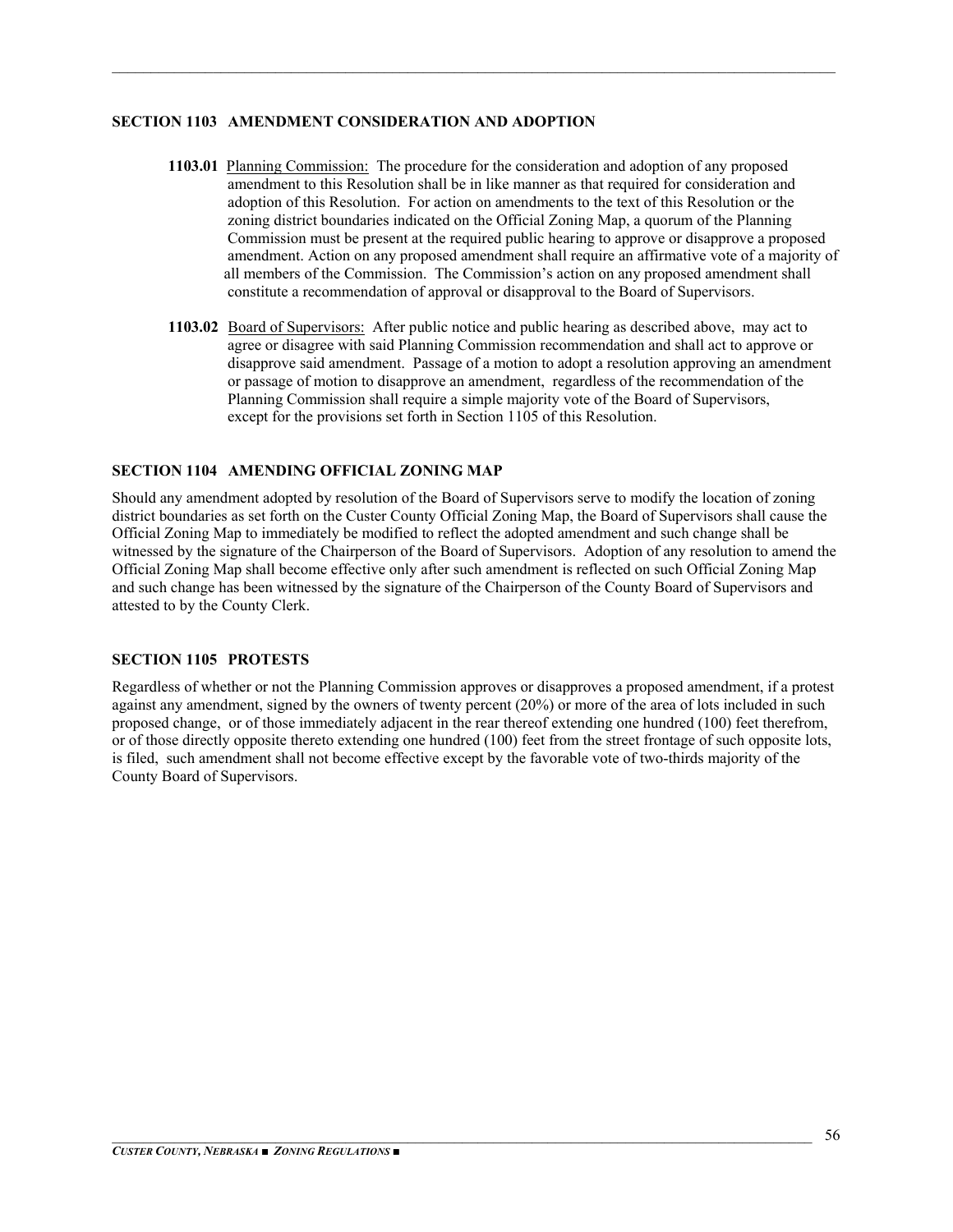## **ARTICLE 12 - COMPLAINTS, VIOLATIONS, REMEDIES, PENALTIES**

 $\mathcal{L}_\mathcal{L} = \mathcal{L}_\mathcal{L} = \mathcal{L}_\mathcal{L} = \mathcal{L}_\mathcal{L} = \mathcal{L}_\mathcal{L} = \mathcal{L}_\mathcal{L} = \mathcal{L}_\mathcal{L} = \mathcal{L}_\mathcal{L} = \mathcal{L}_\mathcal{L} = \mathcal{L}_\mathcal{L} = \mathcal{L}_\mathcal{L} = \mathcal{L}_\mathcal{L} = \mathcal{L}_\mathcal{L} = \mathcal{L}_\mathcal{L} = \mathcal{L}_\mathcal{L} = \mathcal{L}_\mathcal{L} = \mathcal{L}_\mathcal{L}$ 

#### **SECTION 1201 COMPLAINTS REGARDING VIOLATIONS**

Whenever a violation of this Resolution occurs, or is alleged to have occurred, any person may file a written complaint. Such complaint, stating the cause and basis of the complaint, shall be filed with the Zoning Administrator. The Zoning Administrator shall properly record receipt of such complaint, immediately investigate the complaint and take appropriate action thereon in accordance with the regulations and requirements of this Resolution.

#### **SECTION 1202 PENALTIES FOR VIOLATION**

Violation of the provisions of this Resolution or failure to comply with any of its requirements, including violations of conditions and safeguards established in connection with approval of variance and conditional uses, shall be punished as provided by State Law.

#### **SECTION 1203 REMEDIES**

In case any building or structure is erected, constructed, reconstructed, altered, repaired, moved, converted or maintained, or any building, structure or land is used in violation of this Resolution or the conditions and safeguards established in connection with approval of any variance or conditional use, the Zoning Administrator , County Attorney or other duly appointed official shall institute any appropriate action or proceedings to prevent such unlawful erection, construction, reconstruction, alteration, repair, movement, conversion, maintenance or use, to restrain, correct or abate such violation, to prevent the occupancy of said building, structure or land, or to prevent any illegal act, conduct, business or use in or about such premises.

## **ARTICLE 13 - SCHEDULE OF FEES**

#### **SECTION 1301 AUTHORITY**

The County Board of Supervisors shall establish a schedule of fees for Zoning Permits, Certificates of Zoning Compliance, Appeals, Rezoning Applications, Conditional Use Applications, Variance Applications and other matters pertaining to the effective administration of this Resolution. The schedule of fees shall be posted in the office of the Zoning Administrator and County Clerk at all times. Said schedule of fees may be altered or amended from time to time by action of the Board of Supervisors.

#### **SECTION 1302 NON-PAYMENT OF FEES**

Until all applicable fees have been paid in full by the applicant, no action shall be taken on any application or permit.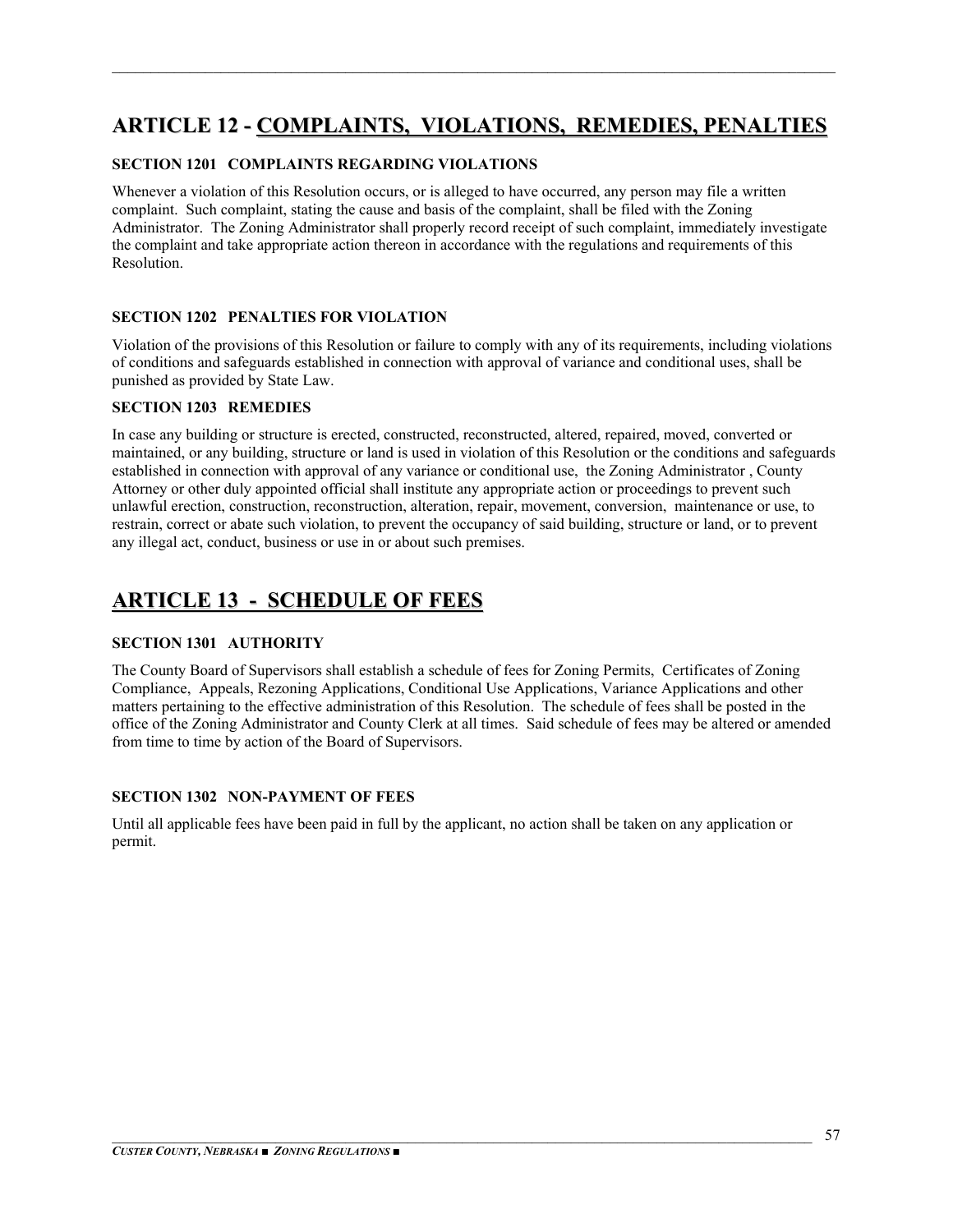## **ARTICLE 14 - LEGAL STATUS PROVISIONS**

#### **SECTION 1401 SEPARABILITY**

Should any Article, Section or provision of this Resolution be declared by the courts to be unconstitutional or invalid, such decision shall not effect the validity of this Resolution as a whole, or any part thereof other than the part so declared to be unconstitutional or invalid.

 $\mathcal{L}_\mathcal{L} = \mathcal{L}_\mathcal{L} = \mathcal{L}_\mathcal{L} = \mathcal{L}_\mathcal{L} = \mathcal{L}_\mathcal{L} = \mathcal{L}_\mathcal{L} = \mathcal{L}_\mathcal{L} = \mathcal{L}_\mathcal{L} = \mathcal{L}_\mathcal{L} = \mathcal{L}_\mathcal{L} = \mathcal{L}_\mathcal{L} = \mathcal{L}_\mathcal{L} = \mathcal{L}_\mathcal{L} = \mathcal{L}_\mathcal{L} = \mathcal{L}_\mathcal{L} = \mathcal{L}_\mathcal{L} = \mathcal{L}_\mathcal{L}$ 

#### **SECTION 1402 PURPOSE OF CATCH HEADS**

The catch head titles appearing in connection with the Articles and Sections contained within this Resolution are inserted simply for convenience to serve the purpose of any index and they shall be wholly disregarded by any person, officer, court or other tribunal in construing and interpreting the terms and provisions of this Resolution.

#### **SECTION 1403 REPEAL OF CONFLICTING RESOLUTIONS**

All resolutions and regulations in conflict with this Resolution are hereby repealed to the extent necessary to give this Resolution full force and effect.

#### **SECTION 1404 EFFECTIVE DATE**

This Resolution shall take effect and be in force from and after its passage and publication according to law.

## **ARTICLE 15 - SUBDIVISION REGULATIONS**

#### **SECTION 1501 ADMINISTRATIVE SUBDIVISIONS**

Development of subdivisions in the AG-T district shall be conditional uses provided that:

 1. Such development of additional dwellings will not result in increasing incompatibilities with agricultural uses, confined or intensive animal feeding uses and associated waste handling facilities.

#### **SECTION 1502 APPLICATION REQUIREMENTS**

**1502.01** The applicant shall submit an application on a form established by the Zoning Administrator

**1502.02** The application shall be accompanied by a plat no larger than 22" X 18" of all lots and parcels that are affected.

The Plat shall be prepared by a licensed surveyor showing the previous and proposed boundaries.

The plat shall contain the following:

- A. Date, title, name and location of subdivision
- B. Names and locations of existing streets/roads
- C. Identification of the new lot numbers and set back lines
- D. Complete legal description of the property
- E. Locations of any existing easements
- F. Certification by surveyor or engineer as to the accuracy of the survey and plat.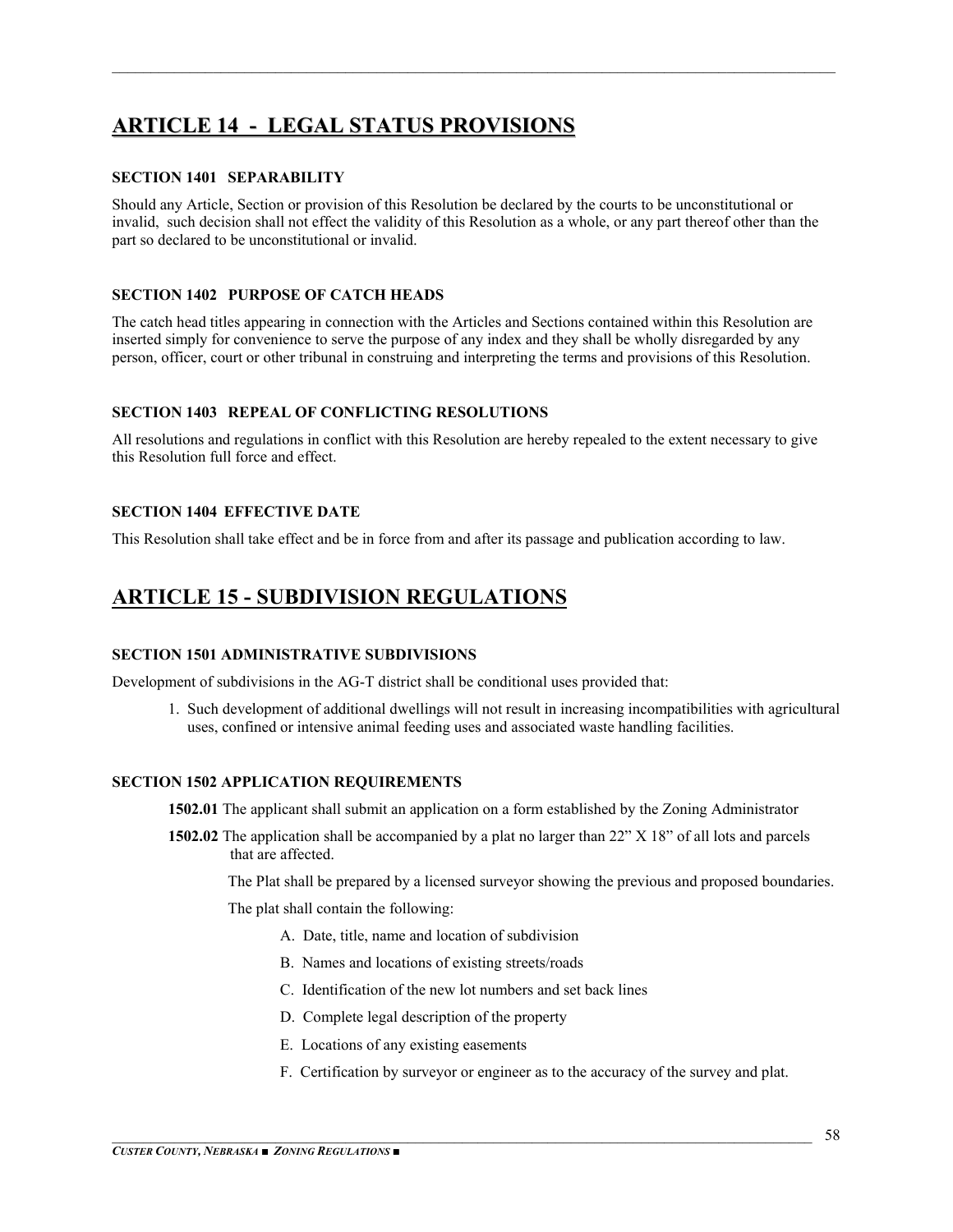- G. Certification signed and acknowledged by all parties holding title or having any title interest in the land subdivided and consenting to the preparation and recording of the plat as submitted.
- H. Certification signed and acknowledged by the governing body of the existing roadway affected, approving the proposed access to the platted site.

The application shall also be accompanied with a proposed protective covenant which complies with these regulations, particularly 1504 and a topographical map of the proposed subdivision site.

**1502.03** Following submission of application, plat and proposed protective covenants, the Zoning administrator shall review each application according to the following criteria:

 $\mathcal{L}_\mathcal{L} = \mathcal{L}_\mathcal{L} = \mathcal{L}_\mathcal{L} = \mathcal{L}_\mathcal{L} = \mathcal{L}_\mathcal{L} = \mathcal{L}_\mathcal{L} = \mathcal{L}_\mathcal{L} = \mathcal{L}_\mathcal{L} = \mathcal{L}_\mathcal{L} = \mathcal{L}_\mathcal{L} = \mathcal{L}_\mathcal{L} = \mathcal{L}_\mathcal{L} = \mathcal{L}_\mathcal{L} = \mathcal{L}_\mathcal{L} = \mathcal{L}_\mathcal{L} = \mathcal{L}_\mathcal{L} = \mathcal{L}_\mathcal{L}$ 

- A. Compliance with the zoning and subdivision regulations and conditions set forth within, including but not limited to the provisions of section 1503, and
- B. Consistency with the Custer County Comprehensive Plan, and
- C. Shall refer and consult with the Register of Deeds, the applicable body for the existing roadway affected, the County Supervisors, the applicable school district, fire district, and law enforcement to determine the feasibility and reliability of the subdivision, and
- D. Shall, within 60 days of application receipt, schedule the application for public hearing before the Planning Commission.
- **1502.04** A public hearing shall be conducted by the Planning Commission pursuant to the procedures provided for in Article 10 of the Zoning Regulation and Article 3 of the Bylaws.
- **1502.05** The Board of Supervisors shall review the recommendations of the Planning Commission and shall determine by a majority vote of the Board whether to approve or reject the proposed subdivisions and protective covenants.

If the Board of Supervisors accepts and approves the subdivisions, then:

- A. The Chairman of the Board of Supervisors shall execute the plat as approved, certifying its approval, and
- B. The plat shall be recorded, at the expense of the proponent of the plat, with the Register of Deeds, and
- C. The owner of the real property shall sign and file the protective covenants.

 Upon the filing of the plat and protective covenants, the subdivision shall be considered effective and lawful.

#### **SECTION 1503 MINIMUM REQUIREMENTS FOR APPROVAL OF SUBDIVISION PLAT**

#### **1503.01 ACCESS TO EXISTING ROADS**

Each subdivision shall have a private frontage road that is available to each lot. Access point(s) to existing county/state/township roads shall be determined by the State Fire Marshall's office and the governing road department requirements.

**1503.02** The following shall be the residential subdivision lot area requirements for uses located within the AG-T district. The minimum lot area for a single-family dwelling unit shall be one (1) acre, provided that a larger lot may be required by the Nebraska Department of Environmental Quality. Maximum Lot area is 19 acres.

#### **1503.03 MINIMUM LOT WIDTH**

Minimum lot widths shall be 200 feet.

#### **1503.04 MINIMUM NUMBER OF LOTS**

Minimum number of lots required to obtain subdivision status is four (4).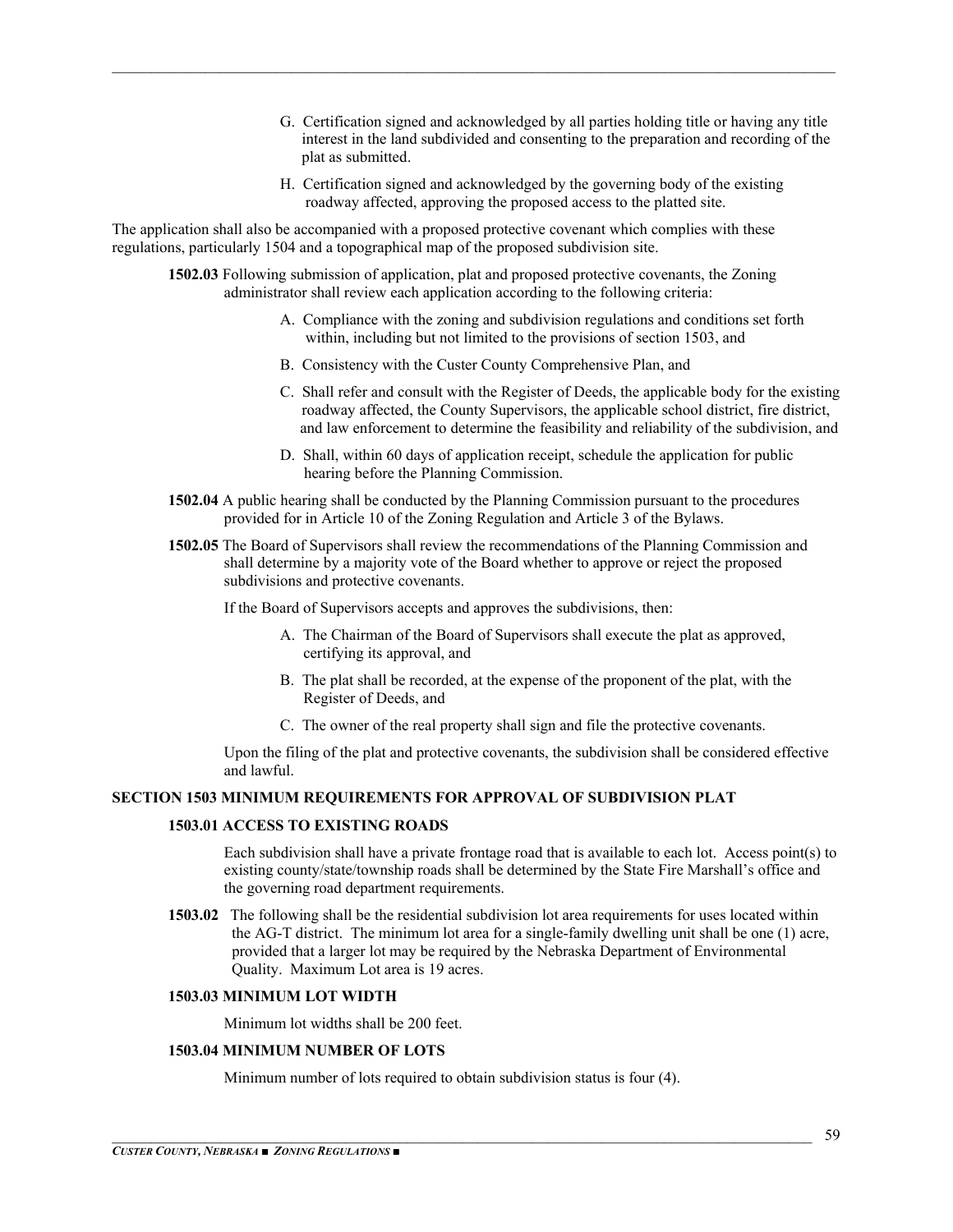#### **1503.05 LIVESTOCK SETBACKS & IMPACT EASEMENTS**

Any subdivision shall be separated from such animal feedings use, as defined in section 303.47, by the minimum distance specified in Sections 501.03 and 501.05 of this Resolution, for the Class of such existing animal feeding use, provided that if one or more impact easement(s), as defined in Section 303.44 of this Resolution, shall have been granted to the owner of the animal feeding use, in which case any residential dwelling unit(s) associated with the land on which any such easement has been granted shall not be included in the minimum distance measurements herein specified. Such minimum distance shall be measured from the nearest point of the area used or approved, under this Resolution for the animal feeding use, and land where liquid waste is applied to the surface of the land, the application of composted waste or the injection of liquid or slurry waste into the soil shall not be subject to the minimum spacing distance herein specified.

**1503.06** All other aspects of proposed residential subdivisions, which are not specifically addressed in this regulation, shall be considered on a case by case basis.

 $\mathcal{L}_\mathcal{L} = \mathcal{L}_\mathcal{L} = \mathcal{L}_\mathcal{L} = \mathcal{L}_\mathcal{L} = \mathcal{L}_\mathcal{L} = \mathcal{L}_\mathcal{L} = \mathcal{L}_\mathcal{L} = \mathcal{L}_\mathcal{L} = \mathcal{L}_\mathcal{L} = \mathcal{L}_\mathcal{L} = \mathcal{L}_\mathcal{L} = \mathcal{L}_\mathcal{L} = \mathcal{L}_\mathcal{L} = \mathcal{L}_\mathcal{L} = \mathcal{L}_\mathcal{L} = \mathcal{L}_\mathcal{L} = \mathcal{L}_\mathcal{L}$ 

#### **SECTION 1504 MINIMUM REQUIREMENTS FOR APPROVAL OF PROPOSED PROTECTIVE CONENANTS**

#### **1504.01 MINIMUM HOUSING REQUIREMENTS**

All houses shall meet the minimum standards as set forth in section 303.56 of these regulations.

#### **1504.02 MINIMUM BUILDING SETBACK REQUIREMENTS**

The yard requirements for development shall provide the following setbacks for all structures located on the lots of the subdivision:

- A. Front Setback One hundred (100) feet from road right-of-way
- B. Side Setback Ten (10) feet
- C. Rear Setback Ten (10) feet

#### **1501.03 LIVESTOCK**

No more than one animal unit (as defined in section 303.07) per 1 acre.

All livestock must be adequately confined.